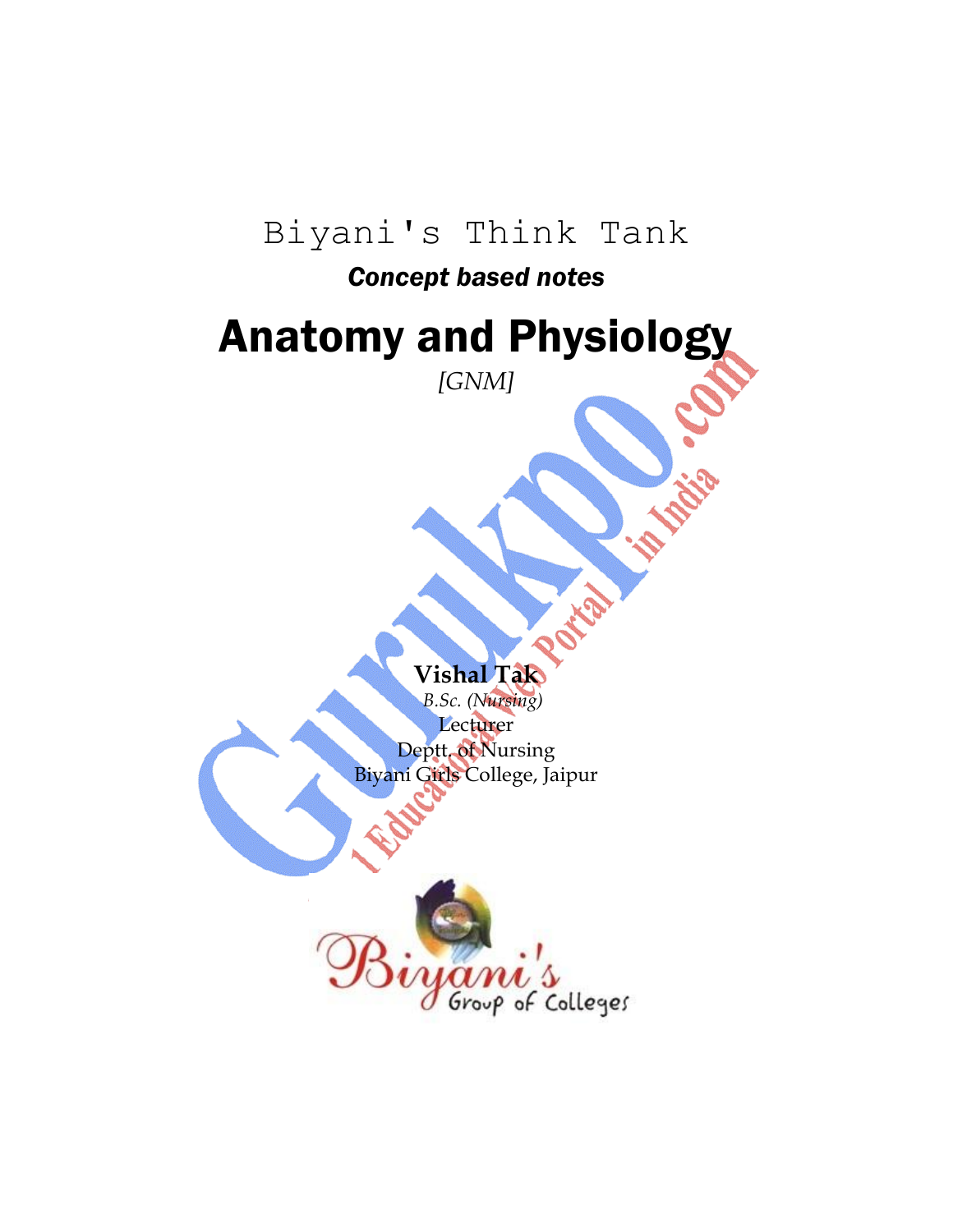# *Published by :* **Think Tanks Biyani Group of Colleges**

*Concept & Copyright :* **Biyani Shikshan Samiti** E. C. Sector-3, Vidhyadhar Nagar, Jaipur-302 023 (Rajasthan) Ph: 0141-2338371, 2338591-95 • Fax: 0141-2338007 E-mail : acad@biyanicolleges.org Website :www.gurukpo.com; www.biyanicolleges.org Nov Orto

**First Edition : 2009**

While every effort is taken to avoid errors or omissions in this Publication, any mistake or omission that may have crept in is not intentional. It may be taken note of that neither the publisher nor the author will be responsible for any damage or loss of any kind arising to anyone in any manner on account of such errors and omissions.

*Leaser Type Setted by :* **Biyani College Printing Department**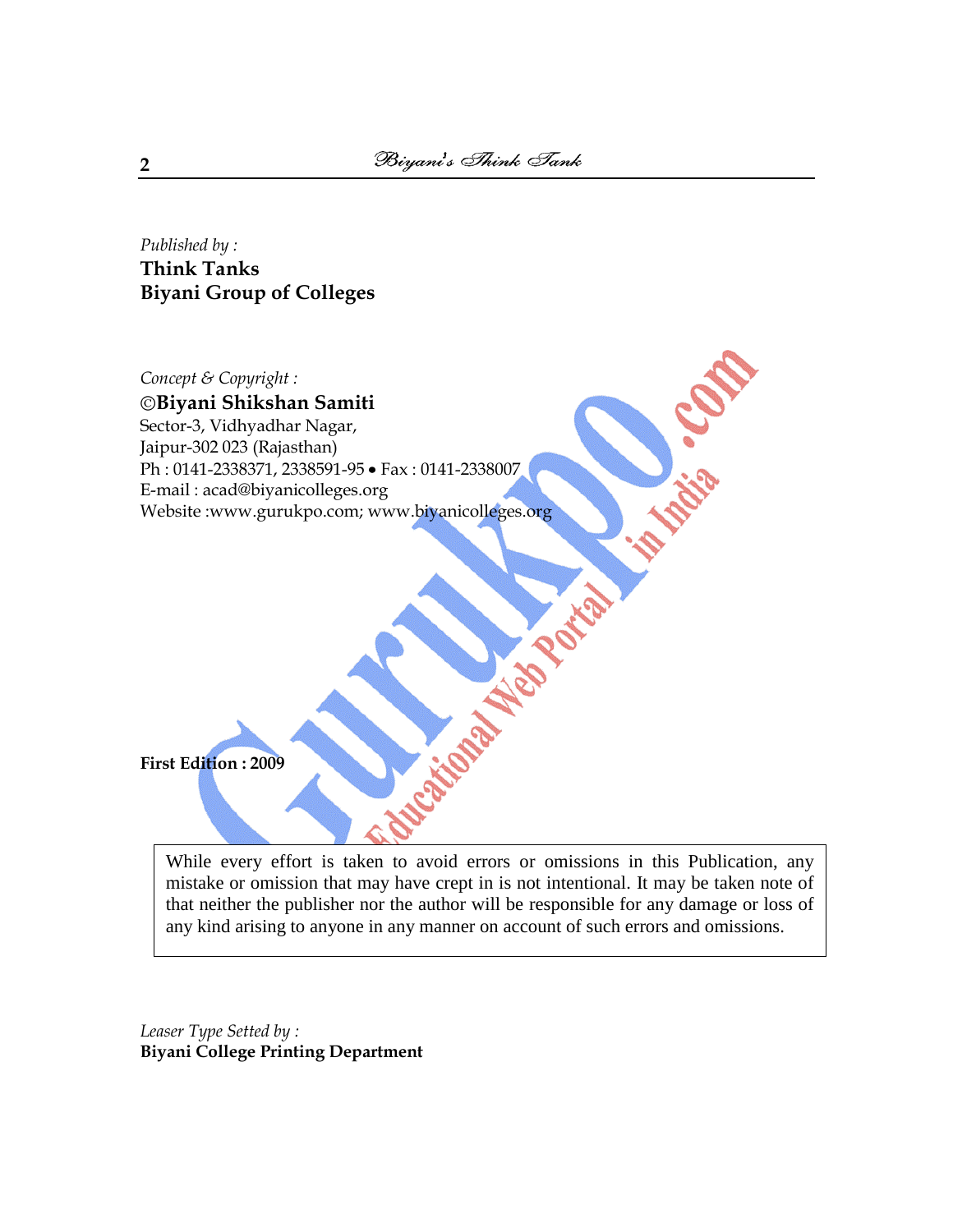# *Preface*

am glad to present this book, especially designed to serve the needs

of the students. The book has been written keeping in mind the general weakness in understanding the fundamental concepts of the topics. The book is self-explanatory and adopts the "Teach Yourself" style. It is based on question-answer pattern. The language of book is quite easy and understandable based on scientific approach.

This book covers basic concepts related to the microbial understandings about diversity, structure, economic aspects, bacterial and viral reproduction etc.

Any further improvement in the contents of the book by making corrections, omission and inclusion is keen to be achieved based on suggestions from the readers for which the author shall be obliged.

I acknowledge special thanks to Mr. Rajeev Biyani, *Chairman* & Dr. Sanjay Biyani, *Director* (*Acad.*) Biyani Group of Colleges, who are the backbones and main concept provider and also have been constant source of motivation throughout this Endeavour. They played an active role in coordinating the various stages of this Endeavour and spearheaded the publishing work.

I look forward to receiving valuable suggestions from professors of various educational institutions, other faculty members and students for improvement of the quality of the book. The reader may feel free to send in their comments and suggestions to the under mentioned address.

**Author**

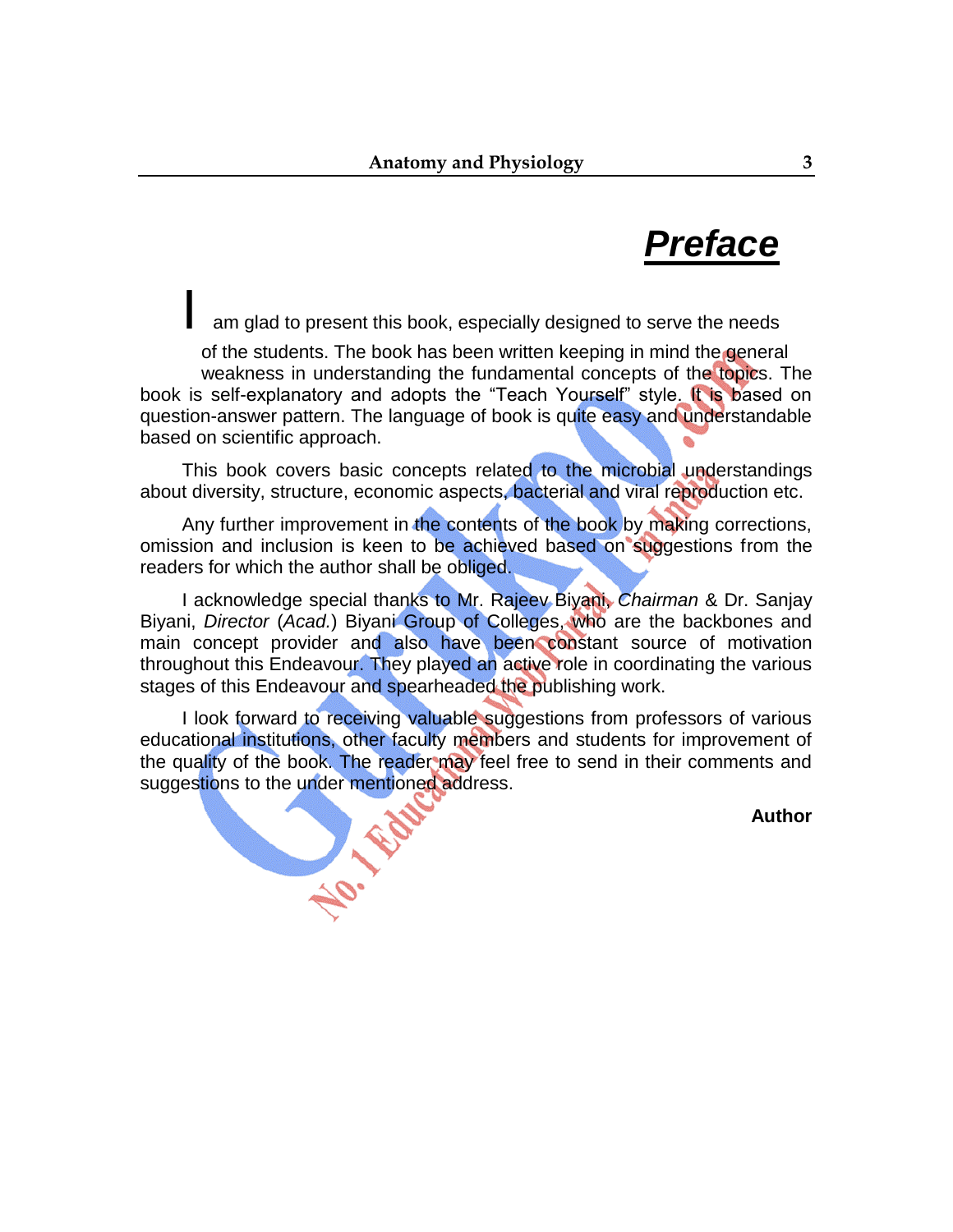# **Syllabus GNM Anatomy and Physiology**

### **Course Description**

This course is designed to help students gain knowledge of the structure and function of the human body and recognize any deviation from normal health in order to render effective nursing services.

### **General Objectives**

Upon completion of this course, the students will be able to :

- Describe in general the structure and functions of the human body.  $\bullet$
- Describe in detail thestructure and functions of the different organs and systems  $\bullet$ in the human body.
- Apply the anatomical and physiological principles in the practice of nursing.  $\bullet$

# **Course Contents**

## **Unit-I Introduction to anatomical terms**

**Unit-II Organisation of body cells, tissues, organs, systems, membranes and glands**

## **Unit-III Skeletal System**

- Bones : Types, Structure, Function
- Axial Skeleton
- Appendicular Skeleton
- Joints : Classification, Structure and Function.

## **Unit-IV Muscular System**

- Type, structure and functions.
- Position and action of chief muscles of the body.

## **Unit-V Cardio-Vascular System**

- Blood : Composition, clotting and blood group, matching, Blood products and their use.
- Heart : Position, Structure, Conduction system, Fun and cardiac cycle.
- Blood Vessels : Structure differences and position of vessels
- Circulation of Blood : Systemic, Pulmonary and P Circulation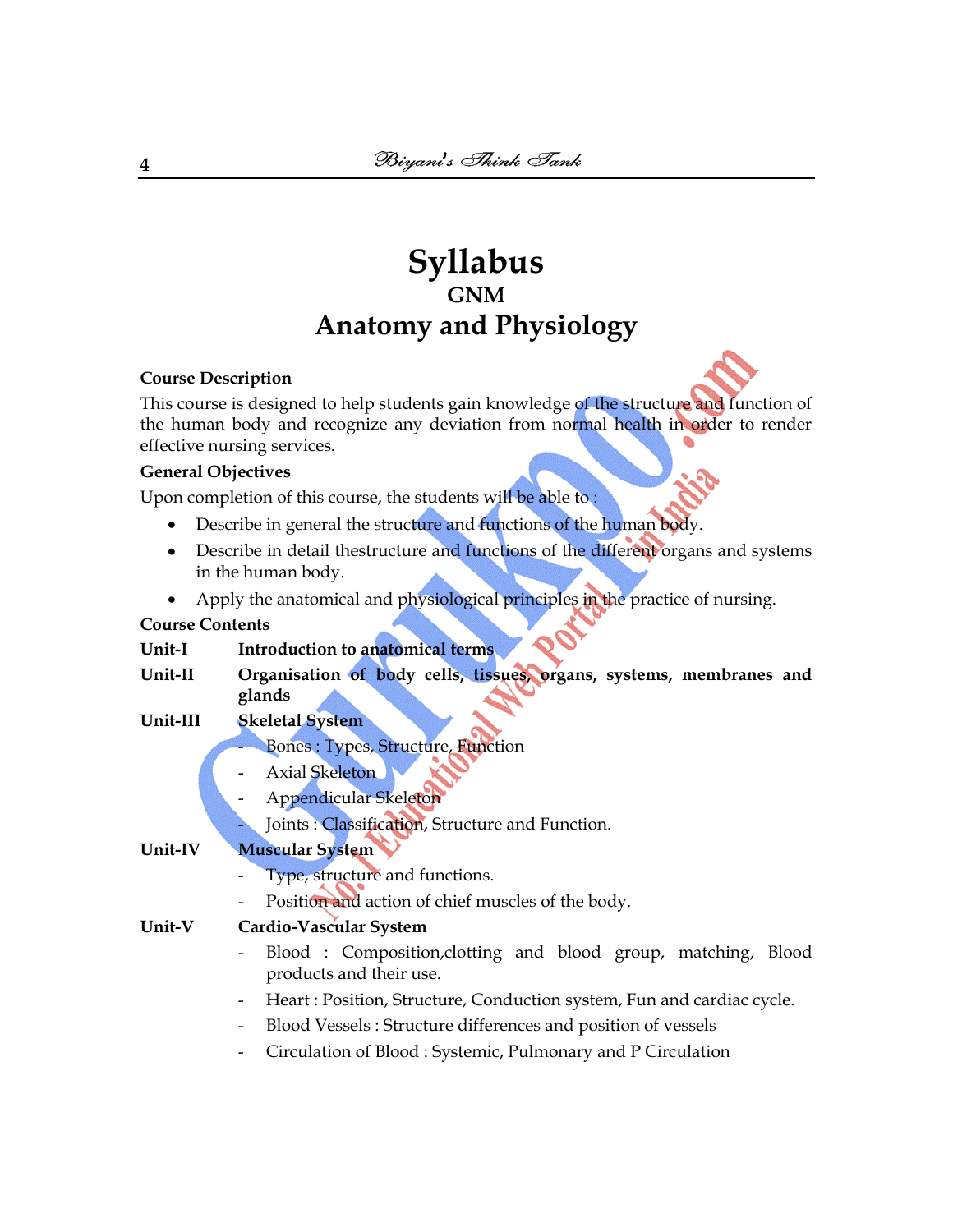|            | <b>Anatomy and Physiology</b><br>5                                                                           |
|------------|--------------------------------------------------------------------------------------------------------------|
|            | <b>Blood Pressure and pulse</b><br>-                                                                         |
|            | Lymphatic system : Lymph vessels, glands, ducts and lymph<br>circulation, lymph tissues in the body, spleen. |
| Unit-VI    | <b>Respiratory System</b>                                                                                    |
|            | Structure and functions of respiratory organs                                                                |
|            | Physiology of respiration                                                                                    |
|            | Characteristics of normal respiration and its deviation                                                      |
| Unit-VII   | <b>Digestive System</b>                                                                                      |
|            | Structure and function of organs of digestion and access organs                                              |
|            | Process of digestion and absorption                                                                          |
|            | Metabolism: Meaning and Metabolism of food constitution                                                      |
| Unit-VIII  | <b>Excretory System</b>                                                                                      |
|            | Structure and functions of organs of urinary system                                                          |
|            | Structure and functions of the skin                                                                          |
|            | Regulation of body temperature.                                                                              |
|            | Fluid and electrolyte balance.                                                                               |
| Unit- $IX$ | <b>Nervous System</b>                                                                                        |
|            | Type, Structure and functions of neuron.                                                                     |
|            | Central Nervous System : Structure and functions.                                                            |
|            | Autonomic Nervous System : Structure and functions                                                           |
| Unit- $X$  | <b>Endocrine System</b>                                                                                      |
|            | Structure and functions of pituitary, pancreas, thyroid parathyroid,                                         |
|            | thymus and supra renal glands.                                                                               |
| Unit-XI    | <b>Sense Organs</b>                                                                                          |
|            | Structure and functions of eye, ear, nose and tongue.                                                        |
|            | Physiology of vision, hearing and equilibrium.                                                               |
| Unit-XII   | <b>Reproductive system</b>                                                                                   |
|            | Structure and functions of reproductive and accessory organs                                                 |
|            | Process of reproduction, menstrual cycle and menopause                                                       |
|            | Reproductive health                                                                                          |
|            | Structure and functions of male reproductive system.                                                         |
| Note:      | Wherever possible related clinical application should be included in each                                    |
|            | unit.                                                                                                        |
|            | $\Box$ $\Box$ $\Box$                                                                                         |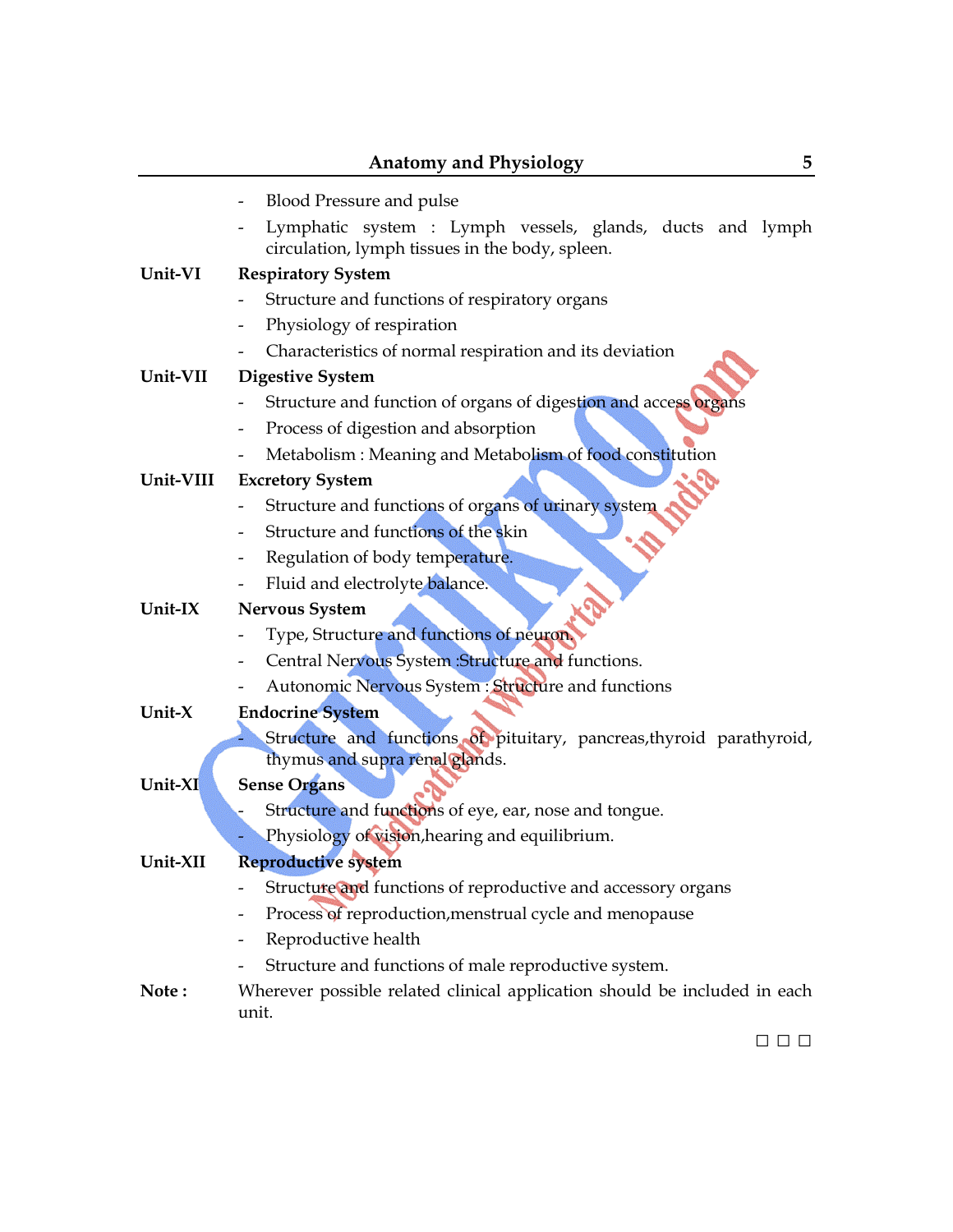# **Content**

| S. No. | Name of Topic                       | Page No.  |
|--------|-------------------------------------|-----------|
| 1.     | Organization of Body Cells, Tissues | $9-12$    |
| 2.     | Skeletal System                     | $13 - 15$ |
| 3.     | Muscular System                     | 16-17     |
| 4.     | Cardio Vascular System              | 18-22     |
| 5.     | <b>Respiratory System</b>           | $23 - 25$ |
| 6.     | Digestive System                    | 26-29     |
| 7.     | <b>Excretory System</b>             | 30-33     |
| 8.     | Nervous System                      | 34-36     |
| 9.     | <b>Endocrine System</b>             | 37-39     |
| 10.    | <b>Sense Organs</b>                 | 40-42     |
| 11.    | <b>Reproductive System</b>          | 43-46     |
|        |                                     |           |
|        |                                     | $\Box$    |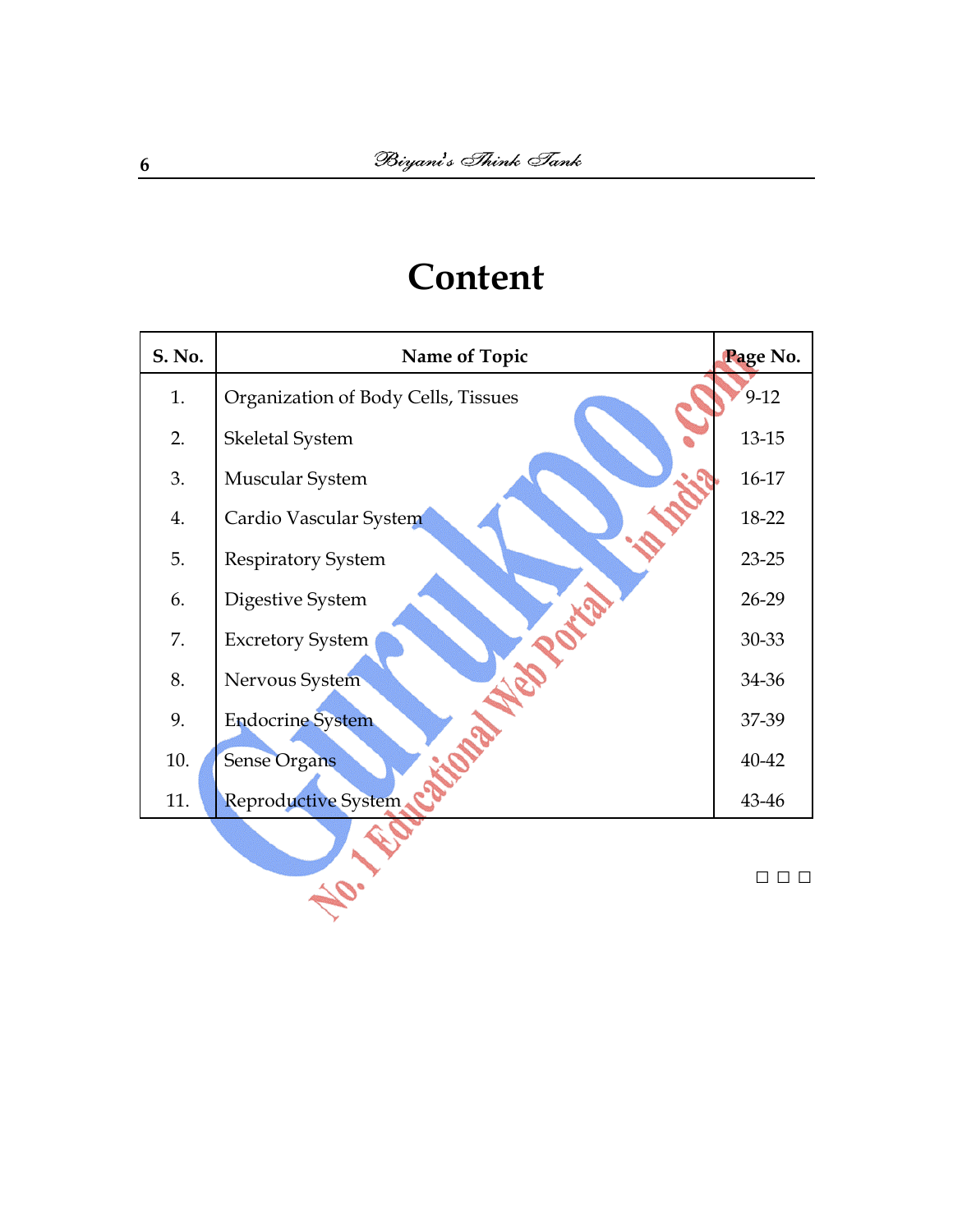# **Organization of Body Cells, Tissues**

### **Q.1 Define Cell?**

**Ans.:** The **cell** is the structural and functional unit of all known [living](http://en.wikipedia.org/wiki/Life) [organisms.](http://en.wikipedia.org/wiki/Organism) It is the smallest unit of an organism that is classified as living, and is sometimes called the building block of life. [Humans,](http://en.wikipedia.org/wiki/Human) are [multicellular.](http://en.wikipedia.org/wiki/Multicellular) (Humans have an estimated **100 trillion or 10<sup>14</sup> cells**, a typical cell size is **10 [µm](http://en.wikipedia.org/wiki/Micrometre)**, a typical cell mass is **1 [nanogram](http://en.wikipedia.org/wiki/Nanogram)**).

### **Q.2. What are the functions of the Cell?**

- Ans.: 1. **Cell Growth and Metabolism : Cell metabolism is the process by** which individual cells process nutrient molecules. Metabolism has two distinct divisions: [catabolism,](http://en.wikipedia.org/wiki/Catabolism) in which the cell breaks down complex molecules to produce energy and reducing power, and [anabolism,](http://en.wikipedia.org/wiki/Anabolism) in which the cell uses energy and reducing power to construct complex molecules and perform other biological functions.
	- 2. **Creation of New Cells :** Cell division involves a single cell (called a mother cell) dividing into two daughter cells. This leads to growth in [multicellular organisms](http://en.wikipedia.org/wiki/Multicellular_organism) (the growth of [tissue\)](http://en.wikipedia.org/wiki/Biological_tissue) and to procreation [\(vegetative reproduction\)](http://en.wikipedia.org/wiki/Vegetative_reproduction) in [unicellular organisms.](http://en.wikipedia.org/wiki/Unicellular_organism)
	- 3. **Protein Synthesis :** Cells are capable of synthesizing new proteins, which are essential for the modulation and maintenance of cellular activities. This process involves the formation of new protein molecules from [amino acid](http://en.wikipedia.org/wiki/Amino_acid) building blocks based on information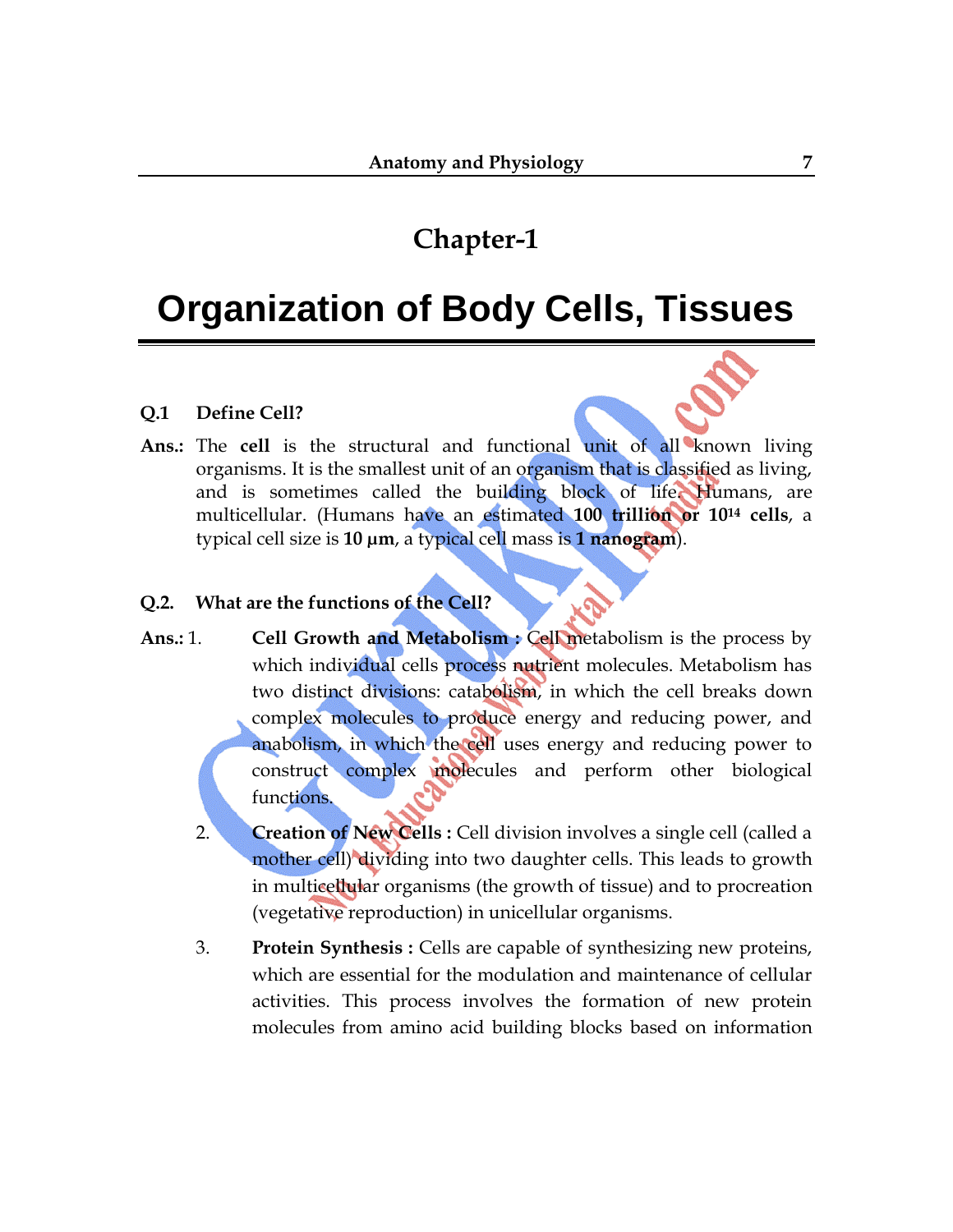encoded in DNA/RNA. Protein synthesis generally consists of two major steps: [transcription](http://en.wikipedia.org/wiki/Transcription_%28genetics%29) and [translation.](http://en.wikipedia.org/wiki/Translation_%28genetics%29)

### **Q.3 Define Tissue and what are the types of Tissues?**

- **Ans.: Tissue** is a collection of interconnected [cells](http://en.wikipedia.org/wiki/Cell_%28biology%29) that perform a similar function within an organism.
	- **[Epithelium](http://en.wikipedia.org/wiki/Epithelium) :** Tissues composed of layers of cells that cover organ surfaces such as surface of the skin and inner lining of digestive tract: the tissues that serve for protection, secretion, and absorption.
	- **[Connective Tissue](http://en.wikipedia.org/wiki/Connective_tissue) :** As the name suggests, connective tissue holds everything together. Connective tissue is characterized by the separation of the cells by non-living material, which is called [extracellular matrix.](http://en.wikipedia.org/wiki/Extracellular_matrix) [Bone](http://en.wikipedia.org/wiki/Osseous_tissue) and [blood](http://en.wikipedia.org/wiki/Blood) are connective tissues.
	- **[Muscle Tissue](http://en.wikipedia.org/wiki/Muscle) :** Muscle cells are the contractile tissue of the body. Its function is to produce force and cause motion, either locomotion or movement within internal organs. Muscle tissue is separated into three distinct categories: visceral or [smooth muscle,](http://en.wikipedia.org/wiki/Smooth_muscle) which is found in the inner linings of organs; [skeletal muscle,](http://en.wikipedia.org/wiki/Skeletal_muscle) which is found attached to bone in order for mobility to take place; and [cardiac muscle](http://en.wikipedia.org/wiki/Cardiac_muscle) which is found in the heart.
		- [Nervous Tissue](http://en.wikipedia.org/wiki/Nervous_tissue) : Cells forming the [brain,](http://en.wikipedia.org/wiki/Brain) [spinal cord](http://en.wikipedia.org/wiki/Spinal_cord) and [peripheral nervous system.](http://en.wikipedia.org/wiki/Peripheral_nervous_system)

#### **Q.4 Explain the function of the Biological Membrane?**

**Ans.:** A **biological membrane** or **biomembrane** is an enclosing or separating [amphipathic](http://en.wikipedia.org/wiki/Amphipathic) layer that acts as a barrier within or around a [cell.](http://en.wikipedia.org/wiki/Cell_%28biology%29) It is, almost invariably, a [lipid bilayer,](http://en.wikipedia.org/wiki/Lipid_bilayer) composed of a double layer of [lipid-](http://en.wikipedia.org/wiki/Lipid)class [molecules,](http://en.wikipedia.org/wiki/Molecules) specifically [phospholipids,](http://en.wikipedia.org/wiki/Phospholipid) with occasional [proteins](http://en.wikipedia.org/wiki/Integral_membrane_protein) intertwined, some of which function as [channels.](http://en.wikipedia.org/wiki/Ion_channel)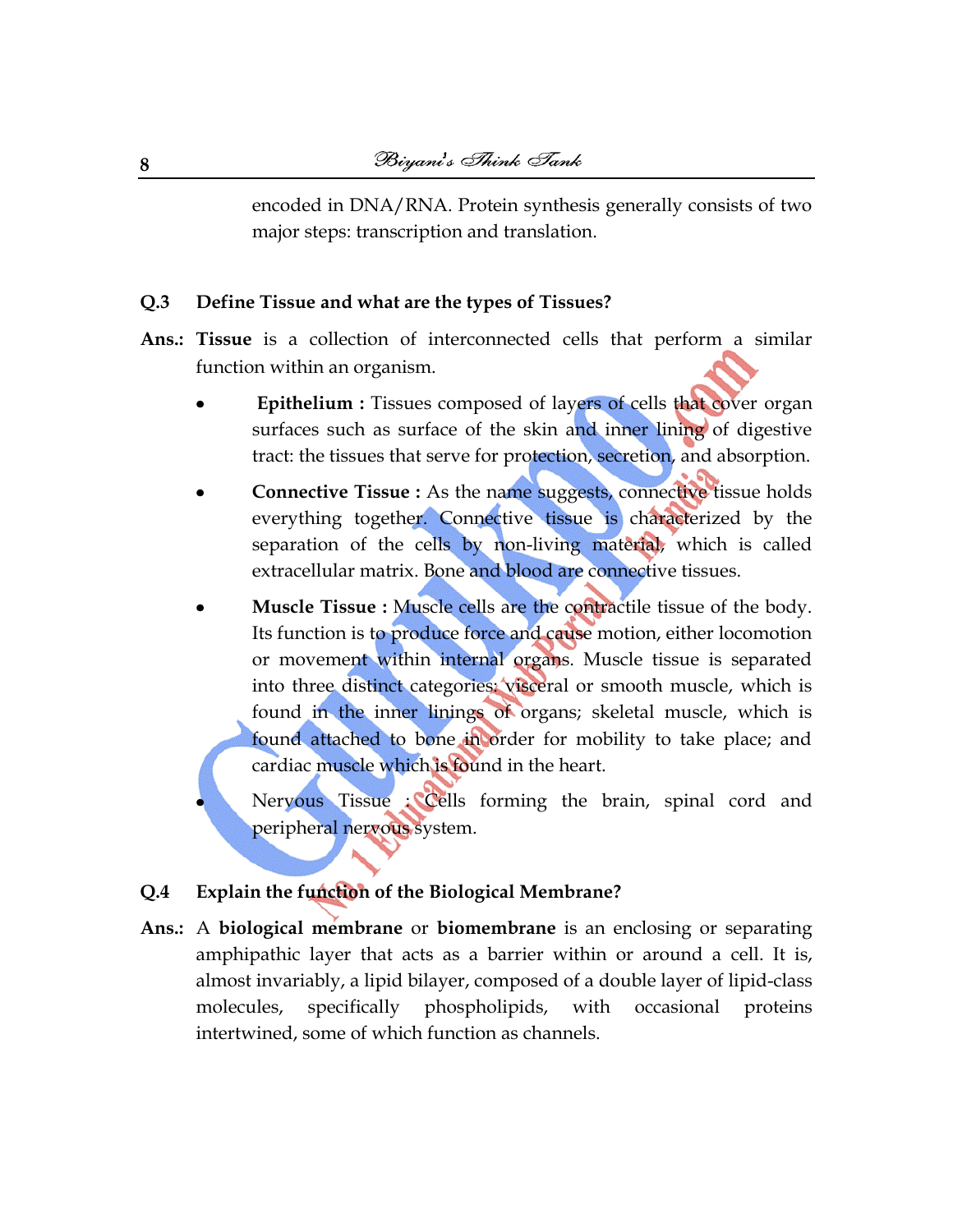### **Q.5 What is Osmosis?**

**Ans.: Osmosis** is the [diffusion](http://en.wikipedia.org/wiki/Diffusion) of water through a [semi-permeable membrane,](http://en.wikipedia.org/wiki/Semipermeable_membrane) from a solution of low solute concentration (high water potential) to a solution with high solute concentration (low water potential), up a solute concentration gradient.

It is a physical process in which a solvent moves, without input of energy, across a semi-permeable membrane separating two solutions of different concentrations.

Osmosis releases energy, and can be made to do work, as when a growing tree-root splits a stone.

### **Q.6 Mention the types of Biological Membranes?**

**Ans.:** 

**[Cell Membrane](http://en.wikipedia.org/wiki/Cell_membrane) :** The cell membrane (also called the plasma membrane, or "phospholipid bilayer") is a [selectively permeable](http://en.wikipedia.org/wiki/Selectively_permeable) [lipid bilayer](http://en.wikipedia.org/wiki/Lipid_bilayer) found in all [cells.](http://en.wikipedia.org/wiki/Cell_%28biology%29) It contains a wide variety of biological [molecules,](http://en.wikipedia.org/wiki/Molecule) primarily [proteins](http://en.wikipedia.org/wiki/Protein) and [lipids,](http://en.wikipedia.org/wiki/Lipids) which are involved in a vast array of cellular processes such as cell adhesion, ion channel conductance and cell signaling.

**[Mucous Membrane](http://en.wikipedia.org/wiki/Mucous_membrane) :** The mucous membranes are linings of mostly [endodermal](http://en.wikipedia.org/wiki/Germ_layer) origin, covered in [epithelium,](http://en.wikipedia.org/wiki/Epithelium) which are involved in [absorption](http://en.wikipedia.org/wiki/Absorption_%28digestive%29) and [secretion.](http://en.wikipedia.org/wiki/Secretion) They line various body cavities that are exposed to the external environment and internal [organs.](http://en.wikipedia.org/wiki/Organ_%28anatomy%29) It is at several places continuous with [skin:](http://en.wikipedia.org/wiki/Skin) at the [nostrils,](http://en.wikipedia.org/wiki/Nostril) the [lips,](http://en.wikipedia.org/wiki/Lip) the [ears,](http://en.wikipedia.org/wiki/Ear) the [genital area,](http://en.wikipedia.org/wiki/Sex_organ) and the [anus.](http://en.wikipedia.org/wiki/Anus)

**[S-Layer](http://en.wikipedia.org/wiki/S-layer) :** An S-layer (surface layer) is a part of the [cell envelope](http://en.wikipedia.org/wiki/Cell_envelope) commonly found in [bacteria,](http://en.wikipedia.org/wiki/Bacteria) as well as among [archaea](http://en.wikipedia.org/wiki/Archaea) (a group of single-celled [microorganisms\)](http://en.wikipedia.org/wiki/Microorganism). It consists of a monomolecular layer composed of identical [proteins](http://en.wikipedia.org/wiki/Proteins) or [glycoproteins.](http://en.wikipedia.org/wiki/Glycoproteins) This two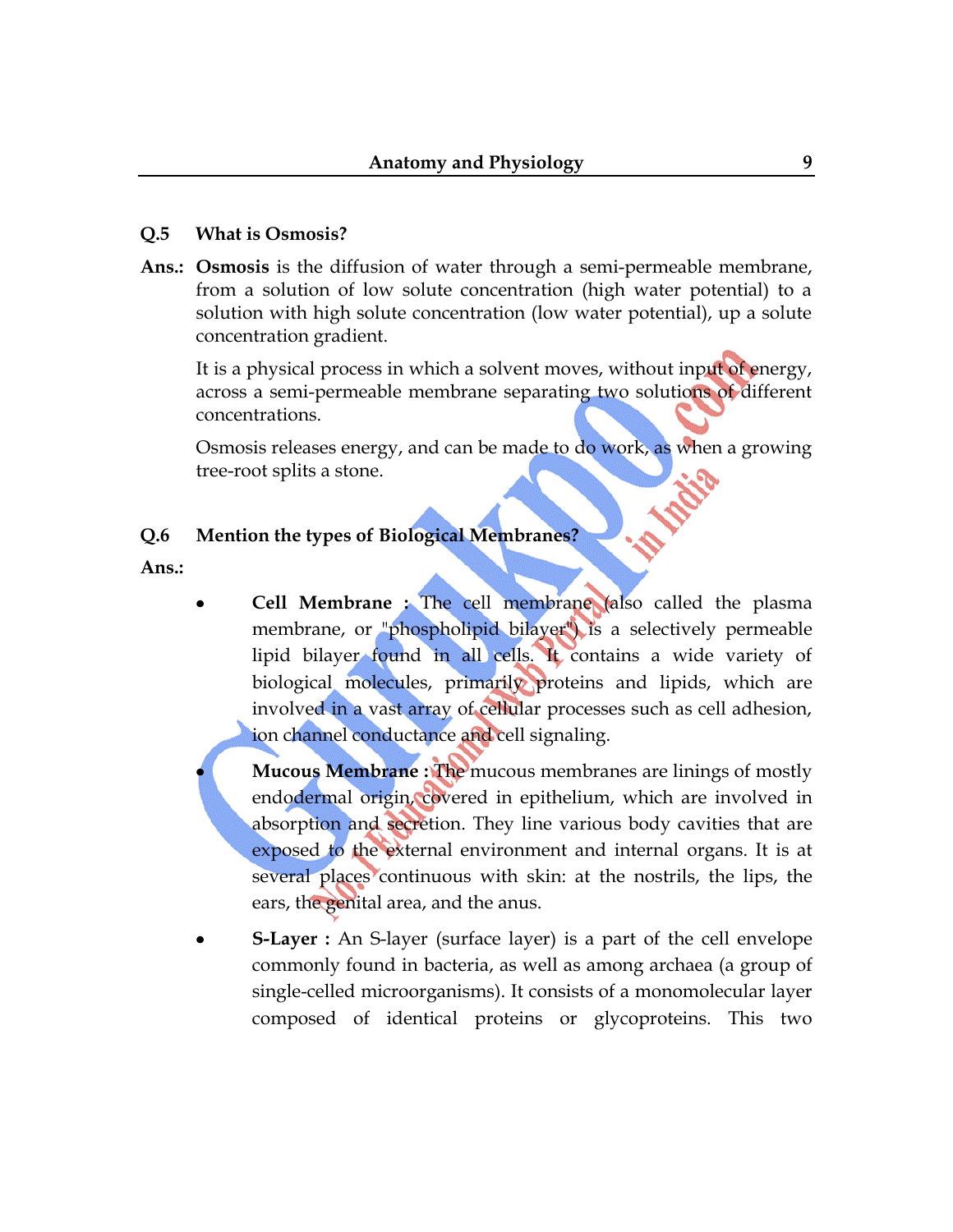dimensional structure is built via [self-assembly](http://en.wikipedia.org/wiki/Self-assembly) and encloses the whole cell surface.

### **Q.7 What are the Cell components?**

**Ans.:** Human subcellular components :

[Organelles](http://en.wikipedia.org/wiki/Organelle) :

- (1) [Nucleolus](http://en.wikipedia.org/wiki/Nucleolus)
- (2) [Nucleus](http://en.wikipedia.org/wiki/Cell_nucleus)
- (3) [Ribosome](http://en.wikipedia.org/wiki/Ribosome)
- (4) [Vesicle](http://en.wikipedia.org/wiki/Vesicle_%28biology%29)
- (5) [Rough Endoplasmic Reticulum](http://en.wikipedia.org/wiki/Rough_endoplasmic_reticulum)
- (6) [Golgi Apparatus](http://en.wikipedia.org/wiki/Golgi_apparatus)
- (7) [Cytoskeleton](http://en.wikipedia.org/wiki/Cytoskeleton)
- (8) [Smooth Endoplasmic Reticulum](http://en.wikipedia.org/wiki/Smooth_endoplasmic_reticulum)
- (9) [Mitochondria](http://en.wikipedia.org/wiki/Mitochondrion)
- (10) [Vacuole](http://en.wikipedia.org/wiki/Vacuole)
- (11) [Cytoplasm](http://en.wikipedia.org/wiki/Cytoplasm)
- (12) [Lysosome](http://en.wikipedia.org/wiki/Lysosome)
- (13) [Centrioles](http://en.wikipedia.org/wiki/Centriole) within [Centrosome.](http://en.wikipedia.org/wiki/Centrosome)

□ □ □

**Traits**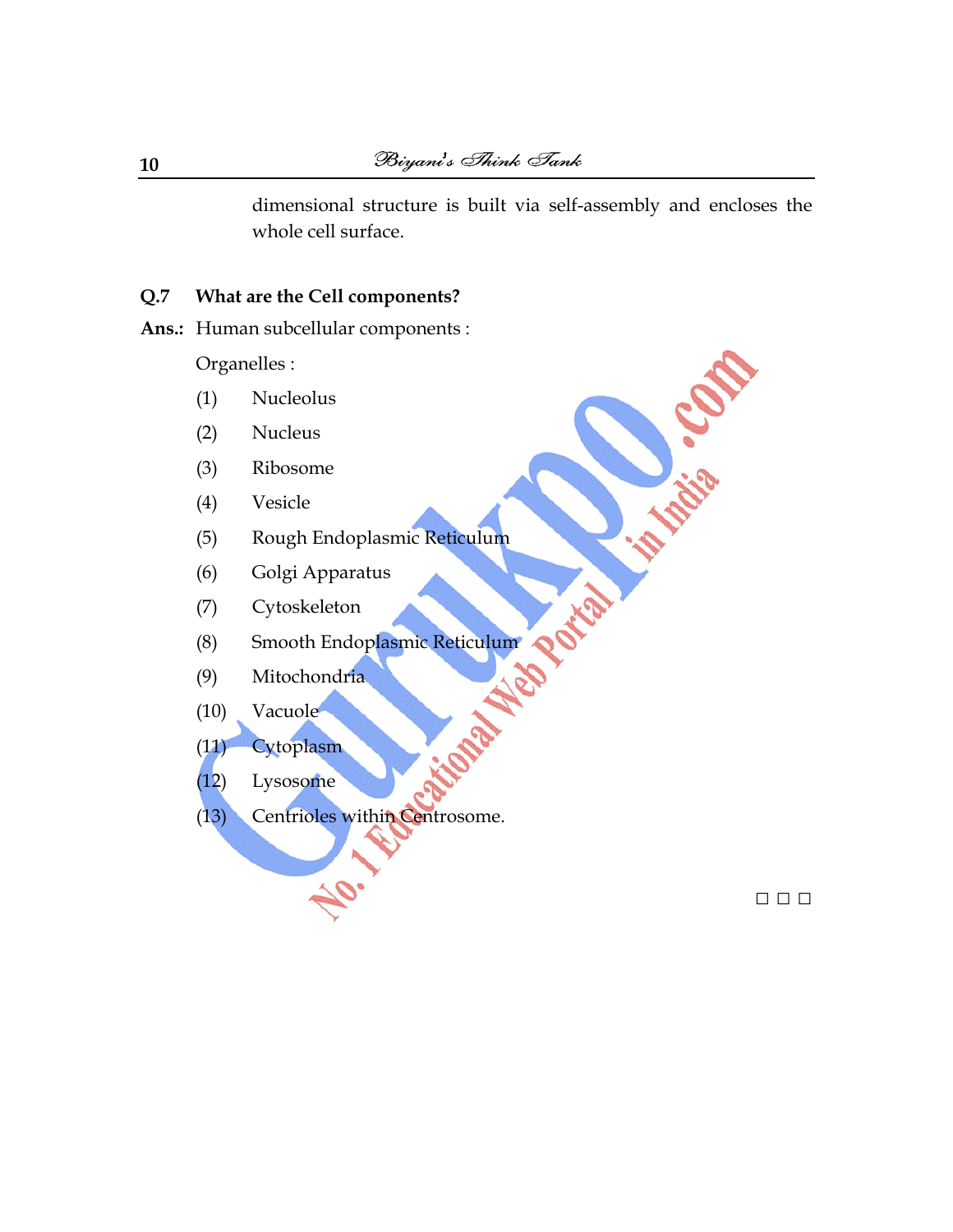# **Skeletal System**

- **Q.1 How many Bones in the Human Skeleton System?**
- **Ans.:** There are **206 bones** in the adult body and about **300 bones** in the infant body.

# **Q.2. What is a Joint & which is the strongest Joint in the Human Body?**

**Ans.:** A **joint** is the location at which two or more [bones](http://en.wikipedia.org/wiki/Bone) make contact. They are constructed to allow movement and provide mechanical support, and are classified structurally and functionally. The **sacroiliac joint** is the strongest [joint](http://en.wikipedia.org/wiki/Joint) between the [sacrum,](http://en.wikipedia.org/wiki/Sacrum) at the base of the [spine,](http://en.wikipedia.org/wiki/Vertebral_column) and the [ilium](http://en.wikipedia.org/wiki/Ilium_%28bone%29) of the [pelvis,](http://en.wikipedia.org/wiki/Pelvis) which are joined by [ligaments.](http://en.wikipedia.org/wiki/Ligaments) It is a strong, weightbearing synovial joint with irregular elevations and depressions that produce interlocking of the bones.

## **Q.3 How many Joints in the Human body?**

- **Ans.:** The joints may be classified anatomically into **11** following groups :
	- (1) [Articulations of Hand](http://en.wikipedia.org/wiki/Articulations_of_hand) (2) [Wrists](http://en.wikipedia.org/wiki/Wrist)
	- (3) [Elbows](http://en.wikipedia.org/wiki/Elbow) (4) [Axillary Articulations](http://en.wikipedia.org/wiki/Axillary_articulations)
	-
	- (7) [Temporomandibular Joints](http://en.wikipedia.org/wiki/Temporomandibular_joint) (8) [Sacroiliac Joints](http://en.wikipedia.org/wiki/Sacroiliac_joint)
	- (9) [Hip Joints](http://en.wikipedia.org/wiki/Hip_joint) (10) [Knee](http://en.wikipedia.org/wiki/Knee)
- -
	- (5) [Sternoclavicular Joints](http://en.wikipedia.org/wiki/Sternoclavicular_joint) (6) [Vertebral Articulations](http://en.wikipedia.org/wiki/Vertebral_articulation)
		-
		-
	- (11) [Articulations of Foot](http://en.wikipedia.org/wiki/Articulations_of_foot)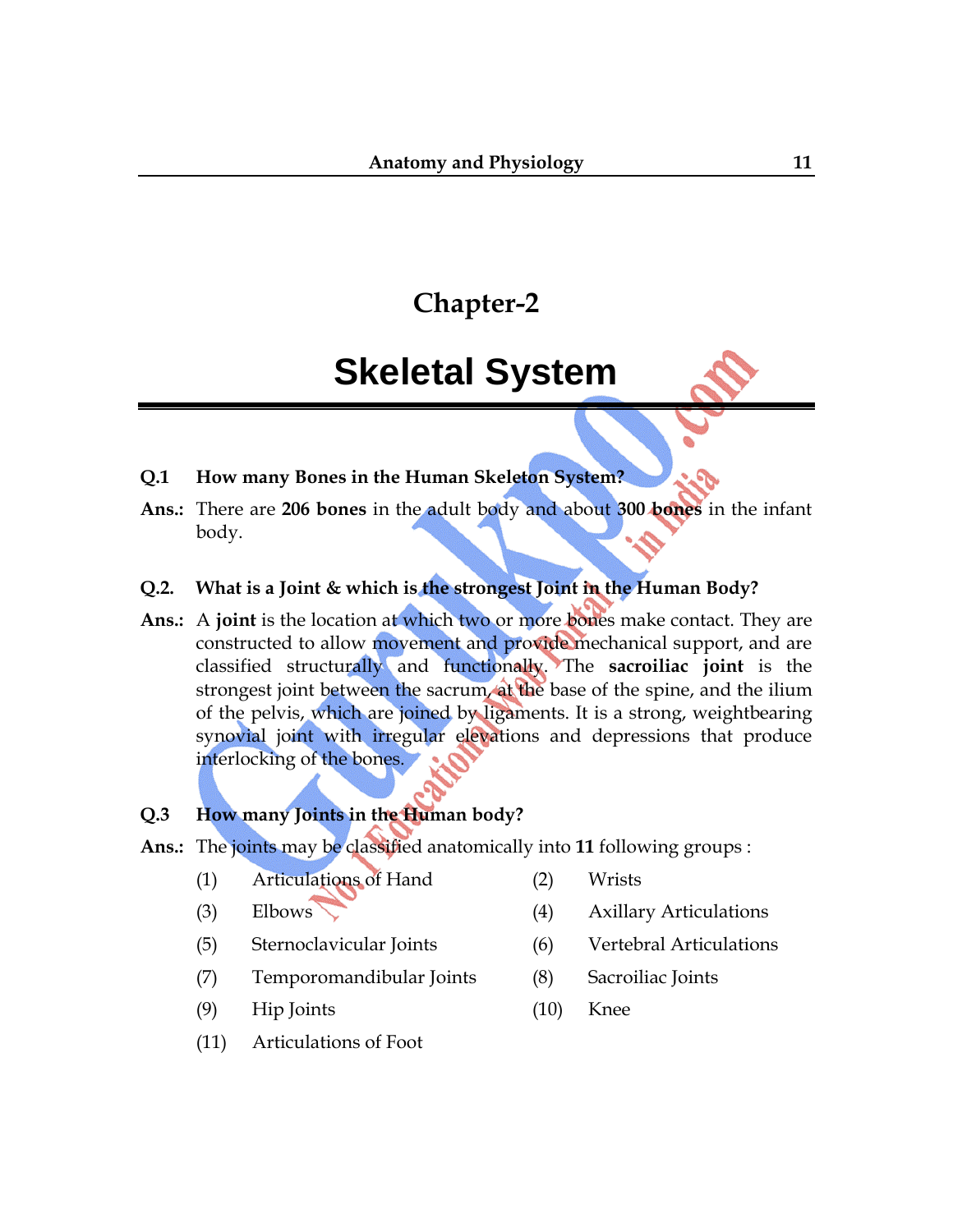- **Q.4. Which is the Smallest Bone in the Human Body? And what is its functions?**
- **Ans.:** The **stapes or stirrup** is the stirrup-shaped small [bone](http://en.wikipedia.org/wiki/Bone) or [ossicle](http://en.wikipedia.org/wiki/Ossicles) in the [middle ear.](http://en.wikipedia.org/wiki/Middle_ear) It is the smallest and lightest bone in the [human body.](http://en.wikipedia.org/wiki/Human_body) The stapes transmits the sound vibrations from the [incus](http://en.wikipedia.org/wiki/Incus) to the membrane of the inner ear inside the [fenestra ovalis.](http://en.wikipedia.org/wiki/Fenestra_ovalis) The stapes is also stabilized by the [stapedius](http://en.wikipedia.org/wiki/Stapedius) muscle, which is innervated by the [facial nerve.](http://en.wikipedia.org/wiki/Facial_nerve)

Wabash R.

# **Q.5 How Many Bones in the Human Skull? Mention its names?**

**Ans.:**In the [Skull](http://en.wikipedia.org/wiki/Skull) (**22**) :

- **Cranial Bones :** 
	- o [Frontal Bone](http://en.wikipedia.org/wiki/Frontal_bone)
	- o [Parietal Bone](http://en.wikipedia.org/wiki/Parietal_bone) (2)
	- o [Temporal Bone](http://en.wikipedia.org/wiki/Temporal_bone) (2)
	- o [Occipital Bone](http://en.wikipedia.org/wiki/Occipital_bone)
	- o [Sphenoid Bone](http://en.wikipedia.org/wiki/Sphenoid_bone)
	- o [Ethmoid Bone](http://en.wikipedia.org/wiki/Ethmoid_bone)

**Facial Bones :** 

o [Mandible](http://en.wikipedia.org/wiki/Mandible)

o [Maxilla](http://en.wikipedia.org/wiki/Maxilla) (2)

- o [Palatine Bone](http://en.wikipedia.org/wiki/Palatine_bone) (2)
- o [Zygomatic Bone](http://en.wikipedia.org/wiki/Zygomatic_bone) (2)
- o [Nasal Bone](http://en.wikipedia.org/wiki/Nasal_bone) (2)
- o [Lacrimal Bone](http://en.wikipedia.org/wiki/Lacrimal_bone) (2)
- o [Vomer](http://en.wikipedia.org/wiki/Vomer_bone) Bone
- o [Inferior Nasal Conchae](http://en.wikipedia.org/wiki/Inferior_nasal_conchae) (2)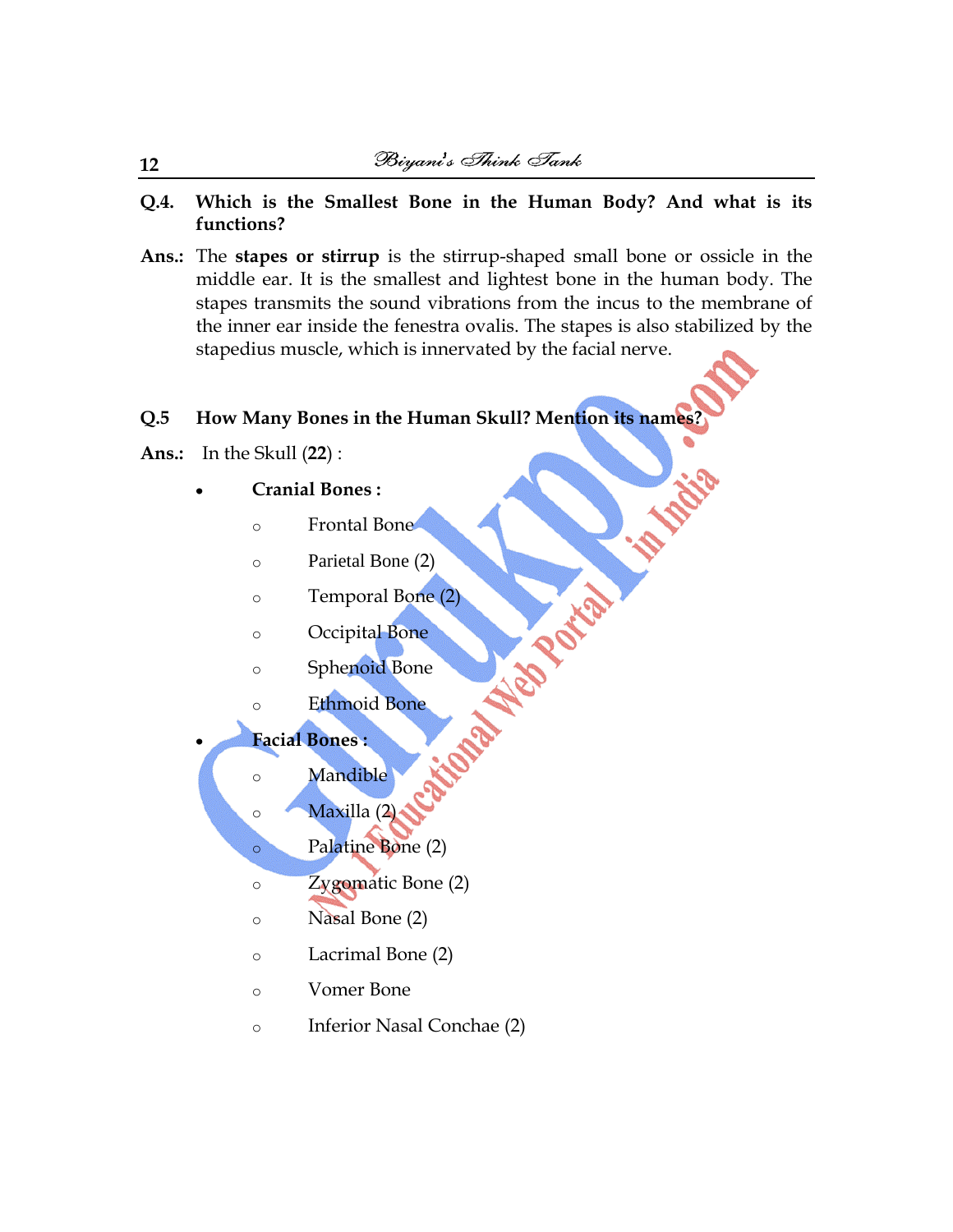# **Q.6 Which is the Longest and strongest Bone in the Human Body?**

**Ans.:** The **femur** is the thigh bone. In [humans,](http://en.wikipedia.org/wiki/Humans) it is the [longest,](http://en.wikipedia.org/wiki/Longest_body_part) strongest [bone.](http://en.wikipedia.org/wiki/Bone) The average human femur is 48 centimeters (19 in) in length and 2.34 cm (0.92 in) in diameter and can support up to 30 times the weight of an adult. It forms part of the [hip](http://en.wikipedia.org/wiki/Hip) (at the acetabulum) and part of the [knee.](http://en.wikipedia.org/wiki/Knee)

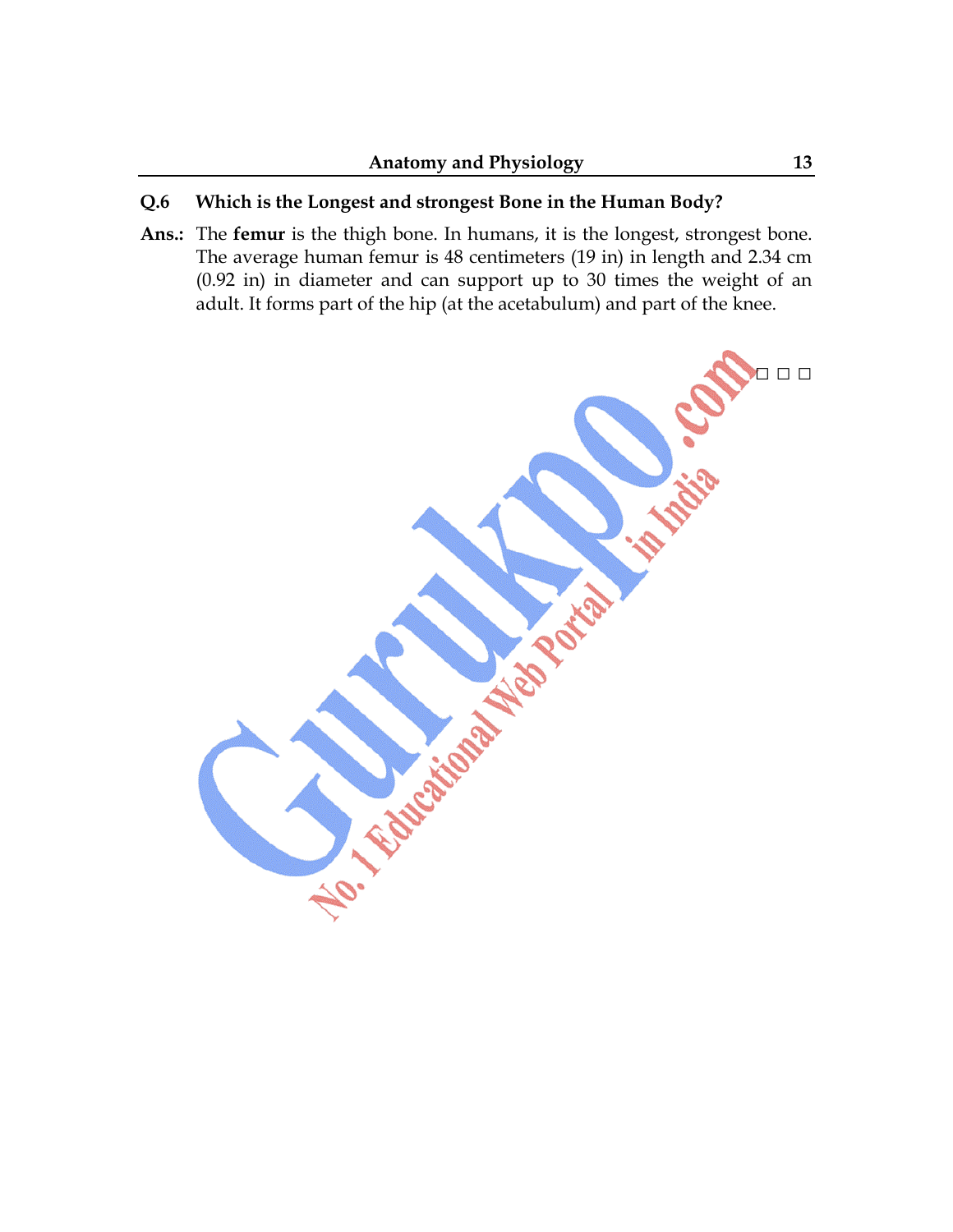# **Muscular System**

# **Q.1 Mention the names of Facial Bones?**

# **Ans.:** There are total **14 facil bones in** the human body. They are :

- o [Mandible](http://en.wikipedia.org/wiki/Mandible)
- o [Maxilla](http://en.wikipedia.org/wiki/Maxilla) (2)
- o [Palatine Bone](http://en.wikipedia.org/wiki/Palatine_bone) (2)
- o [Zygomatic Bone](http://en.wikipedia.org/wiki/Zygomatic_bone) (2)
- o [Nasal Bone](http://en.wikipedia.org/wiki/Nasal_bone) (2)
- o [Lacrimal Bone](http://en.wikipedia.org/wiki/Lacrimal_bone) (2)
- o [Vomer Bone](http://en.wikipedia.org/wiki/Vomer_bone)
- [Inferior Nasal Conchae](http://en.wikipedia.org/wiki/Inferior_nasal_conchae) (2)

# **Q.2 What is Muscle? Mention the main types of Muscles?**

Ans.: Muscle is [contractile](http://en.wikipedia.org/wiki/Muscle_contraction) [tissue](http://en.wikipedia.org/wiki/Tissue_%28biology%29) of the body and is derived from the [mesodermal layer](http://en.wikipedia.org/wiki/Germ_layer) of embryonic germ cells. Muscle cells contain contractile filaments that move past each other and change the size of the cell. They are classified as skeletal, cardiac, or smooth muscles. Their function is to produce [force](http://en.wikipedia.org/wiki/Force) and cause [motion.](http://en.wikipedia.org/wiki/Motion_%28physics%29)

**POLICE DE** 

## **Types of muscles** are :

o [Skeletal muscle](http://en.wikipedia.org/wiki/Skeletal_muscle) or "voluntary muscle" is anchored by [tendons](http://en.wikipedia.org/wiki/Tendons) to [bone](http://en.wikipedia.org/wiki/Bone) and is used to affect [skeletal](http://en.wikipedia.org/wiki/Skeleton) movement such as [locomotion](http://en.wikipedia.org/wiki/Locomotion) and in maintaining posture.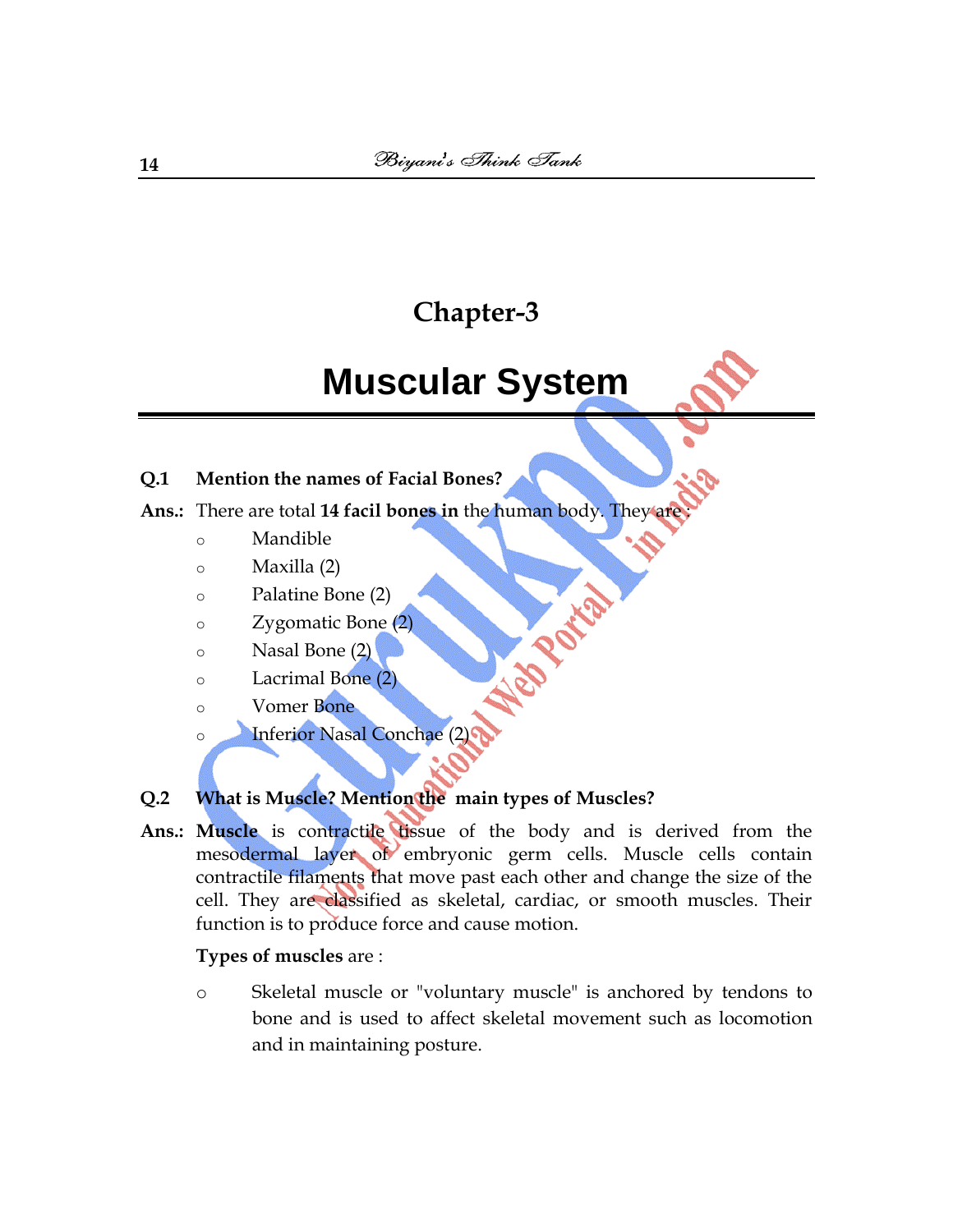- o [Smooth muscle](http://en.wikipedia.org/wiki/Smooth_muscle) or "involuntary muscle" is found within the walls of organs and structures such as the [esophagus,](http://en.wikipedia.org/wiki/Esophagus) [stomach,](http://en.wikipedia.org/wiki/Stomach) [intestines,](http://en.wikipedia.org/wiki/Intestine) [bronchi,](http://en.wikipedia.org/wiki/Bronchi) [uterus,](http://en.wikipedia.org/wiki/Uterus) [urethra,](http://en.wikipedia.org/wiki/Urethra) [bladder,](http://en.wikipedia.org/wiki/Urinary_bladder) [blood vessels,](http://en.wikipedia.org/wiki/Blood_vessel) and even the skin (in which it controls erection of body hair). Unlike skeletal muscle, smooth muscle is not under conscious control.
- o [Cardiac muscle](http://en.wikipedia.org/wiki/Cardiac_muscle) is also an "involuntary muscle" but is more akin in structure to skeletal muscle, and is found only in the heart.

### **Q.3. What is the Muscles Atrophy?**

**Ans.:** There are many diseases and conditions which cause a decrease in muscle mass, known as **muscle [atrophy.](http://en.wikipedia.org/wiki/Muscle_atrophy)** Example include [cancer](http://en.wikipedia.org/wiki/Cancer) and [AIDS,](http://en.wikipedia.org/wiki/AIDS) which induce a body wasting syndrome called [cachexia.](http://en.wikipedia.org/wiki/Cachexia) Other syndromes or conditions which can induce skeletal muscle atrophy are congestive [heart disease](http://en.wikipedia.org/wiki/Heart_failure) and some [diseases of the liver.](http://en.wikipedia.org/wiki/Hepato-biliary_diseases)

### **Q.4. Which is the Strongest Muscle in Human Body and why?**

י

**Ans.:** The **[tongue](http://en.wikipedia.org/wiki/Tongue)** is the strongest muscle in the body. The tongue is the large bundle of [skeletal muscles](http://en.wikipedia.org/wiki/Skeletal_muscle) on the floor of the [mouth](http://en.wikipedia.org/wiki/Mouth) that manipulates [food](http://en.wikipedia.org/wiki/Food) for [chewing and swallowing](http://en.wikipedia.org/wiki/Chewing) (deglutition). It is the primary organ of [taste.](http://en.wikipedia.org/wiki/Taste) Much of the surface of the tongue is covered in [taste buds.](http://en.wikipedia.org/wiki/Taste_bud) The tongue, with its wide variety of possible movements, assists in forming the sounds of [speech.](http://en.wikipedia.org/wiki/Speech_communication) It is sensitive and kept moist by [saliva,](http://en.wikipedia.org/wiki/Saliva) and is richly supplied with nerves and blood vessels to help for movement.

### **Q.5 What is Myopathy?**

**Ans.:** A **myopathy** is a neuromuscular [disease](http://en.wikipedia.org/wiki/Disease) in which the [muscle fibers](http://en.wikipedia.org/wiki/Muscle_fiber) do not function for any one of many reasons, resulting in [muscular weakness](http://en.wikipedia.org/wiki/Muscular_weakness) myopathy implies that the primary defect is within the muscle, as opposed to the nerves or elsewhere (e.g., the brain etc.). [Muscle cramps,](http://en.wikipedia.org/wiki/Muscle_cramp) [stiffness,](http://en.wikipedia.org/wiki/Stiffness) and [spasm](http://en.wikipedia.org/wiki/Spasm) can also be associated with myopathy.

□ □ □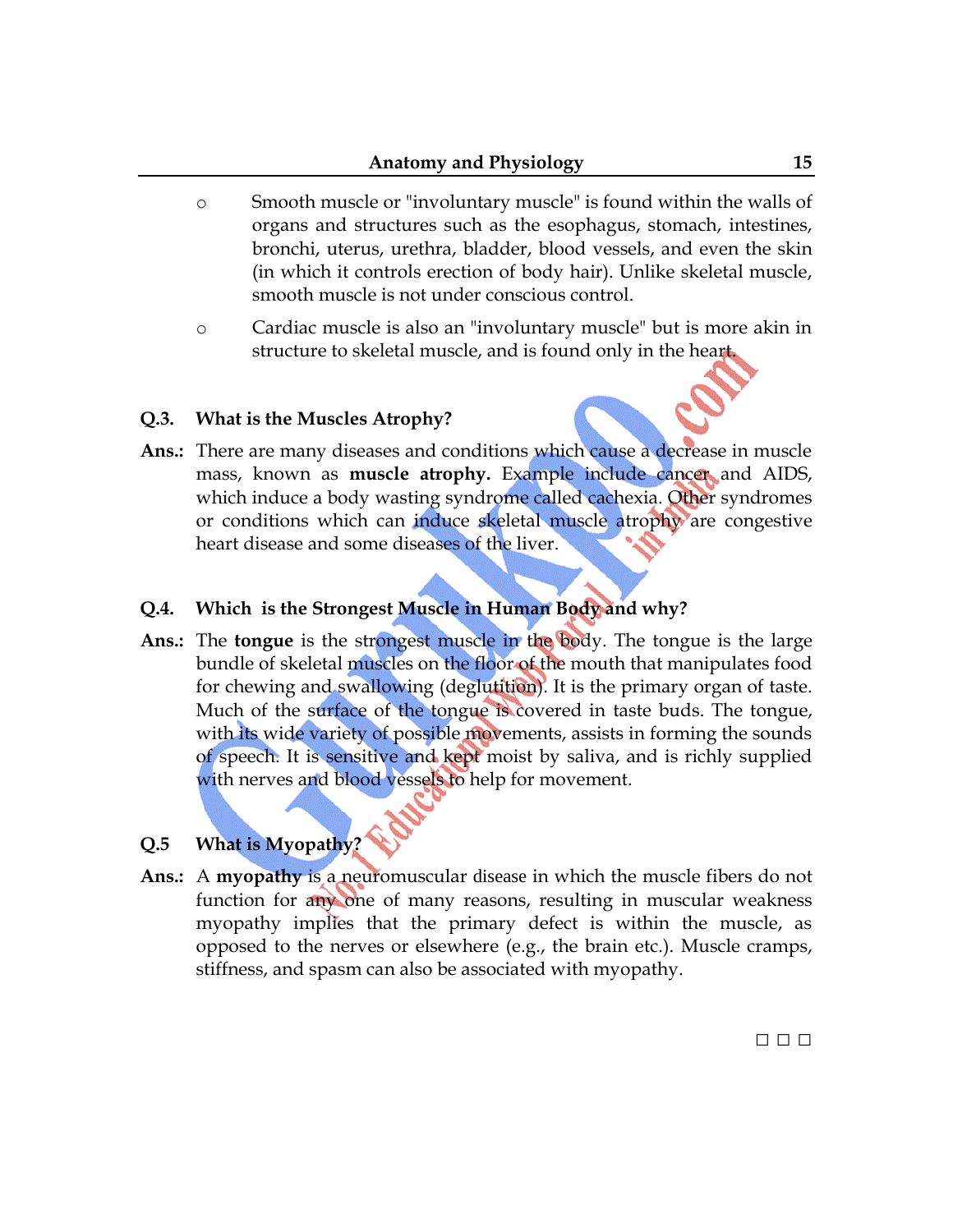# **Cardio Vascular System**

### **Q.1. What is the composition of Blood?**

**Ans.:** Blood is composed of [blood cells](http://en.wikipedia.org/wiki/Blood_cells) suspended in a liquid called **[blood](http://en.wikipedia.org/wiki/Blood_plasma)  [plasma.](http://en.wikipedia.org/wiki/Blood_plasma)** Plasma, which comprises 55% of blood fluid, is mostly water (90% by volume), and contains dissolved proteins, [glucose,](http://en.wikipedia.org/wiki/Glucose) mineral ions, [hormones,](http://en.wikipedia.org/wiki/Hormone) [carbon dioxide](http://en.wikipedia.org/wiki/Carbon_dioxide) (plasma being the main medium for excretory product transportation), [platelets](http://en.wikipedia.org/wiki/Platelets) and blood cells themselves. The blood cells present in blood are mainly [red blood cells](http://en.wikipedia.org/wiki/Red_blood_cell) (also called **RBCs or erythrocytes**) and [white blood cells,](http://en.wikipedia.org/wiki/White_blood_cell) including leukocytes and [platelets](http://en.wikipedia.org/wiki/Platelet) (also called **thrombocytes**).

# **Q.2. Write about the Heart. Its position and interior of Heart?**

**Ans.:** The **heart** is a [muscular](http://en.wikipedia.org/wiki/Muscle) [organ](http://en.wikipedia.org/wiki/Organ_%28anatomy%29) in all [vertebrates](http://en.wikipedia.org/wiki/Vertebrate) responsible for pumping [blood](http://en.wikipedia.org/wiki/Blood) through the [blood vessels](http://en.wikipedia.org/wiki/Blood_vessel) by repeated, rhythmic contractions, or a similar structure in [annelids,](http://en.wikipedia.org/wiki/Annelid) [mollusks,](http://en.wikipedia.org/wiki/Mollusk) and [arthropods.](http://en.wikipedia.org/wiki/Arthropod)

In the human body, the heart is usually situated in the middle of the [thorax](http://en.wikipedia.org/wiki/Thorax) with the largest part of the heart slightly offset to the left (although sometimes it is on the right, called [dextrocardia\)](http://en.wikipedia.org/wiki/Dextrocardia), underneath the [breastbone.](http://en.wikipedia.org/wiki/Breastbone)

### [Humans](http://en.wikipedia.org/wiki/Human) have a **four-chambered heart :**

o **Right [Atrium](http://en.wikipedia.org/wiki/Atrium_%28anatomy%29) :** Receives [oxygen-](http://en.wikipedia.org/wiki/Oxygen)depleted [blood](http://en.wikipedia.org/wiki/Blood) from the body via the [superior vena cava](http://en.wikipedia.org/wiki/Superior_vena_cava) and the [inferior vena cava](http://en.wikipedia.org/wiki/Inferior_vena_cava) and pumps it through the [tricuspid valve](http://en.wikipedia.org/wiki/Tricuspid_valve) into the right ventricle.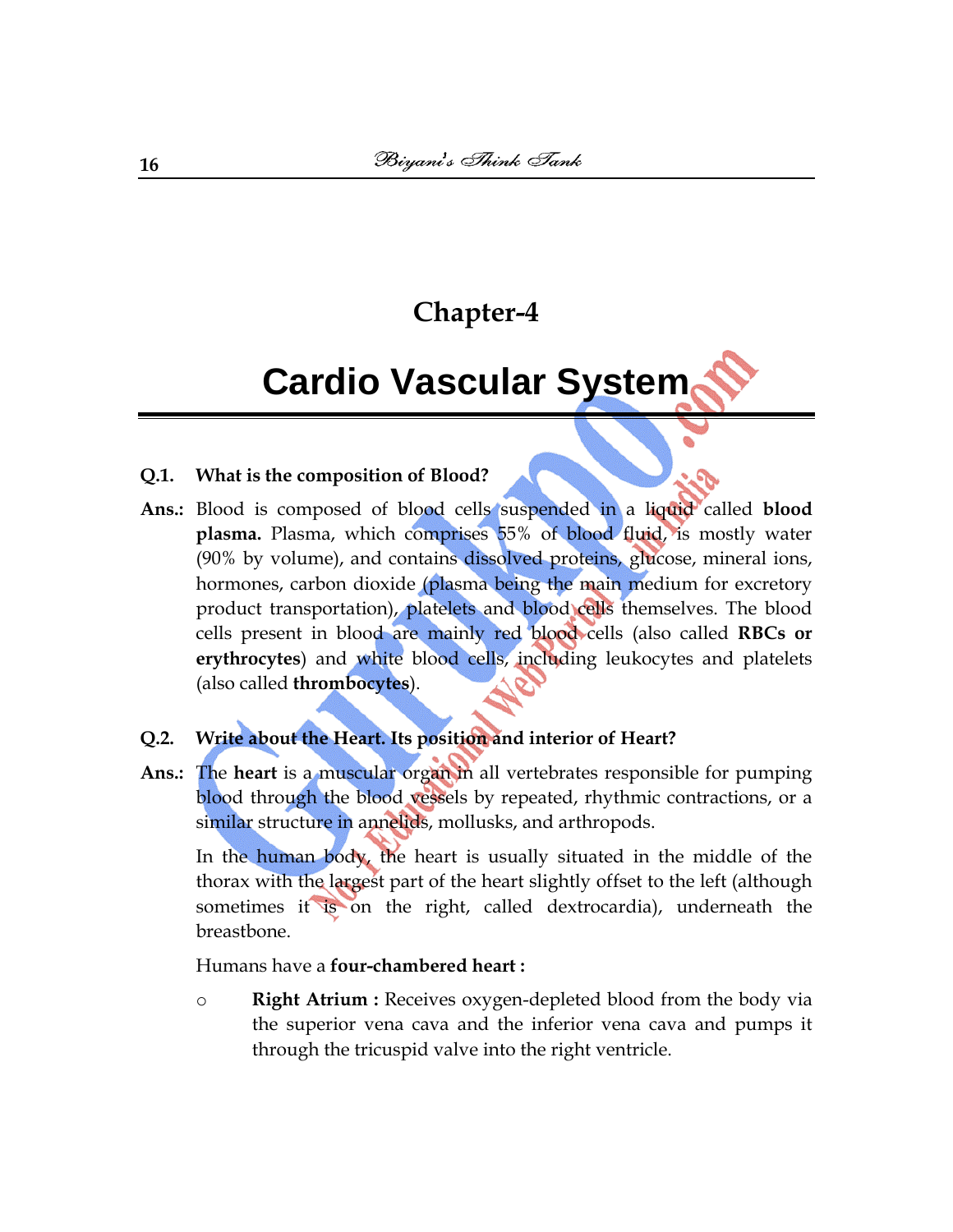- o **Right [Ventricle](http://en.wikipedia.org/wiki/Ventricle_%28heart%29) :** Receives oxygen-depleted blood from the right atrium and pumps it through the [pulmonary valve](http://en.wikipedia.org/wiki/Pulmonary_valve) into the [lungs](http://en.wikipedia.org/wiki/Lung) via the [pulmonary artery.](http://en.wikipedia.org/wiki/Pulmonary_artery)
- o **Left Atrium :** Receives oxygen-rich blood from the lungs via the [pulmonary veins](http://en.wikipedia.org/wiki/Pulmonary_vein) and pumps it through the [mitral valve](http://en.wikipedia.org/wiki/Mitral_valve) into the left ventricle.
- o **Left Ventricle :** Receives oxygen-rich blood from the left atrium and pumps it through the [aortic valve](http://en.wikipedia.org/wiki/Aortic_valve) to the entire body via the [aorta,](http://en.wikipedia.org/wiki/Aorta) including to the heart muscle itself through the coronary [arteries.](http://en.wikipedia.org/wiki/Coronary_arteries)

## **Q.3. What is the function of Blood?**

- **Ans.:** Blood performs many important functions within the body including :
	- o Supply of [oxygen](http://en.wikipedia.org/wiki/Oxygen) to tissues (bound to [hemoglobin](http://en.wikipedia.org/wiki/Hemoglobin) which is carried in red cells).
	- o Supply of nutrients such as [glucose,](http://en.wikipedia.org/wiki/Glucose) [amino acids](http://en.wikipedia.org/wiki/Amino_acids) and [fatty acids](http://en.wikipedia.org/wiki/Fatty_acids) (dissolved in the blood or bound to plasma proteins).
	- o Removal of waste such as [carbon dioxide,](http://en.wikipedia.org/wiki/Carbon_dioxide) [urea](http://en.wikipedia.org/wiki/Urea) and [lactic acid.](http://en.wikipedia.org/wiki/Lactic_acid)
	- o Immunological functions, including circulation of white cells, and detection of foreign material by [antibodies](http://en.wikipedia.org/wiki/Antibodies) [Coagulation,](http://en.wikipedia.org/wiki/Coagulation) which is one part of the body's self-repair mechanism.
	- o Messenger functions, including the transport of [hormones](http://en.wikipedia.org/wiki/Hormones) and the signaling of [tissue](http://en.wikipedia.org/wiki/Tissue_%28biology%29) damage.
	- o Regulation of body [pH](http://en.wikipedia.org/wiki/PH) (the normal pH of blood is in the range of 7.35 - 7.45).
	- o Regulation of [body temperature.](http://en.wikipedia.org/wiki/Body_temperature)
	- o [Hydraulic](http://en.wikipedia.org/wiki/Hydraulics) functions.

## **Q.4. What is the covering of the Heart wall?**

**Ans.:** The heart is enclosed by a **sac** known as the **[pericardium](http://en.wikipedia.org/wiki/Pericardium)** and is surrounded by the [lungs.](http://en.wikipedia.org/wiki/Lung) There are two layers to the pericardial sac: the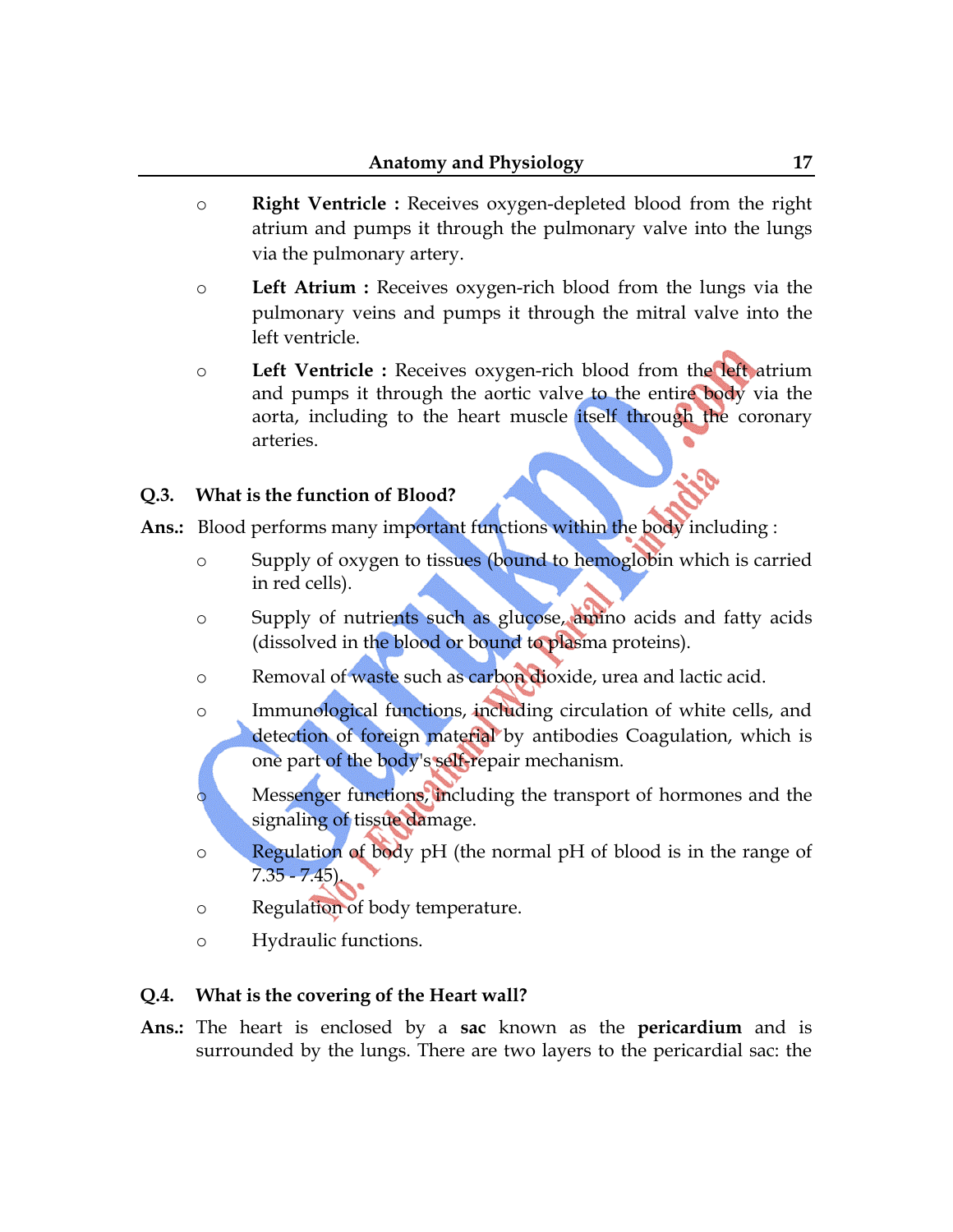[fibrous pericardium](http://en.wikipedia.org/wiki/Fibrous_pericardium) and the [serous pericardium.](http://en.wikipedia.org/wiki/Serous_pericardium) The serous pericardium, in turn, is divided into two layers, the parietal pericardium, which is fused to and inseparable from the fibrous pericardium, and the visceral pericardium, which is in fact [epicardium,](http://en.wikipedia.org/wiki/Epicardium) or the outer surface of the heart muscle (the [myocardium\)](http://en.wikipedia.org/wiki/Myocardium).

In between the parietal and visceral pericardial layers there is a [potential](http://en.wikipedia.org/wiki/Potential_space)  [space](http://en.wikipedia.org/wiki/Potential_space) called the **[pericardial cavity](http://en.wikipedia.org/wiki/Pericardial_cavity)**. It is normally lubricated by a film of pericardial fluid. Too much fluid in the cavity (such as in a [pericardial](http://en.wikipedia.org/wiki/Pericardial_effusion)  [effusion\)](http://en.wikipedia.org/wiki/Pericardial_effusion) can result in [pericardial tamponade](http://en.wikipedia.org/wiki/Pericardial_tamponade), compression of the heart within the pericardial sac.

### **Q.5 . Explain about the Artery?**

**Ans.: Arteries** are [blood vessels](http://en.wikipedia.org/wiki/Blood_vessel) that carry blood away from the [heart](http://en.wikipedia.org/wiki/Heart) (as opposed to [veins\)](http://en.wikipedia.org/wiki/Vein).All arteries, with the exception of the pulmonary and umbilical arteries, carry oxygenated blood.

### **Q.6. Explain about the Vein and which is the Longest Vein of Human Body?**

**Ans.** A **vein** is a [blood vessel](http://en.wikipedia.org/wiki/Blood_vessel) that carries [blood](http://en.wikipedia.org/wiki/Blood) back toward the [heart](http://en.wikipedia.org/wiki/Heart) (as opposed to [artery\)](http://en.wikipedia.org/wiki/Artery).The majority of veins in the body carry low-oxygen blood from the tissues back to the heart; the exceptions being the [pulmonary](http://en.wikipedia.org/wiki/Pulmonary_vein) and [umbilical veins](http://en.wikipedia.org/wiki/Umbilical_vein) which both carry oxygenated blood. The **great saphenous vein (GSV)**, is the greater saphenous vein, is the large (subcutaneous) [superficial vein](http://en.wikipedia.org/wiki/Superficial_vein) of the [leg](http://en.wikipedia.org/wiki/Leg) and [thigh.](http://en.wikipedia.org/wiki/Thigh) It travels mostly in its own fascial compartment in the thigh.

## **Q.7 Define the High Blood Pressure and what are the causes of High Blood Pressure?**

**Ans.: High blood pressure** is a [disease](http://simple.wikipedia.org/wiki/Disease) where your [blood](http://simple.wikipedia.org/wiki/Blood) pressure is always above average. Generally, if a person's blood pressure stays at **140/90 MM Hg** (a unit of pressure) or above in both arms, that person has high blood pressure.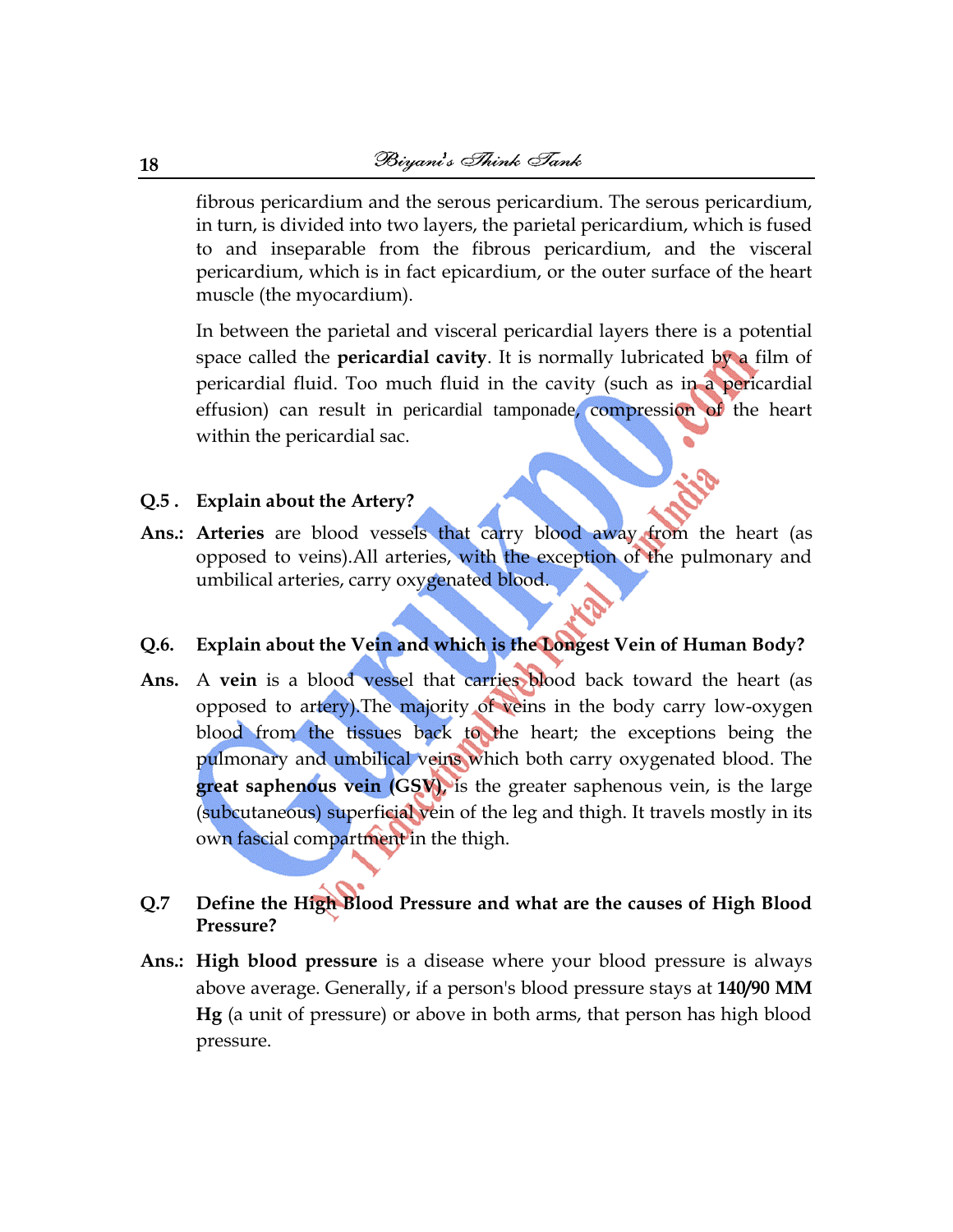A number of factors increase the risk of developing hypertension :

- High salt use.
- Being overweight.
- Occupation.
- Drinking alcohol.
- Family size.
- Excessive noise and crowding.
- High salt use has received the greatest attention. Aproximately 60% of the hypertension patients are affected by salt use.
- Although few women of childbearing age have high blood pressure, up to 10% develop hypertension of pregnancy.

### **Q.8 Define Pulse and what is the Normal Pulse Rate?**

**Ans.: Pulse** is the throbbing of their [arteries](http://en.wikipedia.org/wiki/Artery) as an effect of the [heart](http://en.wikipedia.org/wiki/Heart) beat. It can be felt in any place that allows for an artery to be compressed against a bone. A normal pulse rate for a [healthy](http://en.wikipedia.org/wiki/Health) adult, while resting, can range from **60 to 80 beats per minute (BPM).**

### **Q.9 What are common sites to check the Pulse Rate?**

## **Ans.: The Common Site of Pulse :**

- **Apical Pulse :** Located in the 4th or 5th left intercostal space, just to the left of the [sternum.](http://en.wikipedia.org/wiki/Sternum)
- **Brachial Pulse :** Located between the biceps and triceps, on the [medial side](http://en.wikipedia.org/wiki/Anatomical_terms_of_location) of the elbow cavity.
- **Carotid Pulse :** Located in the neck ([carotid artery](http://en.wikipedia.org/wiki/Carotid_artery)).
- **Dorsalis Pedis Pulse :** Located on top of the foot ([dorsalis pedis](http://en.wikipedia.org/wiki/Dorsalis_pedis_artery)  [artery](http://en.wikipedia.org/wiki/Dorsalis_pedis_artery)).
- **Facial Pulse :** Located on the mandible (lower jawbone) on a line with the corners of the mouth ([facial artery](http://en.wikipedia.org/wiki/Facial_artery)).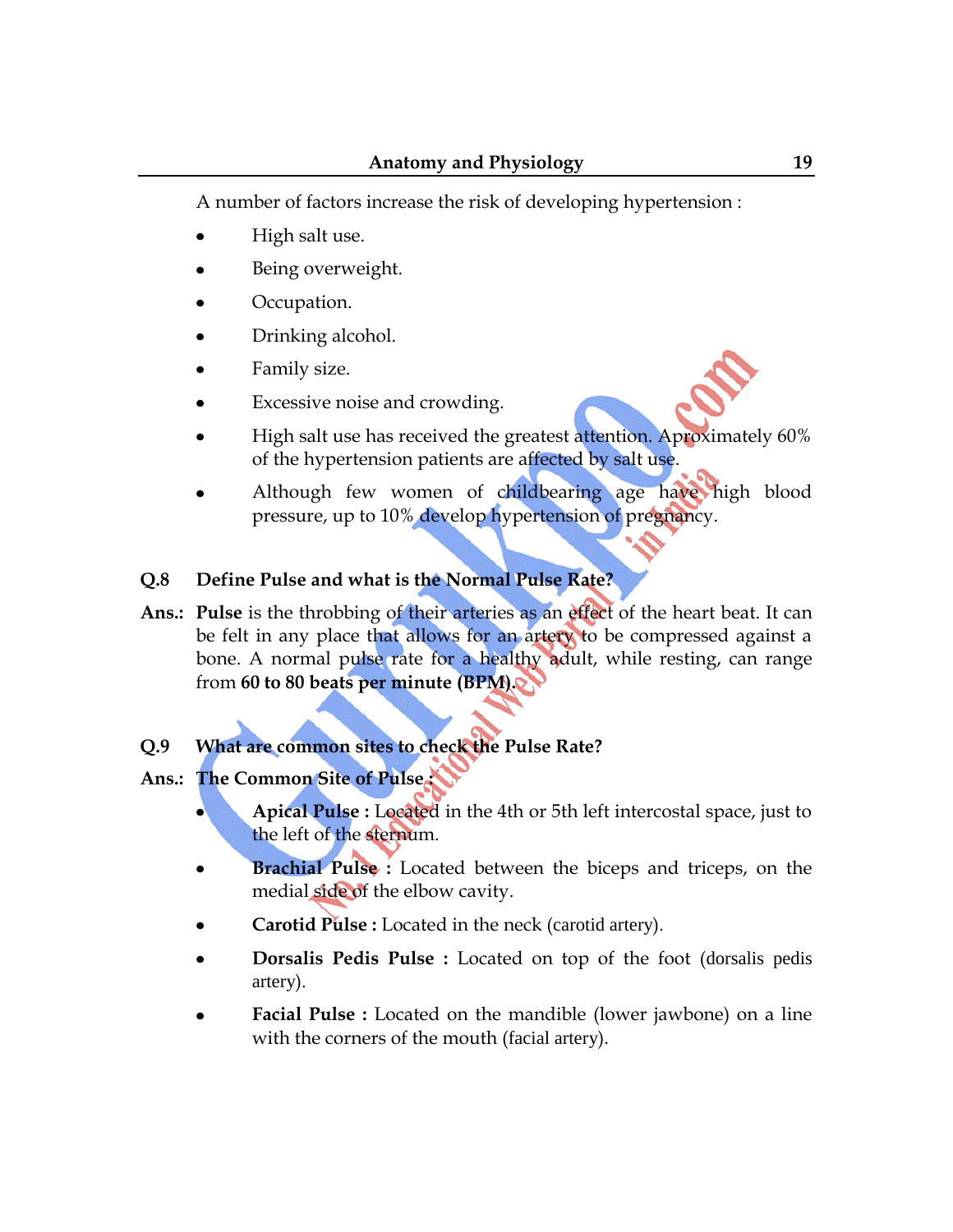- **Femoral Pulse :** Located in the thigh, halfway between the pubic  $\bullet$ symphysis and anterior superior iliac spine ([femoral artery](http://en.wikipedia.org/wiki/Femoral_artery)).
- **Popliteal Pulse :** Located behind the knee in the popliteal fossa, found by holding the bent knee.
- **Radial Pulse :** Located on the thumb side of the wrist [\(radial](http://en.wikipedia.org/wiki/Radial_artery)  [artery\)](http://en.wikipedia.org/wiki/Radial_artery).
- **Temporal Pulse :** Located on the [temple](http://en.wikipedia.org/wiki/Temple_%28anatomy%29) directly in front of the ear [\(superficial temporal artery\)](http://en.wikipedia.org/wiki/Superficial_temporal_artery).
- **Tibialis Posterior Pulse :** Located on the medial side of the ankle (facing inwards) behind the medial malleolus [\(posterior tibial](http://en.wikipedia.org/wiki/Posterior_tibial_artery)  [artery\)](http://en.wikipedia.org/wiki/Posterior_tibial_artery).
- **Ulnar Pulse :** located on the little finger side of the wrist[\(ulnar](http://en.wikipedia.org/wiki/Ulnar_artery)  [artery\)](http://en.wikipedia.org/wiki/Ulnar_artery).

### **Q.10 Write about the Aorta?**

**Ans.:** The **aorta** is the largest [artery](http://en.wikipedia.org/wiki/Artery) in the [human body,](http://en.wikipedia.org/wiki/Human_body) originating from the [left](http://en.wikipedia.org/wiki/Left_ventricle)  [ventricle](http://en.wikipedia.org/wiki/Left_ventricle) of the [heart](http://en.wikipedia.org/wiki/Heart) and bringing oxygenated blood to all parts of the body in the [systemic circulation.](http://en.wikipedia.org/wiki/Systemic_circulation) The aorta is a hard artery, and as such is quite distensible. When the left ventricle contracts to force blood into the aorta, the aorta expands. This stretching gives the potential energy that will help maintain blood pressure during [diastole,](http://en.wikipedia.org/wiki/Diastole) as during this time the aorta contracts passively. No. Editor

□ □ □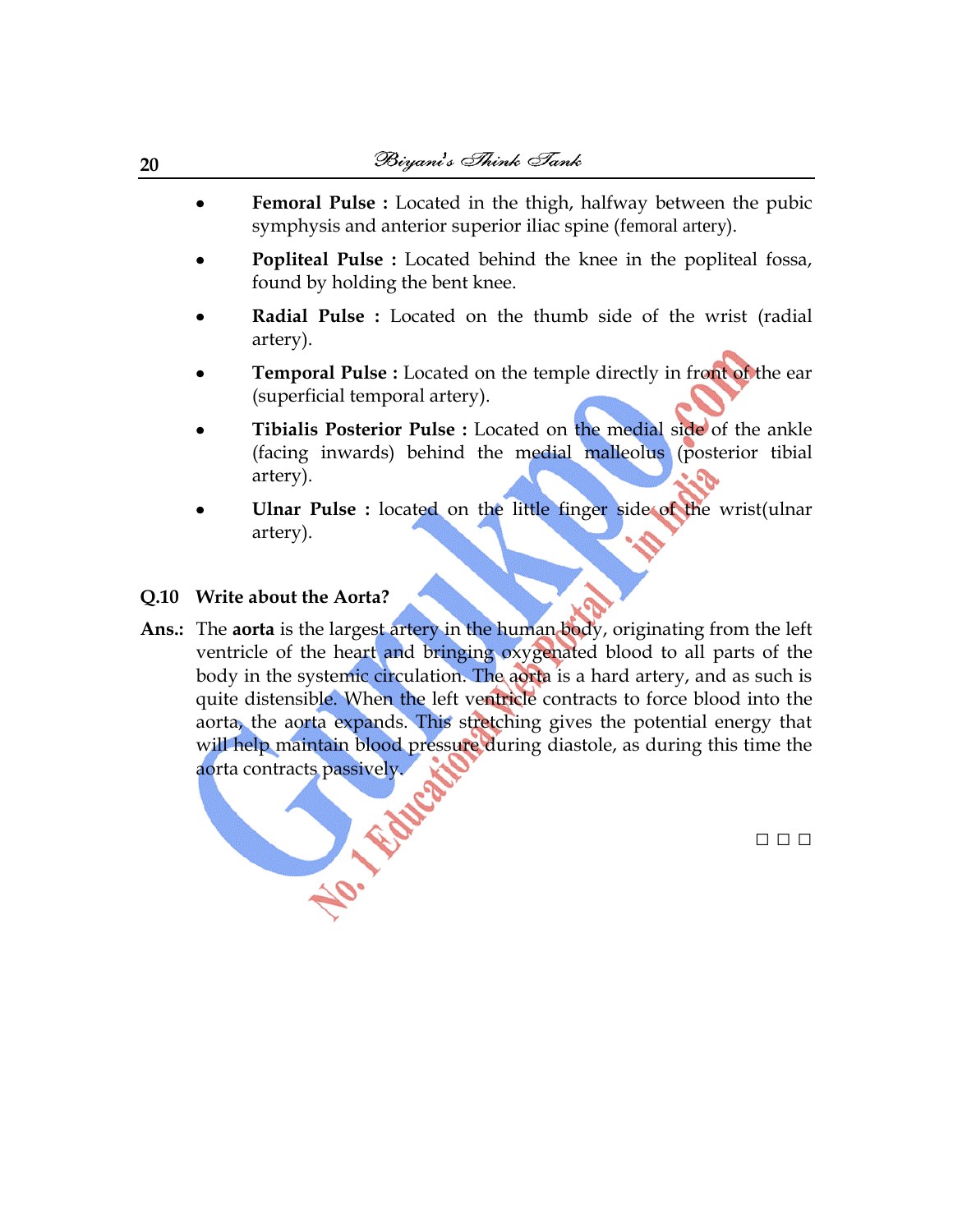# **Respiratory System**

### **Q.1 What is Respiration?**

**Ans.: Respiration** is the transport of [oxygen](http://en.wikipedia.org/wiki/Oxygen) from the clean air to the [tissue](http://en.wikipedia.org/wiki/Tissue_%28biology%29) cells and the transport of [carbon dioxide](http://en.wikipedia.org/wiki/Carbon_dioxide) in the opposite direction. This is in contrast to the [biochemical](http://en.wikipedia.org/wiki/Biochemistry) definition of respiration, which refers to [cellular respiration:](http://en.wikipedia.org/wiki/Cellular_respiration) the [metabolic](http://en.wikipedia.org/wiki/Metabolism) process by which an [organism](http://en.wikipedia.org/wiki/Organism) obtains energy by reacting [oxygen](http://en.wikipedia.org/wiki/Oxygen) with [glucose](http://en.wikipedia.org/wiki/Glucose) to give [water,](http://en.wikipedia.org/wiki/Water) [carbon dioxide](http://en.wikipedia.org/wiki/Carbon_dioxide) (energy).

# **Q.2. What are the Respiratory Organs?**

- **Ans.:** The **respiratory system** consist of :
	- [Nasal Cavity](http://en.wikipedia.org/wiki/Nasal_cavity) (Nose)
	- [Pharynx](http://en.wikipedia.org/wiki/Pharynx) (Naso-, Oro-, Laryngo-)
	- [Larynx](http://en.wikipedia.org/wiki/Larynx) (Voice Box)
	- [Trachea](http://en.wikipedia.org/wiki/Vertebrate_trachea) (Wind Pipe)
	- [Thoracic](http://en.wikipedia.org/wiki/Thoracic) Cavity (Chest)
	- [Bronchi](http://en.wikipedia.org/wiki/Bronchi) (Right and Left)
	- [Alveoli](http://en.wikipedia.org/wiki/Alveoli) (Site of Gas Exchange)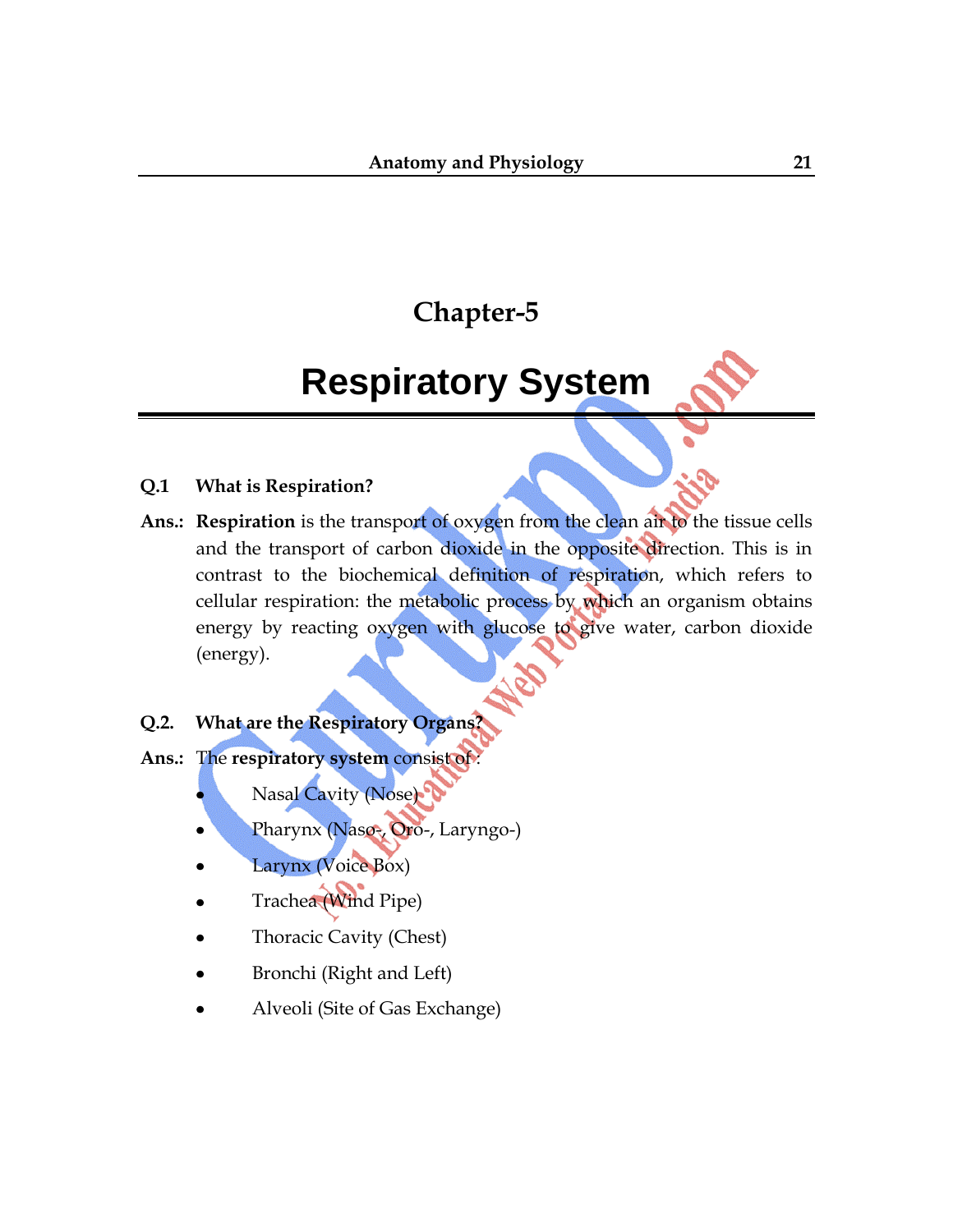### **Q.3 Explain about the Lungs?**

**Ans.:** The **lung** is the essential [respiration organ.](http://en.wikipedia.org/wiki/Respiration_organ) The two lungs are located in the chest on either side of the [heart.](http://en.wikipedia.org/wiki/Heart) Their principal function is to transport [oxygen](http://en.wikipedia.org/wiki/Oxygen) from the [atmosphere](http://en.wikipedia.org/wiki/Earth%27s_atmosphere) into the [bloodstream,](http://en.wikipedia.org/wiki/Bloodstream) and to release [carbon dioxide](http://en.wikipedia.org/wiki/Carbon_dioxide) from the bloodstream into the atmosphere.

### **Q.4. Which is the Smallest Unit of the Lungs? Explain.**

**Ans.:** The **alveoli** is the smallest unit of the lungs. An alveoli is an anatomical structure that has the form of a hollow cavity. Mainly found in the lung, the pulmonary alveoli are spherical outcroppings of the respiratory bronchioles and are the primary sites of [gas exchange](http://en.wikipedia.org/wiki/Gas_exchange) with the [blood.](http://en.wikipedia.org/wiki/Blood) Alveoli are particular to mammalian lungs.

The lungs contain about **300 million** alveoli, representing a total surface area of approx. 70-90 square meters (m2). Each alveolus is wrapped in a fine mesh of [capillaries](http://en.wikipedia.org/wiki/Capillaries) covering about 70% of its area. The alveoli have radii of about 0.05 mm but increase to around 0.1 mm during [inhalation.](http://en.wikipedia.org/wiki/Inhalation)The alveoli consist of an epithelial layer and extracellular matrix surrounded by capillaries. In some alveolar walls there are pores between alveoli.

### **Q.5. Write about Trachea and what is the length of Treacha?**

**Ans.:** The **trachea**, or **windpipe**, is a tube that has an inner diameter of about **20- 25 mm** and a length of about **10-16cm.** It commences at the [larynx\(](http://en.wikipedia.org/wiki/Larynx)at the level vertebral level of C6 in humans) and bifurcates into the primary (main) [bronchi.](http://en.wikipedia.org/wiki/Bronchus) In humans there are about 15 – 20 incomplete C-shaped [cartilaginous rings](http://en.wikipedia.org/wiki/Tracheal_rings) which reinforces the anterior and lateral sides of the trachea to protect and maintain the airway open. There is a piece of [smooth muscle](http://en.wikipedia.org/wiki/Smooth_muscle) connecting the ends off the incomplete cartilaginous rings called the Trachealis muscle.

### **Q.6 Explain about Larynx and its functions?**

**Ans.:** The **larynx**, known as the **voicebox** also, is an [organ](http://en.wikipedia.org/wiki/Organ_%28anatomy%29) in the [neck](http://en.wikipedia.org/wiki/Neck) of [mammals](http://en.wikipedia.org/wiki/Mammals) involved in protection of the [trachea](http://en.wikipedia.org/wiki/Vertebrate_trachea) and sound production.

#### **22**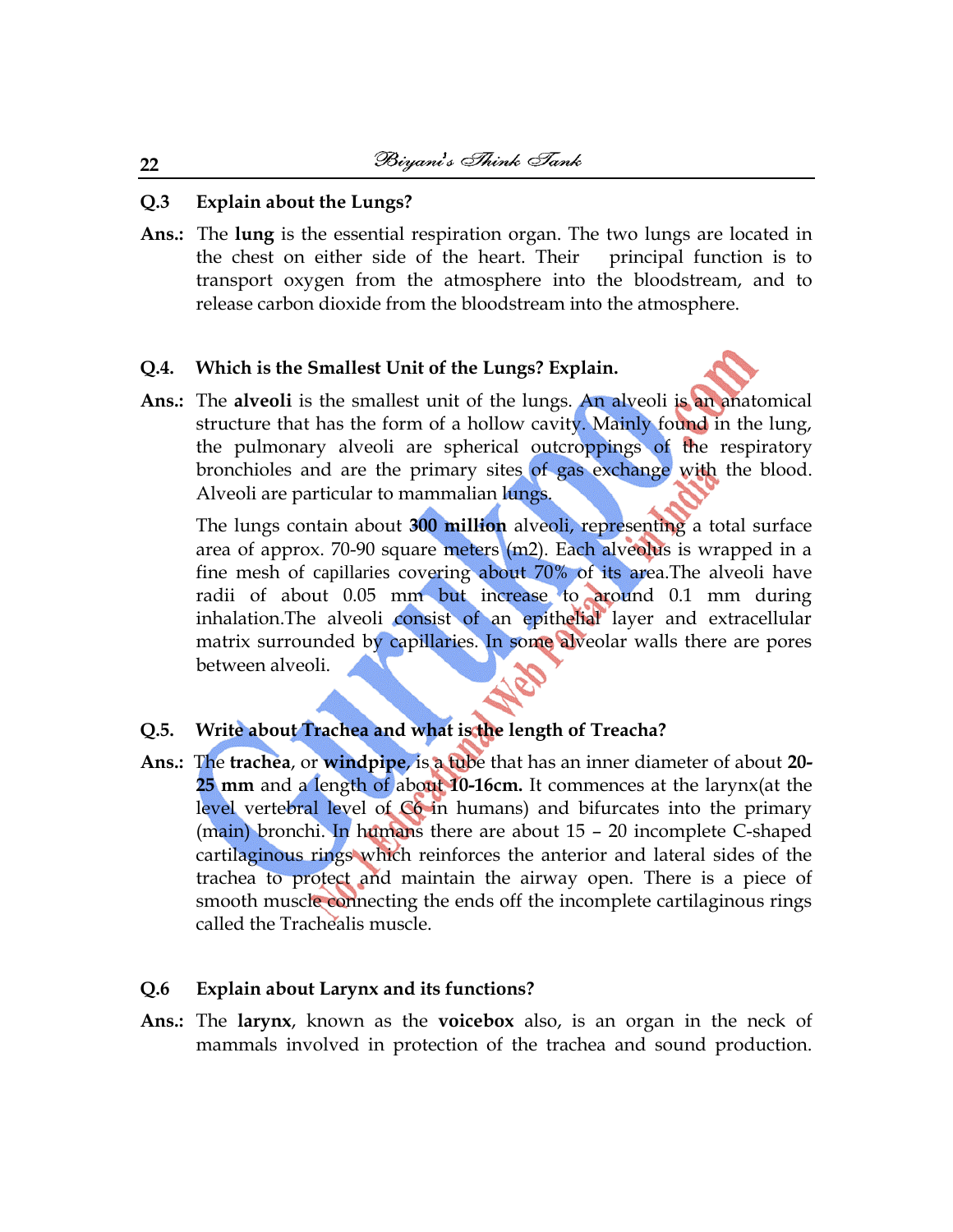The larynx houses the [vocal folds,](http://en.wikipedia.org/wiki/Vocal_folds) and is situated just below where the tract of the [pharynx](http://en.wikipedia.org/wiki/Pharynx) splits into the trachea and the [esophagus.](http://en.wikipedia.org/wiki/Esophagus)

Fine manipulation of the larynx is used in a great way to generate a source sound with a particular fundamental frequency, or pitch. This source sound is altered as it travels through the [vocal tract,](http://en.wikipedia.org/wiki/Vocal_tract) configured differently based on the position of the [tongue,](http://en.wikipedia.org/wiki/Tongue) [lips,](http://en.wikipedia.org/wiki/Lips) [mouth,](http://en.wikipedia.org/wiki/Mouth) and [pharynx.](http://en.wikipedia.org/wiki/Pharynx) The process of altering a source sound as it passes through the filter of the vocal tract creates the many different vowel and consonant sounds of the world's languages.

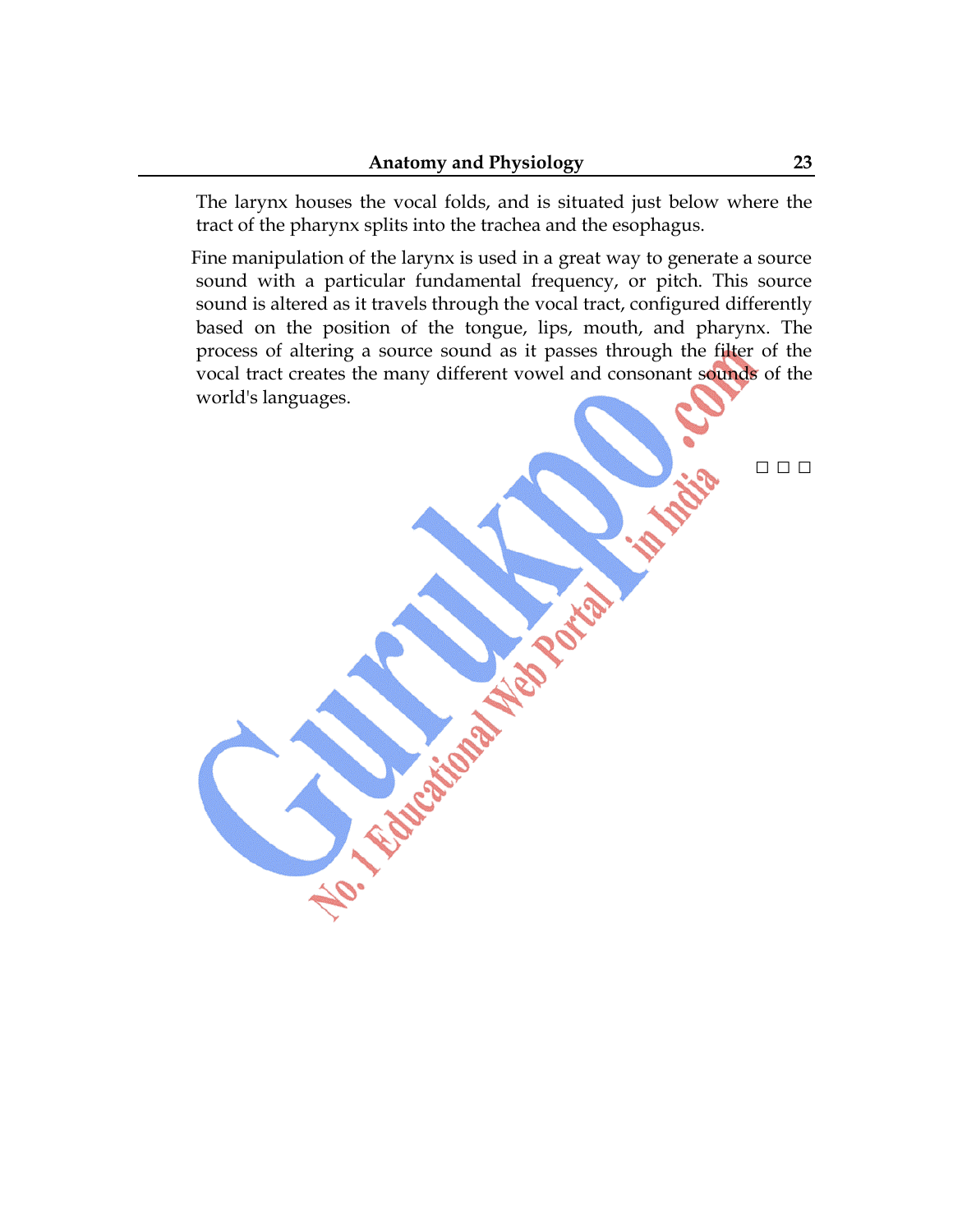# **Digestive System**

### **Q.1 Define Digestion?**

**Ans. Digestion** is the breaking down of food in the body, into a form that can be absorbed and used or excreted. It is also the process by which the body breaks down food into smaller [components](http://en.wikipedia.org/wiki/Components) that can be absorbed by the [blood stream.](http://en.wikipedia.org/wiki/Blood_stream)

### **Q.2. What are the Digestive Organs?**

**Ans.:** The organs of **digestive system** are :

- Oral cavity
- [Esophagus](http://en.wikipedia.org/wiki/Esophagus)
- **Stomach**
- Small Intestine
- Large Intestine
- **Q.3 Write about Smal Intestine. What is its length?**
- **Ans.**: The **small [intestine](http://en.wikipedia.org/wiki/Intestine)** is the part of the [gastrointestinal tract](http://en.wikipedia.org/wiki/Gastrointestinal_tract) (gut) between the [stomach](http://en.wikipedia.org/wiki/Stomach) and the [large intestine](http://en.wikipedia.org/wiki/Large_intestine) and comprises the [duodenum,](http://en.wikipedia.org/wiki/Duodenum) [jejunum,](http://en.wikipedia.org/wiki/Jejunum) and [ileum.](http://en.wikipedia.org/wiki/Ileum) It is where the vast majority of digestion takes place. Nutrients diffuse through the villi, projections sticking out of the walls of the small intestine, into the blood. It is approximately **7 m (22.97 ft)** long and can vary from **4-7 m.**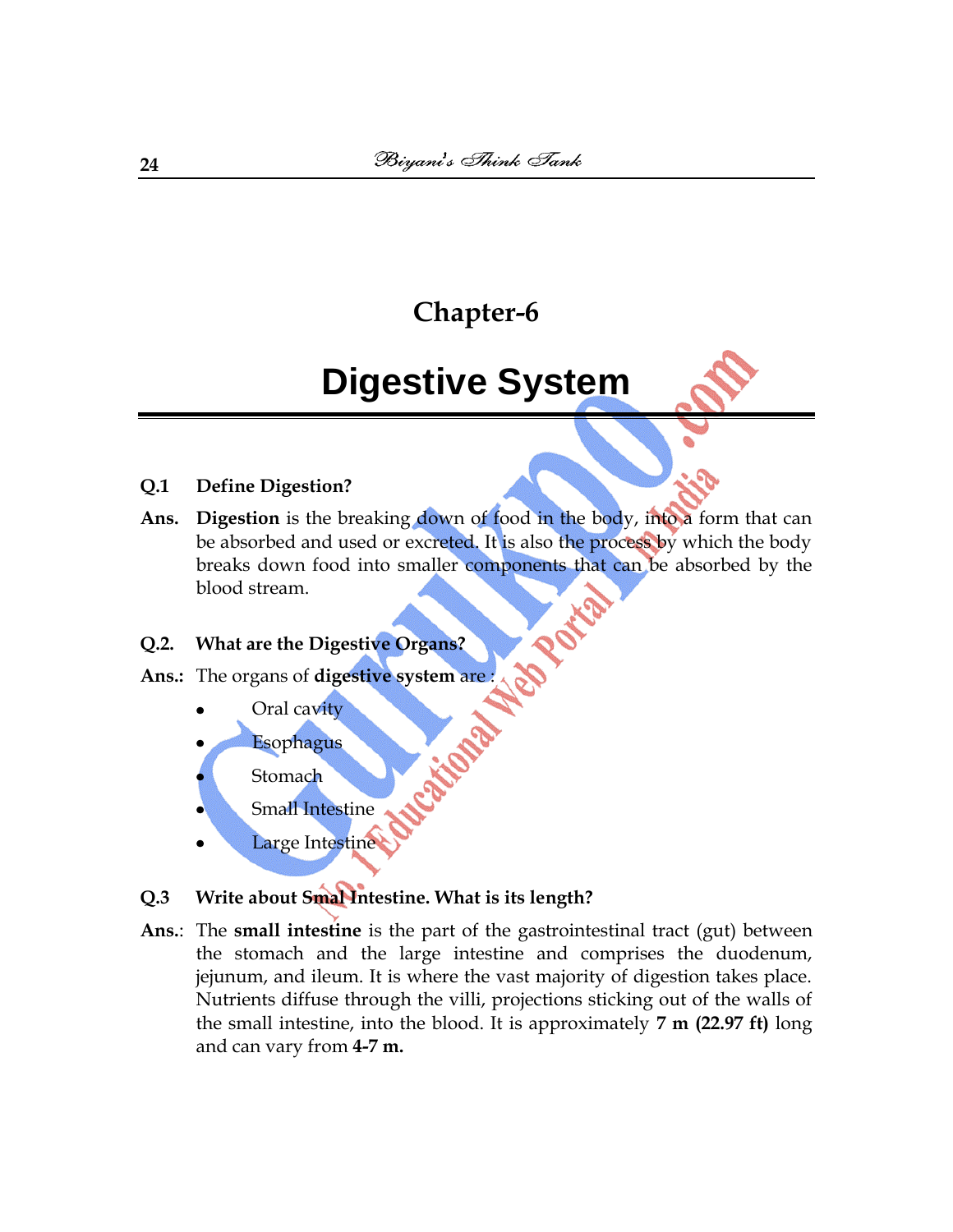## **Q.4. Mention the function of Stomach?**

### **Ans.:** The **functions of stomach** are :

- The human stomach can produce and secrete about 2.2 to 3 [liters](http://en.wikipedia.org/wiki/Liters) of gastric acid per day with basal secretion levels being typically highest in the evening.
- The stomach can expand to hold between 2-4 liters of food.
- It is a temporary food storage area, and in the process of digestion, the food goes into the stomach first.
- Other functions include absorbing some ions, water, and some [lipid](http://en.wikipedia.org/wiki/Lipid) soluble compounds such as [alcohol,](http://en.wikipedia.org/wiki/Alcohol) [aspirin,](http://en.wikipedia.org/wiki/Aspirin) and [caffeine.](http://en.wikipedia.org/wiki/Caffeine)

# **Q.5 Write the function of Small Intestine?**

- **Ans.:** Absorption of the majority of nutrients takes place in the small intestine with the following notable exceptions :
	- [Iron](http://en.wikipedia.org/wiki/Iron) is absorbed in the duodenum
	- [Vitamin B12](http://en.wikipedia.org/wiki/Vitamin_B12) and [bile salts](http://en.wikipedia.org/wiki/Bile_salts) are absorbed in the terminal ileum.
	- Water and [lipids](http://en.wikipedia.org/wiki/Lipids) are absorbed by passive diffusion throughout
	- [Sodium](http://en.wikipedia.org/wiki/Sodium) is absorbed by active transport and [glucose](http://en.wikipedia.org/wiki/Glucose) and [amino acid](http://en.wikipedia.org/wiki/Amino_acid) co-transport.
	- [Fructose](http://en.wikipedia.org/wiki/Fructose) is absorbed by [facilitated diffusion.](http://en.wikipedia.org/wiki/Facilitated_diffusion)
	- The digestion of proteins into peptides and amino acids principally occurs in the stomach but some also occurs in the small intestine.
	- The small intestine is where the most chemical digestion takes place.

## **Q.6 Explain about the Large Intestine?**

**Ans.:** The **large intestine** is the last part of the [digestive system.](http://en.wikipedia.org/wiki/Digestive_system) The final stage of the [alimentary canal](http://en.wikipedia.org/wiki/Alimentary_canal) in [vertebrate](http://en.wikipedia.org/wiki/Vertebrate) [animals.](http://en.wikipedia.org/wiki/Animal) Its function is to absorb the remaining water from indigestible food matter, as well as store the useless nutrients and wastes and flush them from the body. The large intestine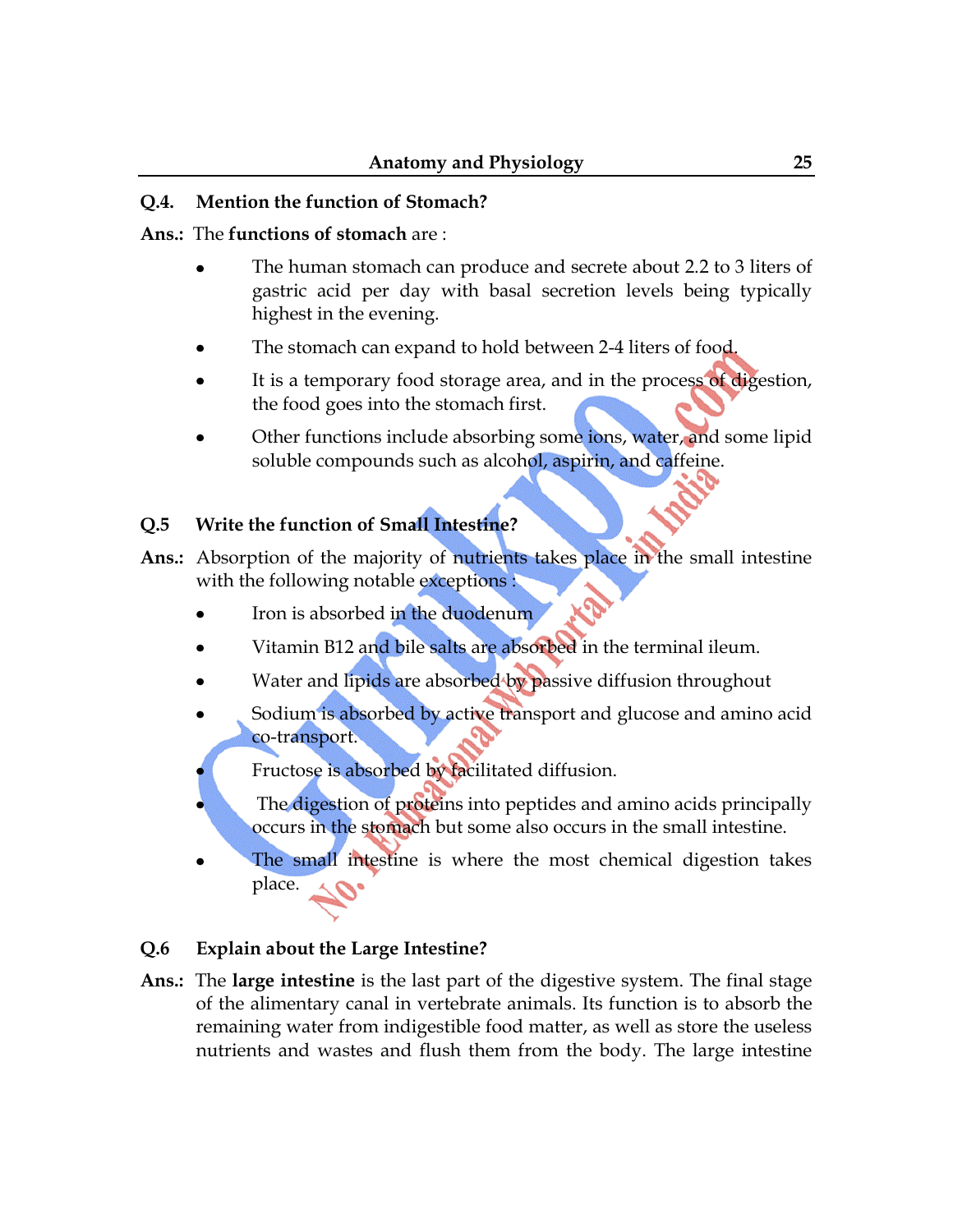starts in the right [iliac region](http://en.wikipedia.org/wiki/Iliac_region) of the [pelvis,](http://en.wikipedia.org/wiki/Pelvis) just at or below the right waist. Joined to the bottom end of the [small intestine,](http://en.wikipedia.org/wiki/Small_intestine) it consists of the [cecum](http://en.wikipedia.org/wiki/Cecum) and [colon.](http://en.wikipedia.org/wiki/Colon_%28anatomy%29) The large intestine is about **1.5 meters long**, which is about one-fifth of the whole length of the [intestinal canal.](http://en.wikipedia.org/wiki/Intestine)

## **Q.7. What is the function of Large Intestine?**

**Ans.:** The functions of **large intestine** are :

- The large intestine takes 12-25 hours to finish up the remaining processes of the digestive system. Food is not broken down any further in this stage of digestion.
- The large intestine simply absorbs vitamins that are created by the bacteria inhabiting the colon.
- It is also very important in absorbing water and compacting the feces.
- It also stores fecal matter in the rectum until eliminated through the anus.
- It is also responsible for passing along solid waste.

## **Q.8. Write about the Oesophagus and its functions?**

- **Ans.:** The **oesophagus**, sometimes known as the **gullet**, is an [organ](http://en.wikipedia.org/wiki/Organ_%28anatomy%29) in [vertebrates](http://en.wikipedia.org/wiki/Vertebrate) which consists of a [muscular](http://en.wikipedia.org/wiki/Muscle) tube through which food passes from the [pharynx](http://en.wikipedia.org/wiki/Pharynx) to the [stomach.](http://en.wikipedia.org/wiki/Stomach) In humans the esophagus is continuous with the [laryngeal](http://en.wikipedia.org/wiki/Larynx) part of the [pharynx](http://en.wikipedia.org/wiki/Pharynx) at the level of the C6 [vertebra.](http://en.wikipedia.org/wiki/Vertebra) It is usually **25-30 cm long** which connects the mouth to the stomach. It is divided into **cervical**, **thoracic**, and **abdominal** parts.
	- Food is passed through the esophagus by using the process of [peristalsis.](http://en.wikipedia.org/wiki/Peristalsis)
	- The esophagus is lined with [mucous membrane,](http://en.wikipedia.org/wiki/Mucous_membrane) and is more deeply lined with [muscle](http://en.wikipedia.org/wiki/Muscle) that acts with peristaltic action to move swallowed food down to the stomach.

**26**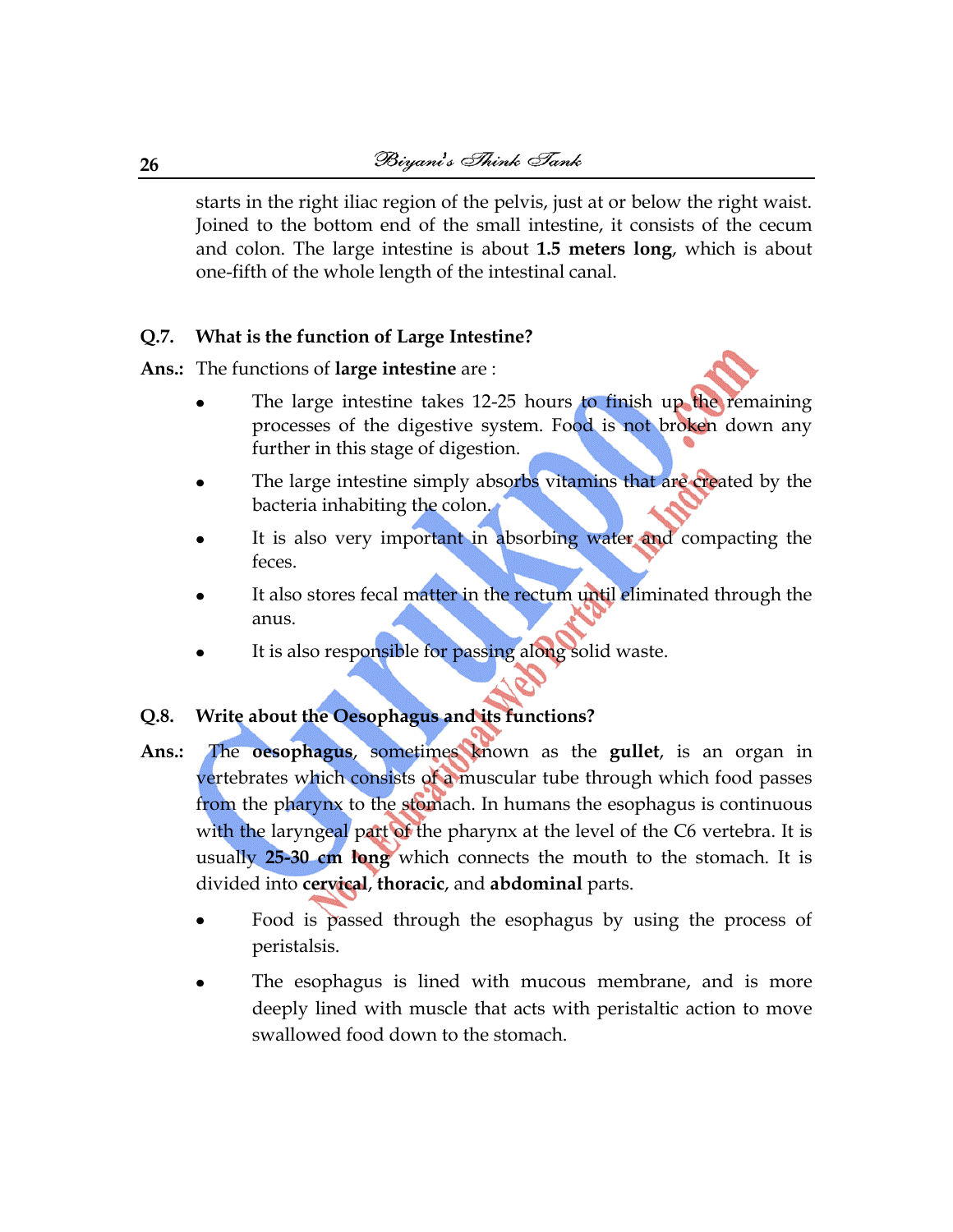It connects the [pharynx,](http://en.wikipedia.org/wiki/Pharynx) which is the body cavity that is common to the digestive factory and respiratory system with the stomach, where the second stage of digestion is initiated.

# **Q.9. Explain the process of Digestion?**

**Ans.: Oral Cavity :** In humans, digestion begins in the [oral cavity](http://en.wikipedia.org/wiki/Mouth_%28human%29) where food is [chewed.](http://en.wikipedia.org/wiki/Mastication) [Saliva](http://en.wikipedia.org/wiki/Saliva) is secreted in large amounts (1-1.5 litre/day) by three pairs of exocrine salivary glands (parotid, submandibular, and sublingual) in the oral cavity, and is mixed with the chewed food by the tongue.

**Esophagus :** The [esophagus,](http://en.wikipedia.org/wiki/Esophagus) a narrow, muscular tube about 30 centimeters (12 inches) long, starts at the pharynx, passes through the [larynx](http://en.wikipedia.org/wiki/Larynx) and [diaphragm,](http://en.wikipedia.org/wiki/Thoracic_diaphragm) and ends at the [cardiac orifice](http://en.wikipedia.org/wiki/Cardia) of the [stomach.](http://en.wikipedia.org/wiki/Stomach) The chewed food is pushed down the esophagus to the stomach through [peristaltic](http://en.wikipedia.org/wiki/Peristalsis) contraction of these muscles. It takes only seconds for food to pass through the esophagus, and little digestion actually takes place.

**Stomach :** The food enters the [stomach](http://en.wikipedia.org/wiki/Stomach) after passing through the cardiac [orifice.](http://en.wikipedia.org/wiki/Cardia) In the stomach, food is further broken apart, and thoroughly mixed with a [gastric acid](http://en.wikipedia.org/wiki/Gastric_acid) and digestive enzymes that break down proteins.

**Small Intestine :** After being processed in the stomach, food is passed to the [small intestine](http://en.wikipedia.org/wiki/Small_intestine) via the [Pyloric sphincter.](http://en.wikipedia.org/wiki/Pylorus) The majority of digestion and [absorption](http://en.wikipedia.org/wiki/Absorption_%28digestive%29) occur here as [chyme](http://en.wikipedia.org/wiki/Chyme) enters the [duodenum.](http://en.wikipedia.org/wiki/Duodenum) Here it is further mixed with three different liquids: [bile,](http://en.wikipedia.org/wiki/Bile) [pancreatic juice,](http://en.wikipedia.org/wiki/Pancreatic_juice) intestinal enzymes. Most nutrient absorption takes place in the small intestine.

Large Intestine : After the food has been passed through the small intestine, the food enters the [large intestine.](http://en.wikipedia.org/wiki/Large_intestine) The large intestine absorbs water from the [bolus](http://en.wikipedia.org/wiki/Bolus_%28digestion%29) and stores [feces](http://en.wikipedia.org/wiki/Feces) until it can be egested (Defecation).

□ □ □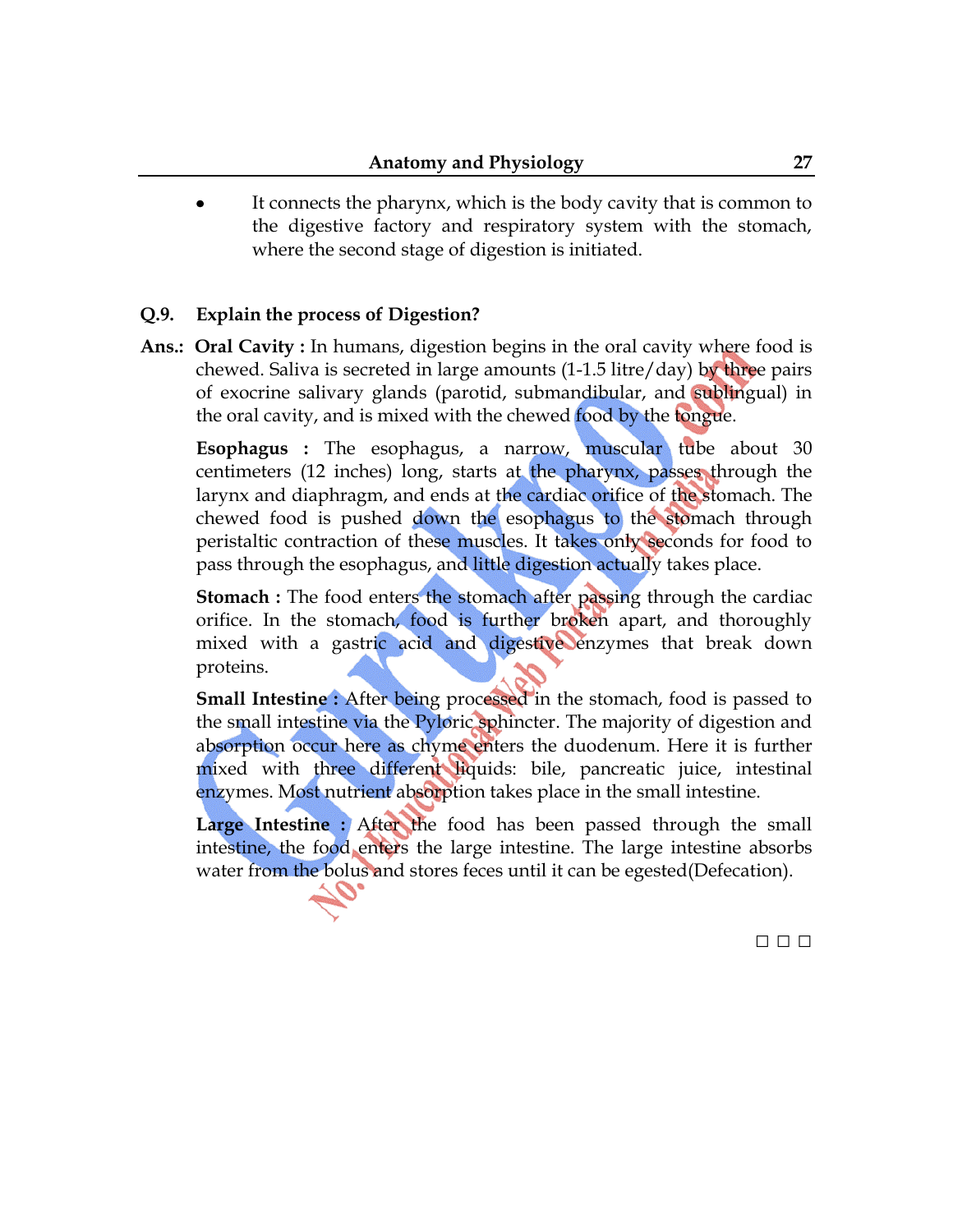# **Excretory System**

- **Q.1 Define Urinary System? What are the organs of Urinary System?**
- **Ans.:** The **urinary system** (also called **[excretory system](http://en.wikipedia.org/wiki/Excretory_system)** or the **genitourinary system (GUS)**) is the [organ system](http://en.wikipedia.org/wiki/Organ_system) that produces, stores, and eliminates [urine.](http://en.wikipedia.org/wiki/Urine) two [kidneys,](http://en.wikipedia.org/wiki/Kidney) two [ureters,](http://en.wikipedia.org/wiki/Ureter) the [bladder,](http://en.wikipedia.org/wiki/Urinary_bladder) and the [urethra.](http://en.wikipedia.org/wiki/Urethra)

### **Q.2. What is the functions of Kidneys?**

- **Ans.:** The main **functions of the kidneys** are :
	- Excretion of waste products.
	- Homeostasis.
	- Acid-base balance.
	- Blood pressure.
	- Plasma volume.
	- Hormone secretion.

#### **Q.3. Describe the importance of Urinary Bladder?**

**Ans.:** The **urinary bladder** is a hollow, [muscular,](http://en.wikipedia.org/wiki/Muscle) and distensible (or elastic) organ that sits on the [pelvic floor](http://en.wikipedia.org/wiki/Pelvic_floor) in [mammals.](http://en.wikipedia.org/wiki/Mammal) It is the organ that collects [urine](http://en.wikipedia.org/wiki/Urine) excreted by the [kidneys](http://en.wikipedia.org/wiki/Kidney) prior to disposal by [urination.](http://en.wikipedia.org/wiki/Urination) Urine enters the bladder via the [ureters](http://en.wikipedia.org/wiki/Ureter) and exits via the [urethra.](http://en.wikipedia.org/wiki/Urethra)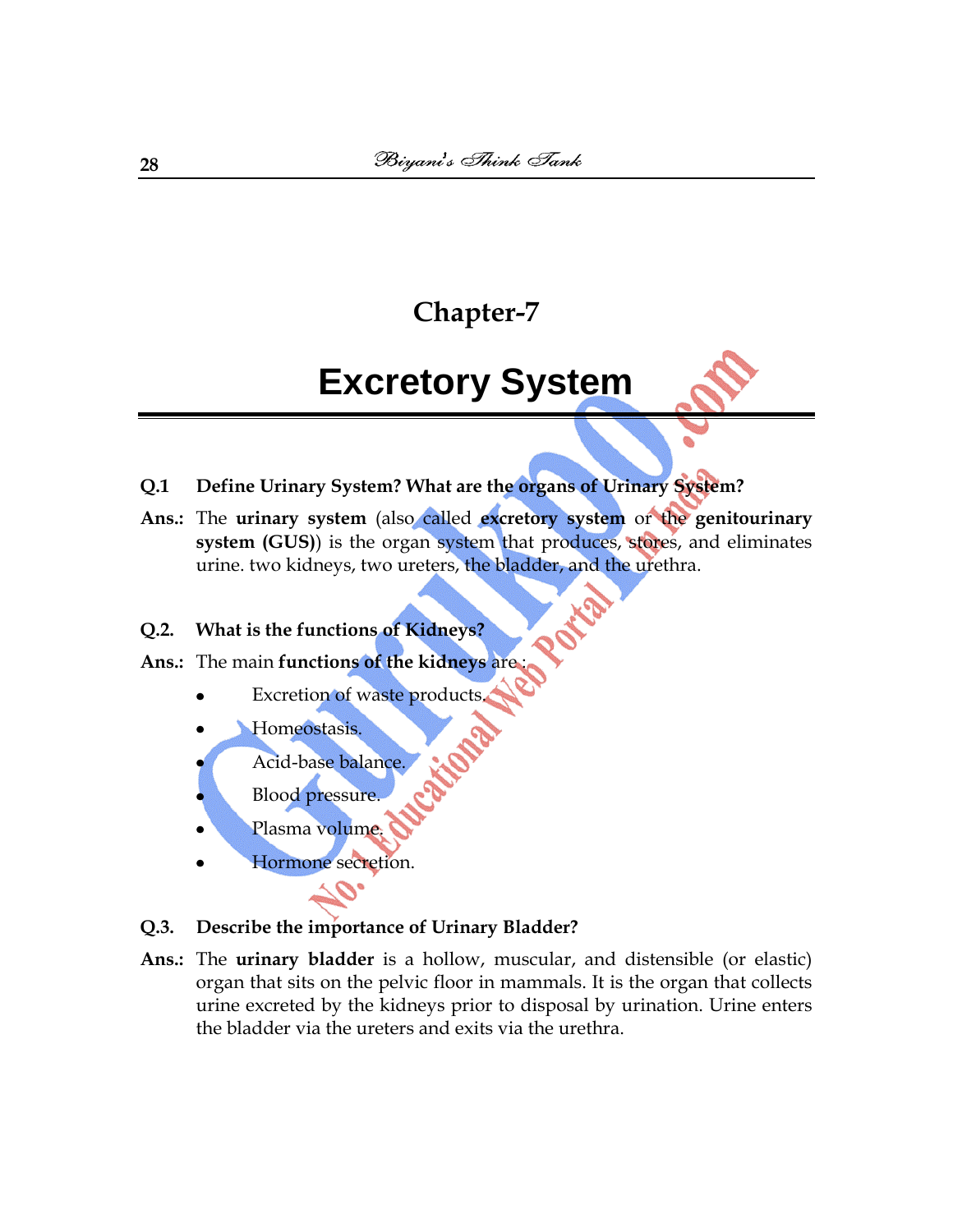In **males**, the bladder is superior to the [prostate,](http://en.wikipedia.org/wiki/Prostate) and separated from the [rectum](http://en.wikipedia.org/wiki/Rectum) by the [rectovesical excavation.](http://en.wikipedia.org/wiki/Rectovesical_excavation)

In **females**, the bladder is separated from the [rectum](http://en.wikipedia.org/wiki/Rectum) by the [rectouterine](http://en.wikipedia.org/wiki/Rectouterine_excavation)  [excavation,](http://en.wikipedia.org/wiki/Rectouterine_excavation) and it is separated from the [uterus](http://en.wikipedia.org/wiki/Uterus) by the [vesico uterine](http://en.wikipedia.org/wiki/Vesicouterine_excavation)  [excavation.](http://en.wikipedia.org/wiki/Vesicouterine_excavation)

### **Q.4. What is Skin and what are the functions of the Skin?**

**Ans.: Skin** is the largest [organ](http://en.wikipedia.org/wiki/Organ_%28anatomy%29) of the [integumentary system](http://en.wikipedia.org/wiki/Integumentary_system) made up of multiple layers of [epithelial](http://en.wikipedia.org/wiki/Epithelial) [tissues](http://en.wikipedia.org/wiki/Biological_tissue) that guard underlying [muscles](http://en.wikipedia.org/wiki/Muscle) and [organs.](http://en.wikipedia.org/wiki/Organ_%28anatomy%29)

### **Skin performs the following functions :**

- Protection.
- [Sensation.](http://en.wikipedia.org/wiki/Sensation)
- Heat regulation.
- Control of evaporation.
- Aesthetics and communication.
- Storage and synthesis.
- Excretion.
- Absorption.
- Water resistance

### **Q.5. Mention the composition of the Skin?**

### **Ans.: Composition of the Skin :**

**Epidermis :** It is the outermost layer of the skin. It forms the waterproof, protective wrap over the body's surface and is made up of stratified squamous [epithelium](http://en.wikipedia.org/wiki/Epithelium) with an underlying [basal lamina.](http://en.wikipedia.org/wiki/Basal_lamina)The epidermis contains no [blood vessels,](http://en.wikipedia.org/wiki/Blood_vessel) and cells in the deepest layers are nourished by diffusion from blood capillaries extending to the upper layers of the dermis..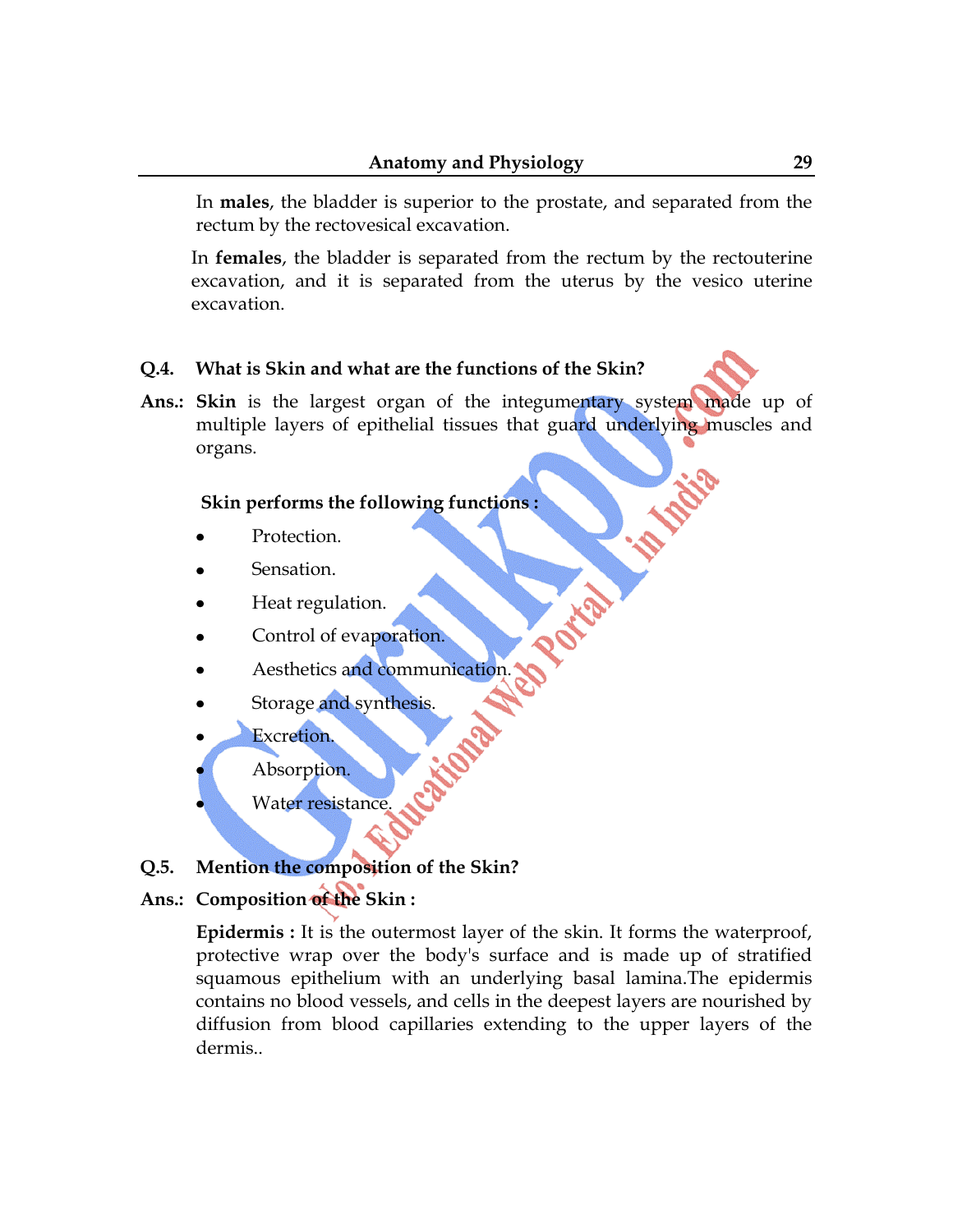**Components :** The epidermis contains no [blood vessels,](http://en.wikipedia.org/wiki/Blood_vessel) and is nourished by [diffusion](http://en.wikipedia.org/wiki/Diffusion) from the [dermis.](http://en.wikipedia.org/wiki/Dermis) The main type of cells which make up the epidermis are [keratinocytes,](http://en.wikipedia.org/wiki/Keratinocyte) [melanocytes,](http://en.wikipedia.org/wiki/Melanocyte) [Langerhans cells](http://en.wikipedia.org/wiki/Langerhans_cell) and [Merkels](http://en.wikipedia.org/wiki/Merkels_cell)  [cells.](http://en.wikipedia.org/wiki/Merkels_cell)

**Layers :** Epidermis is divided into several layers where cells are formed through [mitosis](http://en.wikipedia.org/wiki/Mitosis) at the innermost layers. They move up the strata changing shape and composition as they differentiate and become filled with [keratin](http://en.wikipedia.org/wiki/Keratin)**.** 

**Sublayers :** Epidermis is divided into the following 5 sublayers or strata :

- [Stratum Corneum](http://en.wikipedia.org/wiki/Stratum_corneum)
- [Stratum Lucidum](http://en.wikipedia.org/wiki/Stratum_lucidum)
- [Stratum Granulosum](http://en.wikipedia.org/wiki/Stratum_granulosum)
- [Stratum Spinosum](http://en.wikipedia.org/wiki/Stratum_spinosum)
- [Stratum Germinativum](http://en.wikipedia.org/wiki/Stratum_germinativum)

**Dermis :** The dermis is the layer of skin beneath the [epidermis](http://en.wikipedia.org/wiki/Epidermis_%28skin%29) that consists of [connective tissue](http://en.wikipedia.org/wiki/Connective_tissue) and cushions the body from stress and strain. The dermis is tightly connected to the epidermis by a basement [membrane.](http://en.wikipedia.org/wiki/Basement_membrane)

**Papillary Region :** The papillary region is composed of loose areolar [connective tissue](http://en.wikipedia.org/wiki/Areolar_connective_tissue). It is named for its fingerlike projections called papillae, that extend toward the epidermis. The papillae provide the dermis with a "bumpy" surface that interdigitates with the epidermis, strengthening the connection between the two layers of skin.

**Reticular Region :** The reticular region lies deep in the papillary region and is usually much thicker. It is composed of dense irregular connective tissue, and receives its name from the dense concentration of [collagenous](http://en.wikipedia.org/wiki/Collagenous), [elastic](http://en.wikipedia.org/wiki/Elasticity_%28physics%29), and [reticular](http://en.wikipedia.org/wiki/Reticular) fibers that weave throughout it.

#### **Q.6. What is Electrolyte Balance of the Body?**

**Ans.: [Electrolytes](http://en.wikipedia.org/wiki/Electrolyte)** play a vital role in maintaining [homeostasis](http://en.wikipedia.org/wiki/Homeostasis) within the body. They help to regulate myocardial and neurological function, fluid balance, oxygen delivery, acid-base balance and much more. Electrolyte balance is

**30**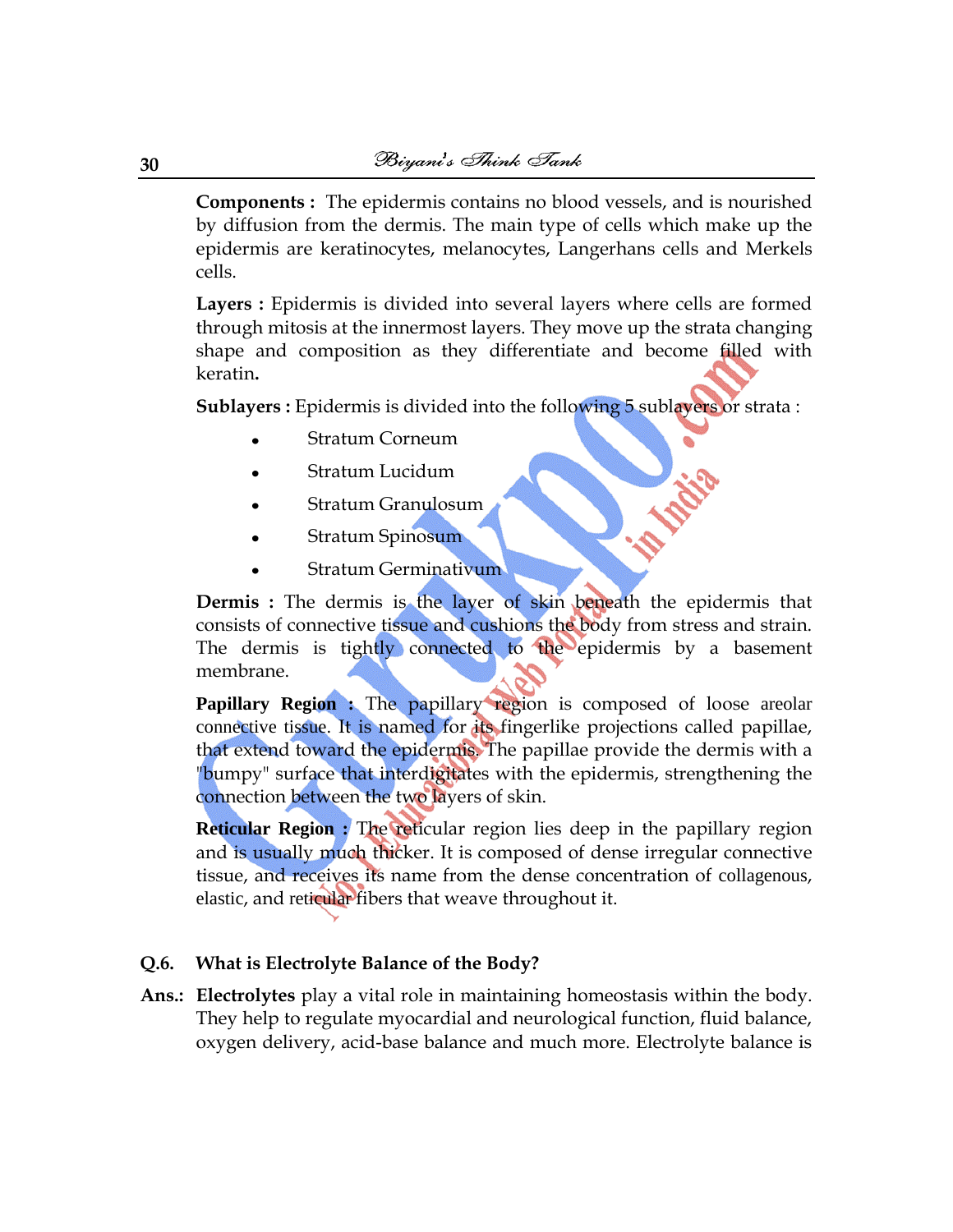### **Anatomy and Physiology 31**

maintained by oral, or in emergencies, intravenous (IV) intake of electrolyte-containing substances, and is regulated by [hormones,](http://en.wikipedia.org/wiki/Hormone) generally with the [kidneys](http://en.wikipedia.org/wiki/Kidney) flushing out excess levels. In humans, electrolyte [homeostasis](http://en.wikipedia.org/wiki/Homeostasis) is regulated by hormones such as [antidiuretic hormone,](http://en.wikipedia.org/wiki/Antidiuretic_hormone) [aldosterone](http://en.wikipedia.org/wiki/Aldosterone) and [parathyroid hormone.](http://en.wikipedia.org/wiki/Parathyroid_hormone) Serious [electrolyte disturbances,](http://en.wikipedia.org/wiki/Electrolyte_disturbance) such as [dehydration](http://en.wikipedia.org/wiki/Dehydration) and [overhydration,](http://en.wikipedia.org/wiki/Water_poisoning) may lead to cardiac and neurological complications and, unless they are rapidly resolved.

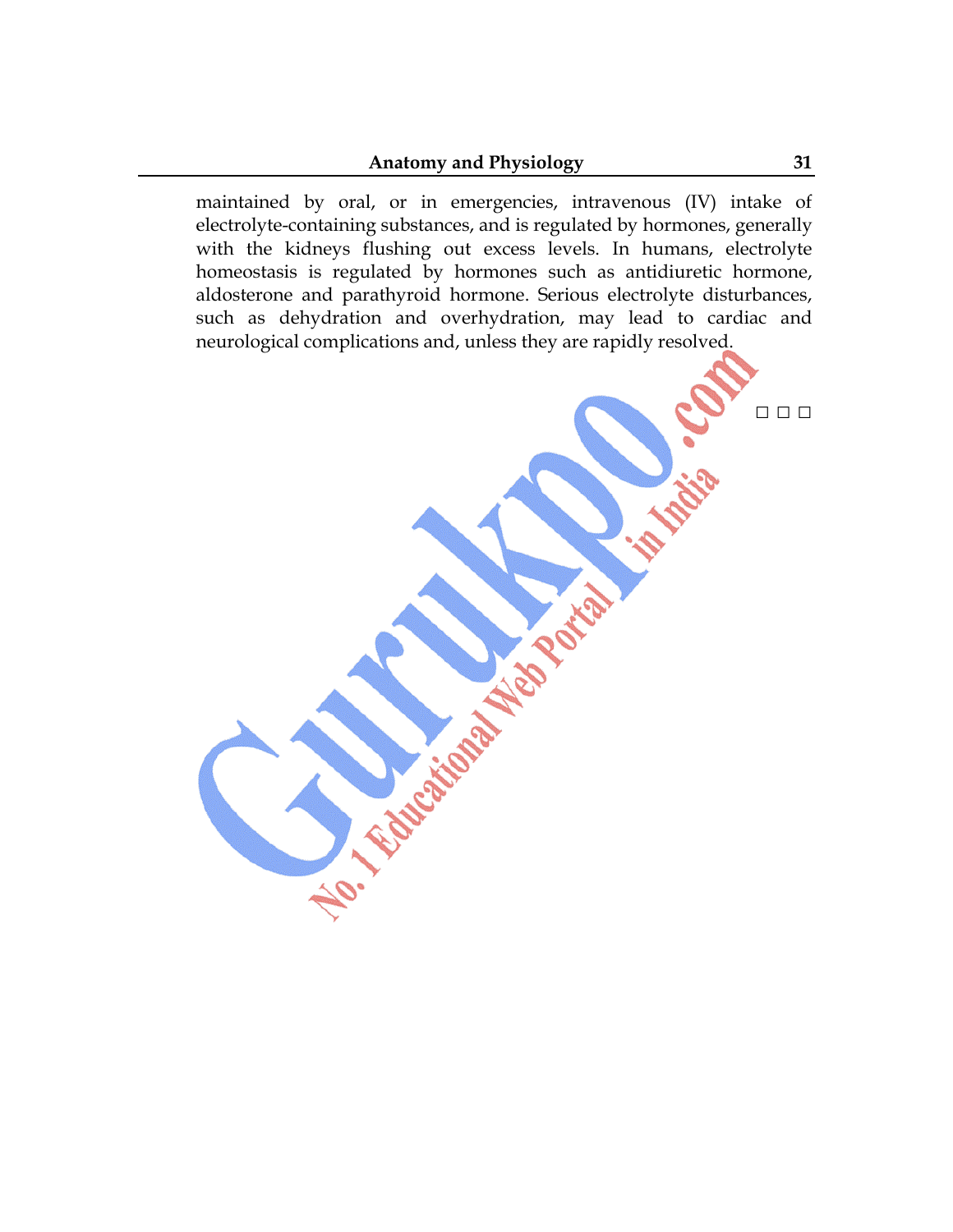# **Nervous System**

### **Q.1 Define Nervous System?**

**Ans.:** The **nervous system** is a highly specialized network whose principal components are nerves called [neurons.](http://en.wikipedia.org/wiki/Neuron) Neurons are interconnected to each other in complex arrangements and have the property of conducting, using electrochemical signals, and a great variety of stimuli both within the nervous tissue as well as from and towards most of the other tissues.

## **Q.2 What is the function of Neurons?**

- Ans.: Neurons are electrically excitable [cells](http://en.wikipedia.org/wiki/Cell_%28biology%29) in the [nervous system](http://en.wikipedia.org/wiki/Nervous_system) that process and transmit information. Neurons are highly specialized for the processing and transmission of cellular signals. Given the diversity of functions performed by neurons in different parts of the nervous system, there is, as expected, a wide variety in the shape, size, and electrochemical properties of neurons :
	- Convey information from tissues and organs into the central nervous system.
	- Transmit signals from the central nervous system to the [effector](http://en.wikipedia.org/wiki/Effector_cell)  [cells.](http://en.wikipedia.org/wiki/Effector_cell)

#### **Q.3. What is Synapes?**

**Ans.: Synapses** are specialized junctions through which [neurons](http://en.wikipedia.org/wiki/Neuron) signal to each other and to non-neuronal cells such as those in [muscles](http://en.wikipedia.org/wiki/Muscle) or [glands.](http://en.wikipedia.org/wiki/Gland)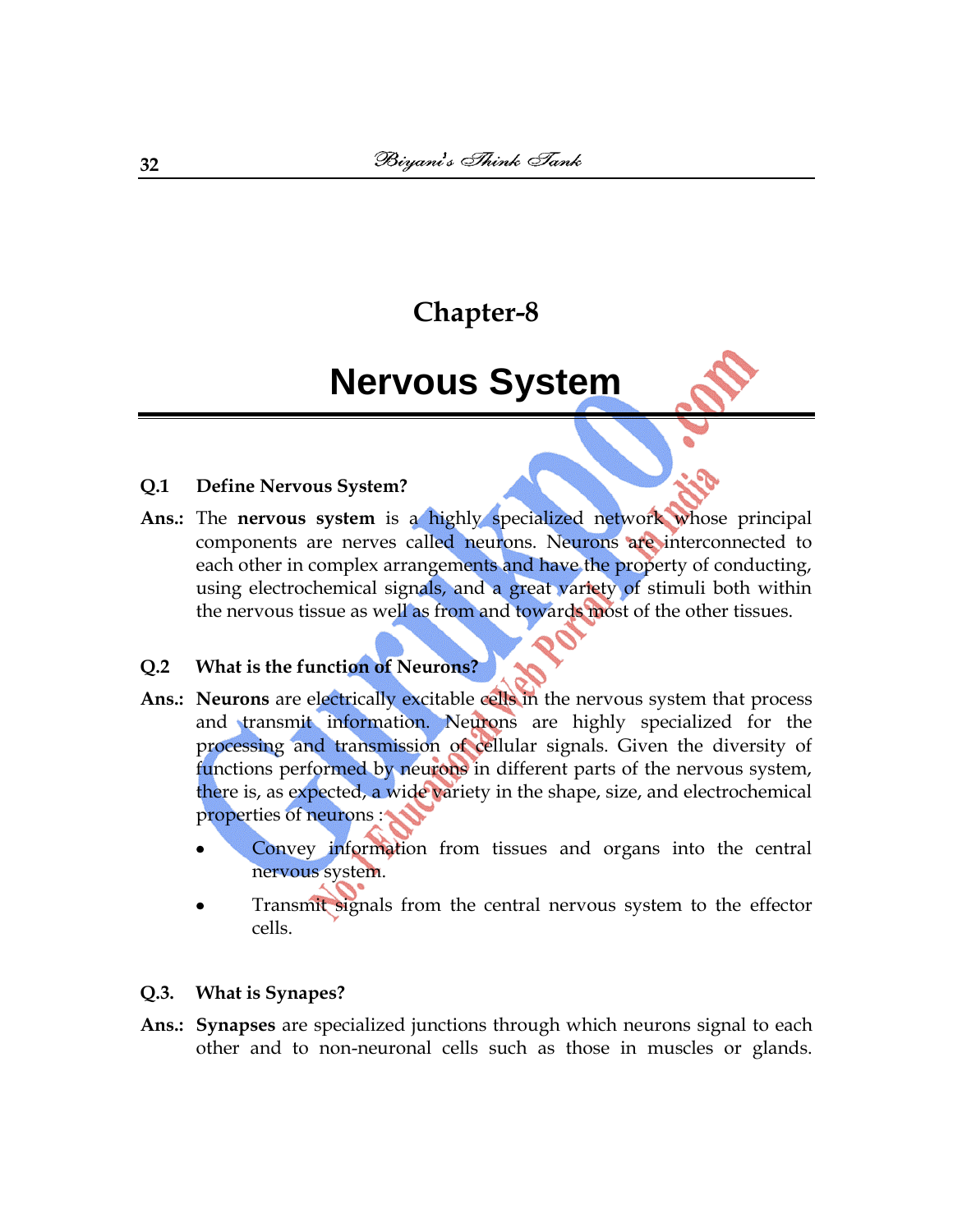synapses allow neurons to form interconnected circuits within the [central](http://en.wikipedia.org/wiki/Central_nervous_system)  [nervous system.](http://en.wikipedia.org/wiki/Central_nervous_system) They are thus crucial to the biological computations that underlie perception and thought.

# **Q.4. Mention the CNS (Central Nervous System)?**

**Ans.:** The **Central Nervous System (CNS)** of the [vertebrate](http://en.wikipedia.org/wiki/Vertebrate) [nervous system](http://en.wikipedia.org/wiki/Nervous_system) which is enclosed in [meninges.](http://en.wikipedia.org/wiki/Meninges) It contains the majority of the nervous system, and consists of the [brain](http://en.wikipedia.org/wiki/Brain) (in vertebrates which have brains), and the [spinal cord.](http://en.wikipedia.org/wiki/Spinal_cord) The CNS is contained within the [dorsal cavity,](http://en.wikipedia.org/wiki/Dorsal_cavity) with the brain within the [cranial cavity,](http://en.wikipedia.org/wiki/Cranial_cavity) and the spinal cord in the [spinal cavity.](http://en.wikipedia.org/wiki/Spinal_cavity) the central nervous system is conceived as a system devoted to information processing, where an appropriate [motor output](http://en.wikipedia.org/w/index.php?title=Motor_output&action=edit&redlink=1) is computed as a response to a sensory input.

### **Q.5 Define the Autonomic Nervous System?**

**Ans.:** The **Autonomic Nervous System (ANS)** (or visceral nervous system) is the part of the [peripheral nervous system](http://en.wikipedia.org/wiki/Peripheral_nervous_system) that acts as a [control system,](http://en.wikipedia.org/wiki/Control_system) maintaining [homeostasis](http://en.wikipedia.org/wiki/Homeostasis) in the body. The ANS affects heart rate, digestion, respiration rate, salivation, perspiration, diameter of the pupils, micturition (urination), and sexual arousal.

## **Q.6 Describe the functions of Autonomic Nervous System?**

- **Ans.:** There are two main **functions of the Autonomic Nervous System :**
	- **(A) [Sympathetic Nervous System](http://en.wikipedia.org/wiki/Sympathetic_nervous_system) :**
		- Diverts blood flow away from the gastro-intestinal (GI) tract and [skin](http://en.wikipedia.org/wiki/Skin) via vasoconstriction.
		- Blood flow to [skeletal muscles,](http://en.wikipedia.org/wiki/Skeletal_muscle)  $\bullet$
		- Increases [heart rate](http://en.wikipedia.org/wiki/Heart_rate) and the [contractility](http://en.wikipedia.org/wiki/Contractility) of cardiac cells
		- Dilates pupils and relaxes the lens, allowing more light to enter the [eye.](http://en.wikipedia.org/wiki/Eye)

## **[Parasympathetic Nervous System](http://en.wikipedia.org/wiki/Parasympathetic_nervous_system) :**

Dilates blood vessels leading to the GI tract, increasing blood flow.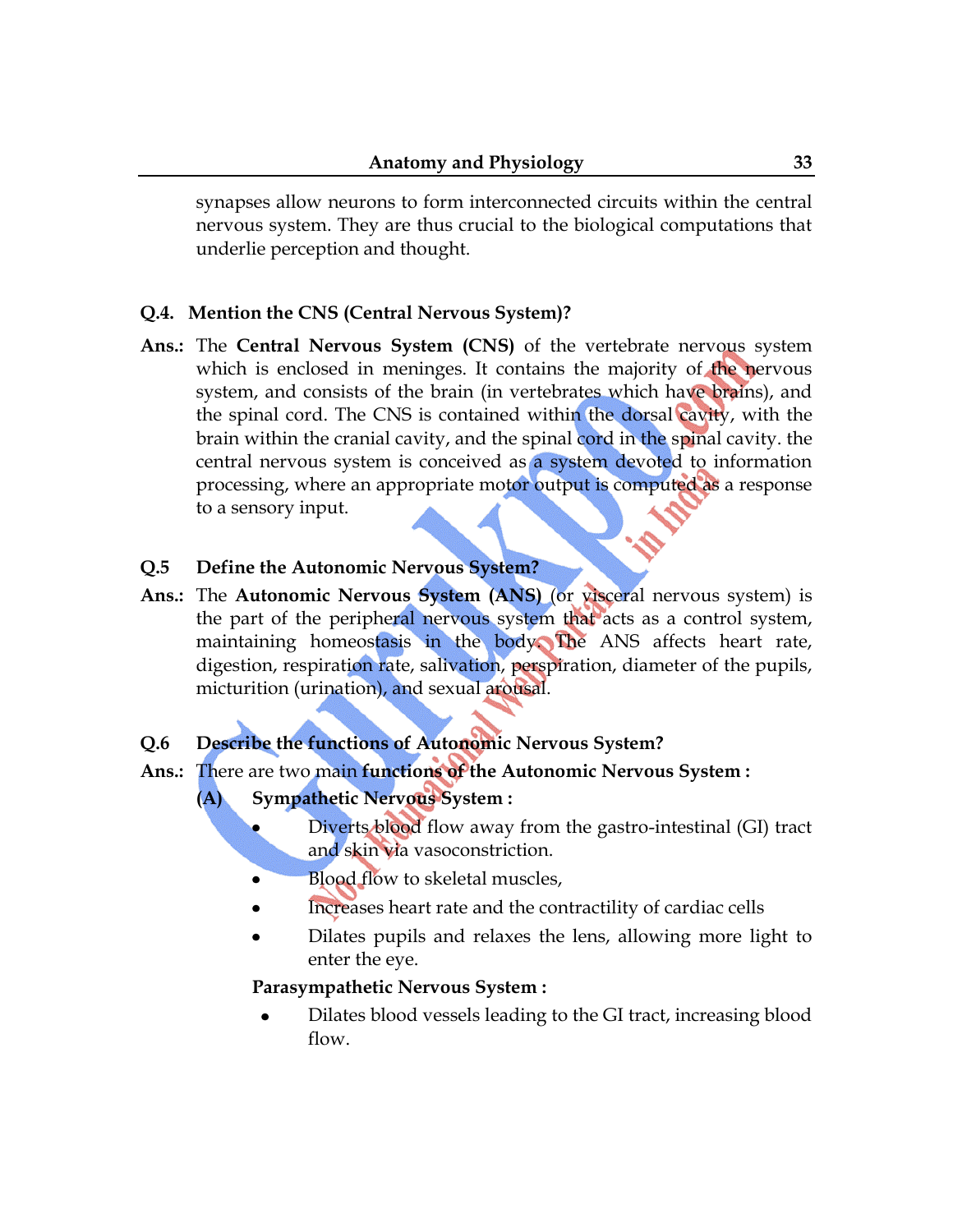- The parasympathetic nervous system can also constrict the bronchiolar diameter when the need for oxygen has diminished.
- During accommodation, the parasympathetic nervous system causes constriction of the pupil and lens.
- The parasympathetic nervous system stimulates salivary gland secretion, and accelerates [peristalsis,](http://en.wikipedia.org/wiki/Peristalsis) so, in keeping with the rest and digest functions.
- Is also involved in erection of genitals, via the pelvic [splanchnic nerves](http://en.wikipedia.org/wiki/Pelvic_splanchnic_nerves) 2–4.

# **Q.7 Describe the function of the Central Nervous System?**

Ans.: The central nervous system is conceived as a system devoted to information processing, where an appropriate [motor output](http://en.wikipedia.org/w/index.php?title=Motor_output&action=edit&redlink=1) is computed as a response to a sensory input. Yet, many threads of research suggest that motor activity exists well before the maturation of the sensory systems and then, that the senses only influence behaviour without dictating it.

### **Q.8 What are the function of the Glial Cells?**

**Ans.:** Glial cells are non[-neuronal](http://en.wikipedia.org/wiki/Neuron) [cells](http://en.wikipedia.org/wiki/Cell_%28biology%29) that provide support and nutrition, maintain [homeostasis,](http://en.wikipedia.org/wiki/Homeostasis) form [myelin,](http://en.wikipedia.org/wiki/Myelin) and participate in signal transmission in the nervous system**.**

□ □ □

### The four main **functions of glial cells** are :

- (1) To surround neurons and hold them in place,
- (2) To supply [nutrients](http://en.wikipedia.org/wiki/Nutrients) and [oxygen](http://en.wikipedia.org/wiki/Oxygen) to neurons,
- (3) To insulate one neuron from another,
- (4) To destroy [pathogens](http://en.wikipedia.org/wiki/Pathogens) and remove dead neurons.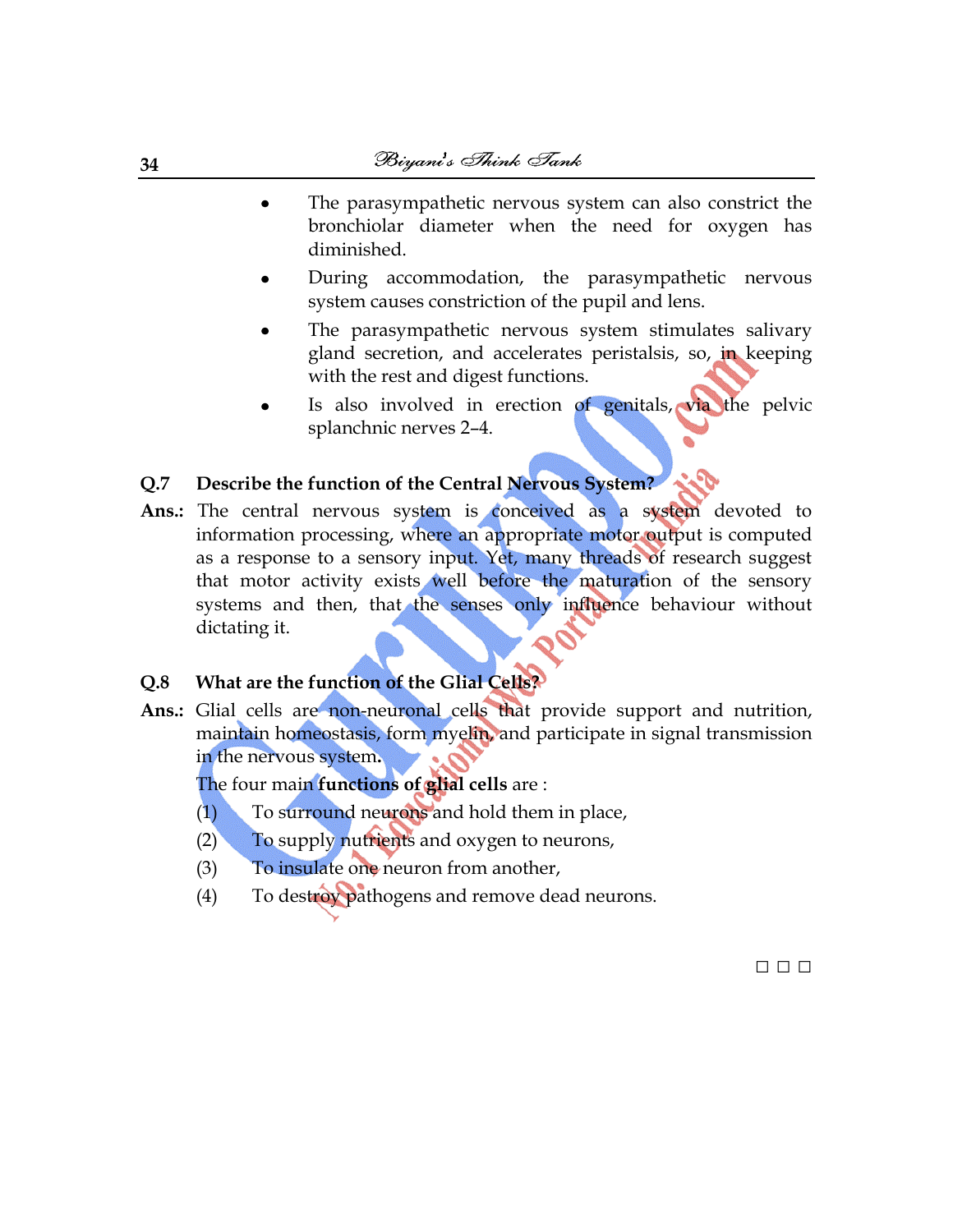# **Endocrine System**

### **Q.1 Define Endocrine System?**

**Ans.:** The **endocrine system** is an integrated system of small organs that involve the release of extracellular signaling molecules known as [hormones.](http://en.wikipedia.org/wiki/Hormone) The endocrine system is instrumental in regulating [metabolism,](http://en.wikipedia.org/wiki/Metabolism) [growth,](http://en.wikipedia.org/wiki/Human_development_%28biology%29)  [development and puberty,](http://en.wikipedia.org/wiki/Human_development_%28biology%29) [tissue function,](http://en.wikipedia.org/wiki/Tissue_%28biology%29) and also plays a part in determining [mood.](http://en.wikipedia.org/wiki/Mood)

# **Q.2 What is the importance of the Endocrine System ?**

**Ans.:** The Endocrine system is an information signal system much like the [nervous system.](http://en.wikipedia.org/wiki/Nervous_system) However, the nervous system uses nerves to conduct information, whereas the endocrine system mainly uses [blood vessels](http://en.wikipedia.org/wiki/Blood_vessels) as information channels. Glands located in many regions of the body release into the bloodstream specific chemical messengers called hormones. Hormones regulate the many and varied functions of an organism, e.g., [mood,](http://en.wikipedia.org/wiki/Mood) [growth and development,](http://en.wikipedia.org/wiki/Human_development_%28biology%29) [tissue function,](http://en.wikipedia.org/wiki/Tissue_%28biology%29) and [metabolism,](http://en.wikipedia.org/wiki/Metabolism) as well as sending messages and acting on them.

### **Q.3 What are the types of Glands in the Human Body?**

### **Ans.: Major Endocrine Glands [\(Male](http://en.wikipedia.org/wiki/Male) or [Female\)](http://en.wikipedia.org/wiki/Female) :**

- (1) [Pineal Gland](http://en.wikipedia.org/wiki/Pineal_gland) (2) [Pituitary Gland](http://en.wikipedia.org/wiki/Pituitary_gland)
- (3) [Thyroid Gland](http://en.wikipedia.org/wiki/Thyroid_gland) (4) [Thymus](http://en.wikipedia.org/wiki/Thymus)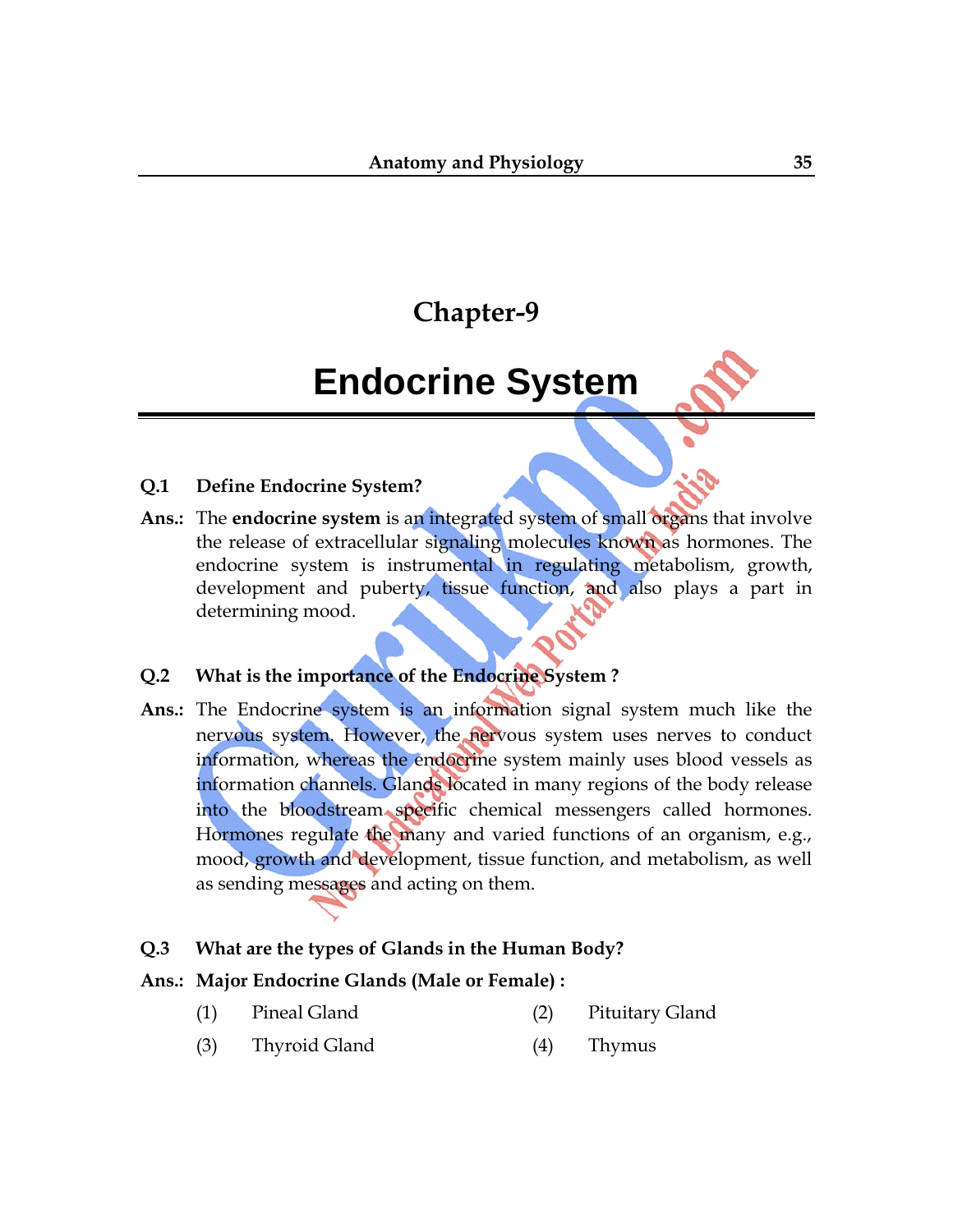- (5) [Adrenal Gland](http://en.wikipedia.org/wiki/Adrenal_gland) (6) [Pancreas](http://en.wikipedia.org/wiki/Pancreas)
	-

atic Confe

- (7) [Ovary](http://en.wikipedia.org/wiki/Ovary) (8) [Testes](http://en.wikipedia.org/wiki/Testes)
- 

# **Q.4 Mention the functions of the Pituitory Gland?**

# **Ans.: [Pituitary Gland](http://en.wikipedia.org/wiki/Pituitary_gland) (Hypophysis) :**

- ◆ [Anterior Pituitary](http://en.wikipedia.org/wiki/Anterior_pituitary) Lobe (Adenohypophysis)
- \* [Posterior Pituitary](http://en.wikipedia.org/wiki/Posterior_pituitary) Lobe (Neurohypophysis)

# **Anterior Pituitory Gland** secreats the Hormones are :

- (1) [Growth Hormone](http://en.wikipedia.org/wiki/Growth_hormone)
- (2) [Prolactin](http://en.wikipedia.org/wiki/Prolactin)
- (3) [Adrenocorticotropic Hormone](http://en.wikipedia.org/wiki/Adrenocorticotropic_hormone) or Corticotropin
- (4) [Lipotropin](http://en.wikipedia.org/wiki/Lipotropin)
- (5) [Thyroid-Stimulating Hormone](http://en.wikipedia.org/wiki/Thyroid-stimulating_hormone) or Thyrotropin
- (6) [Follicle-Stimulating Hormone](http://en.wikipedia.org/wiki/Follicle-stimulating_hormone)
- (7) [Luteinizing Hormone](http://en.wikipedia.org/wiki/Luteinizing_hormone)

# **[Posterior Pituitary](http://en.wikipedia.org/wiki/Posterior_pituitary) Gland** secreats the Hormones are :

- (1) [Oxytocin](http://en.wikipedia.org/wiki/Oxytocin)
- (2) [Vasopressin](http://en.wikipedia.org/wiki/Vasopressin) or Antidiuretic Hormone

# **Q.5 Mention the Name of Hormones secreted by Thyroid Gland?**

- **Ans.:** Thyroid Gland secreats the Hormones are :
	- (1) [Triiodothyronine](http://en.wikipedia.org/wiki/Triiodothyronine)
	- (2) [Thyroxine](http://en.wikipedia.org/wiki/Thyroxine)
	- (3) [Calcitonin.](http://en.wikipedia.org/wiki/Calcitonin)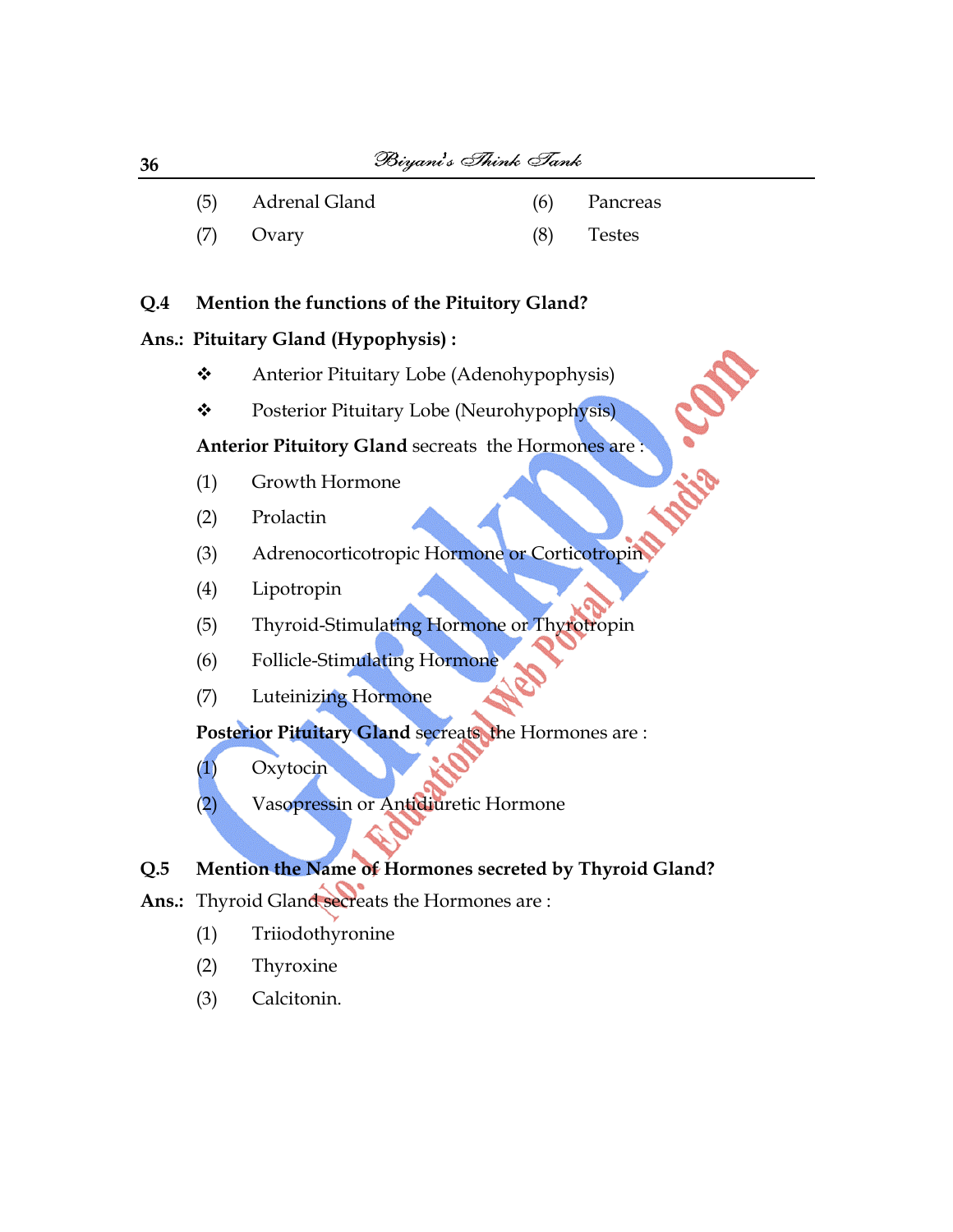### **Q.6 What are the Hormones secreted by Parathyroid Gland?**

**Ans.:** The **Parathyroid Gland** secrets the parathyroid hormone. Ca2+ reabsorption in [kidney](http://en.wikipedia.org/wiki/Kidney) activate [vitamin D.](http://en.wikipedia.org/wiki/Vitamin_D)

### **Q.7 What are the Hormones secreted by Adrenal Gland?**

### **Ans.:** Hormones secreted by **Adrenal Gland** are :

- (1) [Glucocorticoids](http://en.wikipedia.org/wiki/Glucocorticoid) ([Cortisol\)](http://en.wikipedia.org/wiki/Cortisol)
- (2) [Mineralocorticoids](http://en.wikipedia.org/wiki/Mineralocorticoid) [\(Aldosterone\)](http://en.wikipedia.org/wiki/Aldosterone)
- (3) [Androgens](http://en.wikipedia.org/wiki/Androgen) (including [DHEA](http://en.wikipedia.org/wiki/Dehydroepiandrosterone) and [Testosterone\)](http://en.wikipedia.org/wiki/Testosterone)
- (4) [Adrenaline](http://en.wikipedia.org/wiki/Adrenaline) (Epinephrine)
- (5) [Noradrenaline](http://en.wikipedia.org/wiki/Noradrenaline) (Norepinephrine)
- (6) [Dopamine](http://en.wikipedia.org/wiki/Dopamine) (increase [Heart](http://en.wikipedia.org/wiki/Heart) Rate and [Blood Pressure\)](http://en.wikipedia.org/wiki/Blood_pressure)
- (7) [Enkephalin](http://en.wikipedia.org/wiki/Enkephalin) (Regulate Pain)

# **Q.8 Mention the importance of Thymus Gland?**

Ans.: In the two thymic lobes, [lymphocyte](http://en.wikipedia.org/wiki/Lymphocyte) precursors from the bone-marrow become [thymocytes,](http://en.wikipedia.org/wiki/Thymocytes) and subsequently mature into T cells. Once mature, T cells emigrate from the thymus and constitute the peripheral T cell repertoire responsible for directing many facets of the [adaptive immune](http://en.wikipedia.org/wiki/Adaptive_immune_system)<br>system. [system.](http://en.wikipedia.org/wiki/Adaptive_immune_system)

□ □ □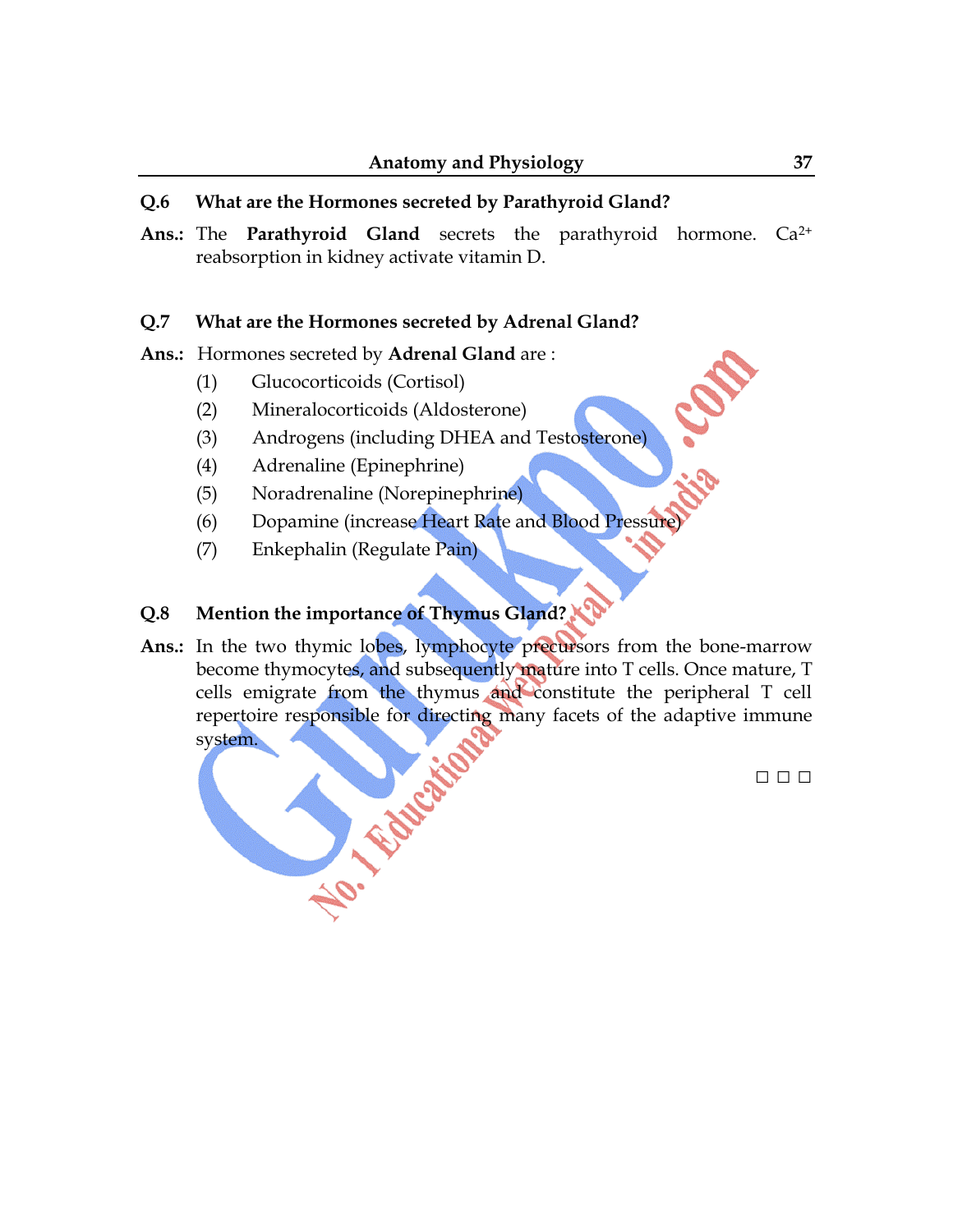# **Sense Organs**

### **Q.1 Define the Sensory System ?**

**Ans.:** A **sensory system** is a part of the [nervous system](http://en.wikipedia.org/wiki/Nervous_system) responsible for processing [sensory](http://en.wikipedia.org/wiki/Sense) information. A sensory system consists of [sensory](http://en.wikipedia.org/wiki/Sensory_receptor)  [receptors,](http://en.wikipedia.org/wiki/Sensory_receptor) [neural pathways,](http://en.wikipedia.org/wiki/Neural_pathway) and parts of the [brain](http://en.wikipedia.org/wiki/Brain) involved in sensory perception. Commonly recognized sensory systems are those for [vision,](http://en.wikipedia.org/wiki/Vision_%28sense%29) [hearing,](http://en.wikipedia.org/wiki/Hearing_%28sense%29) [somatic sensation](http://en.wikipedia.org/wiki/Somatic_sensation) (touch), [taste](http://en.wikipedia.org/wiki/Taste) and [olfaction](http://en.wikipedia.org/wiki/Olfaction) (smell).

### **Q.2 Describe the Sense Organs in Human Body?**

- **Ans.:** The **Human Sensory System** consists of the following sub-systems :
	- [Visual System](http://en.wikipedia.org/wiki/Visual_system) (Vision)
	- [Auditory System](http://en.wikipedia.org/wiki/Auditory_system) (Hearing)
	- [Somatosensory System](http://en.wikipedia.org/wiki/Somatosensory_system) (Touch)
	- [Gustatory](http://en.wikipedia.org/wiki/Gustatory) System (Taste)
	- [Olfactory](http://en.wikipedia.org/wiki/Olfaction) System (Smell)
- **Q.3 What are the [Sensory Receptors](http://en.wikipedia.org/wiki/Sensory_receptors) in Human Body?**

#### **Ans.: Sensory receptors** are :

- [Chemosensor](http://en.wikipedia.org/wiki/Chemosensor)
- [Mechanoreceptor](http://en.wikipedia.org/wiki/Mechanoreceptor)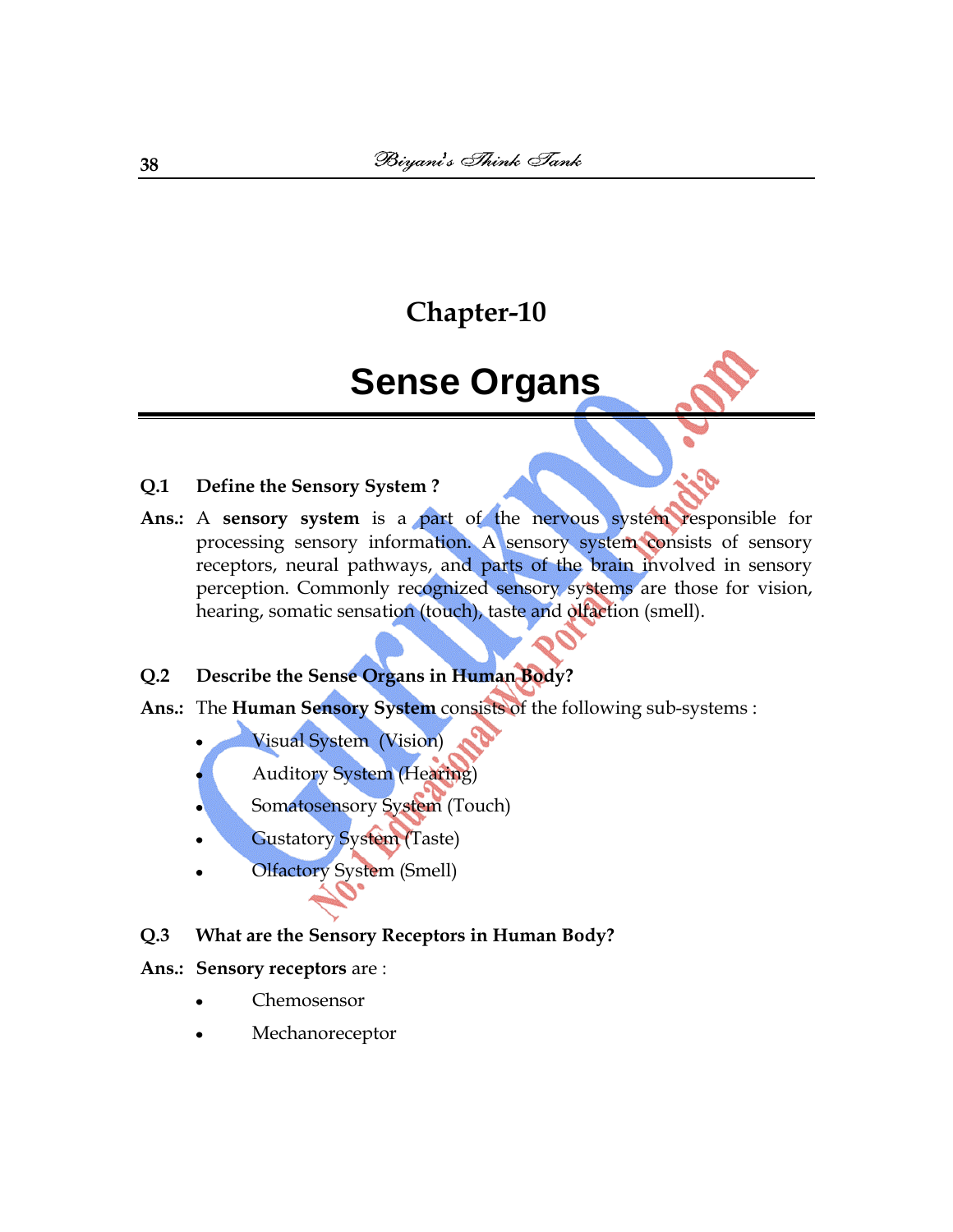- [Nociceptor](http://en.wikipedia.org/wiki/Nociceptor)  $\bullet$
- [Photoreceptor](http://en.wikipedia.org/wiki/Photoreceptor)
- [Thermoreceptor](http://en.wikipedia.org/wiki/Thermoreceptor)

### **Q.4. Mention the types of the Taste Buds in Tounge?**

**Ans.: Taste buds** are small structures on the upper surface of the [tongue,](http://en.wikipedia.org/wiki/Tongue) [soft](http://en.wikipedia.org/wiki/Soft_palate)  [palate,](http://en.wikipedia.org/wiki/Soft_palate) and [epiglottis](http://en.wikipedia.org/wiki/Epiglottis) that provide information about the [taste](http://en.wikipedia.org/wiki/Taste) of food being eaten.

The human tongue has about **10,000 taste buds**. The majority of taste buds on the tongue sit on raised protrusions of the tongue surface called papillae.

There are four types of **[papillae](http://en.wiktionary.org/wiki/Papillae)** present in the human tongue :

- (1) **[Fungiform Papillae](http://en.wikipedia.org/wiki/Fungiform_papillae) :** These are present mostly at the apex (tip) of the tongue, as well as at the sides.
- (2) **[Filiform Papillae](http://en.wikipedia.org/wiki/Filiform_papillae) :** These are thin, long papillae "V"-shaped cones that don't contain taste buds but are the most numerous. These papillae are mechanical and not involved in [gustation.](http://en.wiktionary.org/wiki/gustation)
- (3) **[Foliate Papillae](http://en.wikipedia.org/wiki/Foliate_papillae) :** These are ridges and grooves towards the posterior part of the tongue found on lateral margins.
- (4) **[Circumvallate Papillae](http://en.wikipedia.org/wiki/Circumvallate_papillae) :** There are only about 3-14 of these papillae on most people, and they are present at the back of the oral part of the tongue.

## **Q.5 Describe the physiology of Vision?**

**Ans.:** The **[eye](http://en.wikipedia.org/wiki/Eye)** is a complex biological device. focus light from external objects in the [visual field](http://en.wikipedia.org/wiki/Visual_field) onto a light-sensitive medium. Light entering the eye is [refracted](http://en.wikipedia.org/wiki/Refracted) as it passes through the [cornea.](http://en.wikipedia.org/wiki/Cornea) It then passes through the [pupil](http://en.wikipedia.org/wiki/Pupil) (controlled by the [iris\)](http://en.wikipedia.org/wiki/Iris_%28anatomy%29) and is further refracted by the [lens.](http://en.wikipedia.org/wiki/Lens_%28vision%29) The cornea and lens act together as a compound lens to project an inverted image onto the retina.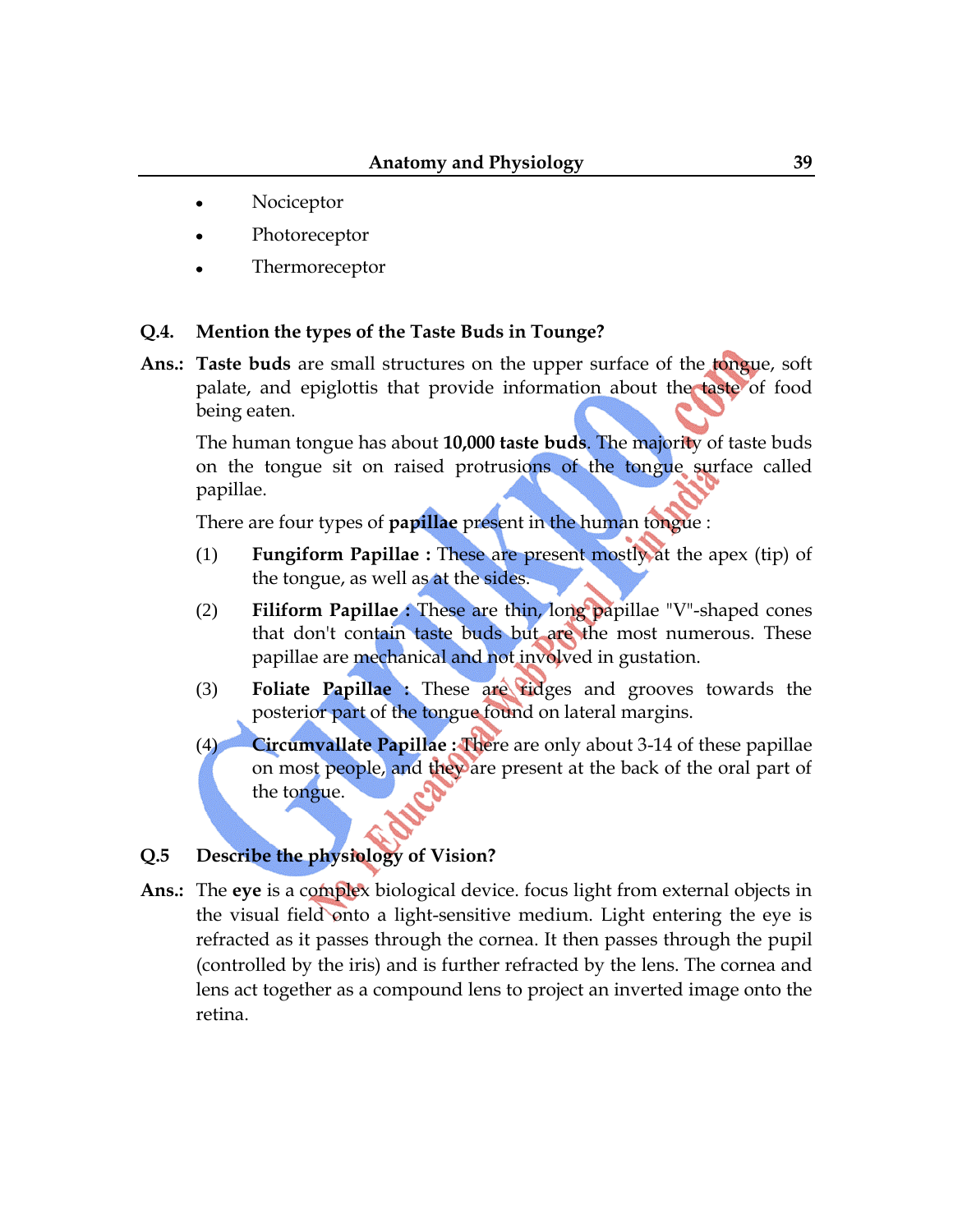# **Q.6 Describe the physiology of Hearing?**

**Ans.: Hearing** is one of the traditional five [senses.](http://en.wikipedia.org/wiki/Sense) It is the ability to perceive [sound](http://en.wikipedia.org/wiki/Sound) by detecting vibrations via an organ such as the **[ear](http://en.wikipedia.org/wiki/Ear)**. The inability to hear is called [deafness.](http://en.wikipedia.org/wiki/Deafness) hearing is performed primarily by the [auditory](http://en.wikipedia.org/wiki/Auditory_system)  [system:](http://en.wikipedia.org/wiki/Auditory_system) [vibrations](http://en.wikipedia.org/wiki/Vibration) are detected by the [ear](http://en.wikipedia.org/wiki/Ear) and transduced into nerve impulses that are perceived by the [brain](http://en.wikipedia.org/wiki/Brain) (primarily in the [temporal lobe\)](http://en.wikipedia.org/wiki/Temporal_lobe). Like [touch,](http://en.wikipedia.org/wiki/Touch) audition requires sensitivity to the movement of molecules in the world outside the organism. Both hearing and touch are types of **mechanosensation**.

# **Q.7 What are the function of Olfactory Bulb?**

- **Ans.:** The **olfactory bulb** transmits smell information from the **nose** to the brain, and is thus necessary for a proper sense of smell, it is generally assumed that it functions as a [filter,](http://en.wikipedia.org/wiki/Electronic_filter) as opposed to an associative circuit that has many inputs and many outputs. the olfactory bulb also receives "topdown" information from such brain areas.
	- Enhancing discrimination between odors.
	- Enhancing sensitivity of odor detection.

No. Fatt

- Filtering out many background odors to enhance the transmission of a few select odors.
- Permitting higher brain areas involved in arousal and attention to modify the detection or the discrimination of odors.

□ □ □

#### **40**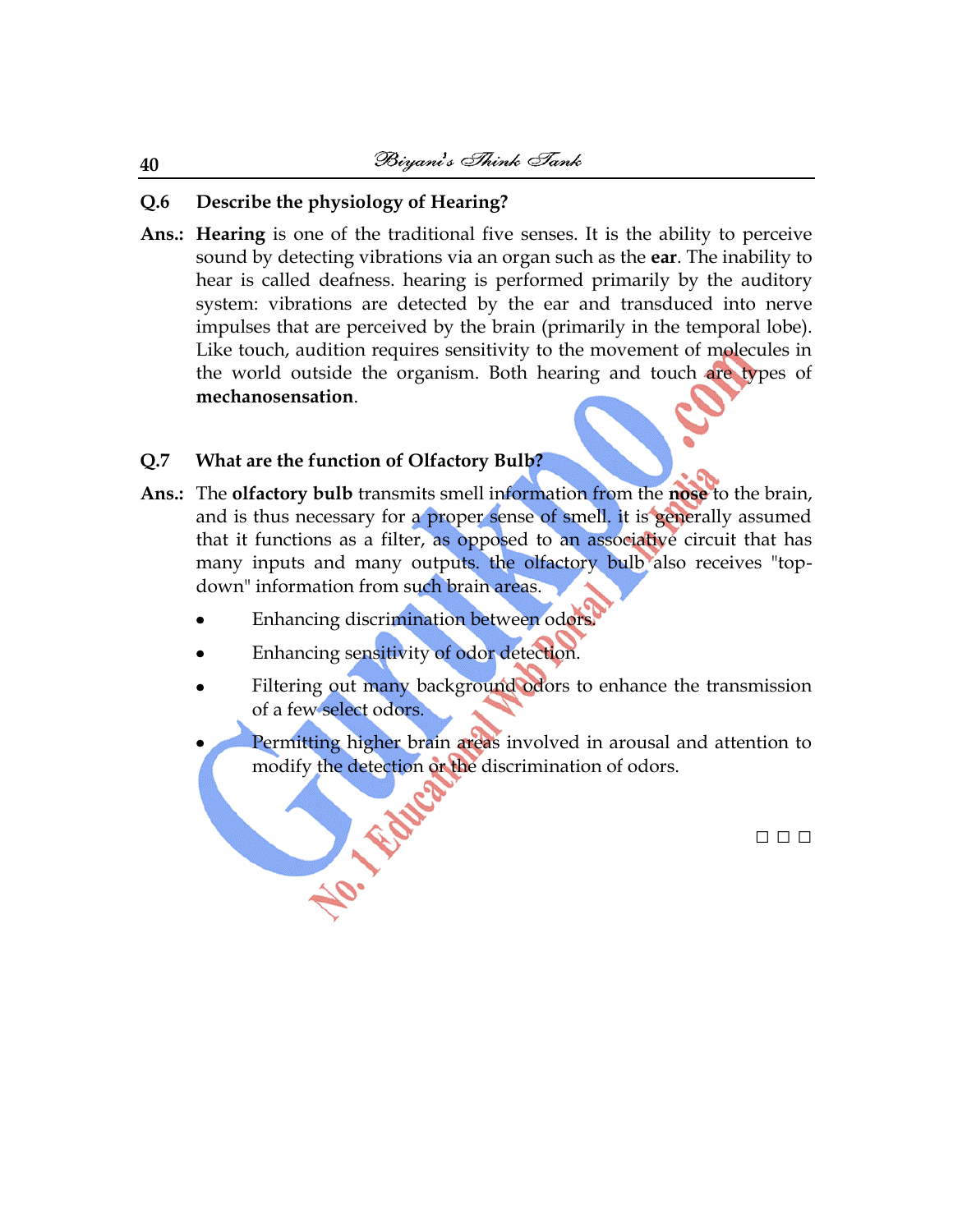# **Reproductive System**

### **Q.1 Define the Reproductive System?**

**Ans.:** The **reproductive system** is a system of [organs](http://en.wikipedia.org/wiki/Organ_%28anatomy%29) within an [organism](http://en.wikipedia.org/wiki/Organism) which work together for the purpose of [reproduction.](http://en.wikipedia.org/wiki/Reproduction)

[Human reproduction](http://en.wikipedia.org/wiki/Human_reproduction) takes place as [internal fertilization](http://en.wikipedia.org/wiki/Internal_fertilization) by [sexual](http://en.wikipedia.org/wiki/Sexual_intercourse)  [intercourse.](http://en.wikipedia.org/wiki/Sexual_intercourse) The sperm then travels through the vagina and cervix into the [uterus](http://en.wikipedia.org/wiki/Uterus) or [fallopian tubes](http://en.wikipedia.org/wiki/Fallopian_tube) for fertilization of the [ovum.](http://en.wikipedia.org/wiki/Ovum) Upon successful [fertilization](http://en.wikipedia.org/wiki/Human_fertilization) and implantation, [gestation](http://en.wikipedia.org/wiki/Gestation) of the [foetus](http://en.wikipedia.org/wiki/Foetus) then occurs within the female's uterus for approximately nine months, this process is known as **[pregnancy](http://en.wikipedia.org/wiki/Pregnancy) in humans**. Gestation ends with [birth,](http://en.wikipedia.org/wiki/Birth) the process of birth in known as **labor**. Labor consists of the [muscles](http://en.wikipedia.org/wiki/Muscle) of the uterus contracting, the cervix [dilating,](http://en.wikipedia.org/wiki/Dilate) and the baby passing out the vagina. Human's babies and children are nearly helpless and require high levels of [parental care](http://en.wikipedia.org/wiki/Parental_care) for many years. One important type of parental care is the use of the [mammary glands](http://en.wikipedia.org/wiki/Mammary_gland) in the female [breasts](http://en.wikipedia.org/wiki/Breast) to feed the baby.

### **Q.2. What are the accessory organs of Female Reproductive System?**

- **Ans.:** The **organs of female reproductive system** are :
	- (1) [Vulva.](http://en.wikipedia.org/wiki/Vulva)
	- (2) [Pubic Hair](http://en.wikipedia.org/wiki/Pubic_hair)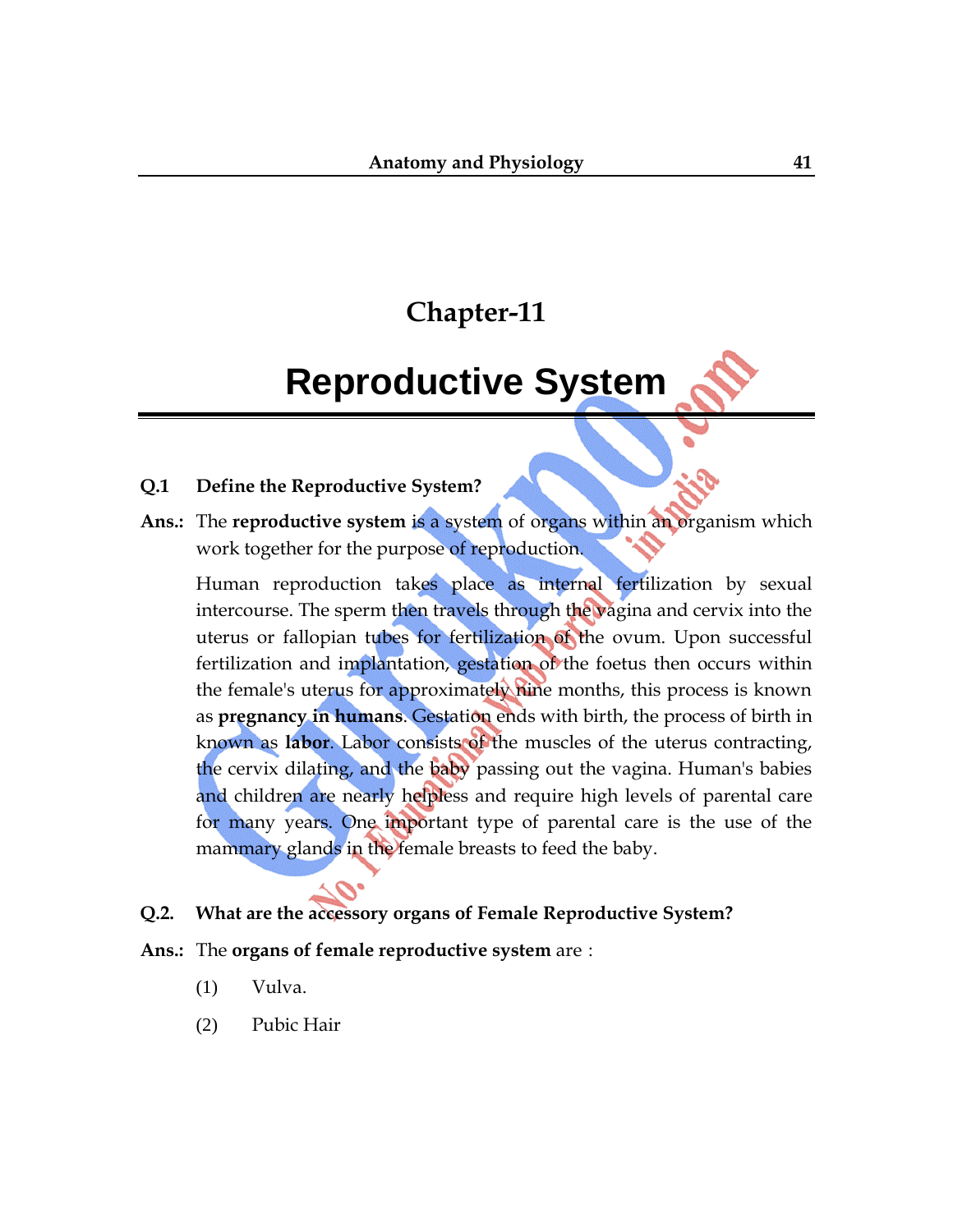- (3) [Clitoral Hood](http://en.wikipedia.org/wiki/Clitoral_hood)
- (4) [Clitoris](http://en.wikipedia.org/wiki/Clitoris)
- (5) [Labia Majora](http://en.wikipedia.org/wiki/Labia_majora)
- (6) [Labia Minora](http://en.wikipedia.org/wiki/Labia_minora)
- (7) [Perineum](http://en.wikipedia.org/wiki/Perineum)

## **Q.3 Explain about the Menstrual Cycle?**

**Ans.:** In the [female reproductive system,](http://en.wikipedia.org/wiki/Female_reproductive_system) the **menstrual cycle** is a recurring cycle of [physiologic](http://en.wikipedia.org/wiki/Physiology) changes that occurs in reproductive-age [females.](http://en.wikipedia.org/wiki/Female) Overt menstruation (where there is blood-flow from the [vagina\)](http://en.wikipedia.org/wiki/Vagina) occurs primarily in humans. The menstrual cycle is under the control of the [hormone](http://en.wikipedia.org/wiki/Hormone) system and is necessary for [reproduction.](http://en.wikipedia.org/wiki/Reproduction) Menstrual cycles are counted from the first day of menstrual flow, because the onset of menstruation corresponds closely with the hormonal cycle. The menstrual cycle may be divided into several phases, and the length of each phase varies from woman to woman and cycle to cycle.

### **Q.4 Define the Menopause?**

Ans.: The cessation of menstrual cycles at the end of a woman's reproductive life is termed **[menopause](http://en.wikipedia.org/wiki/Menopause)**. The average age of menopause in women is **51 years**, with anywhere between 40 and 58 being common. Menopause is the **complete shutting down of the female [reproductive system](http://en.wikipedia.org/wiki/Reproductive_system)**. The word menopause literally means the permanent physiological, or natural, cessation of [menstrual cycles,](http://en.wikipedia.org/wiki/Menstrual_cycle) from the Greek roots 'meno' (month) and 'pausis' (cessation). In other words, menopause is the natural and permanent stopping of the monthly female [reproductive](http://en.wikipedia.org/wiki/Reproductive) cycles, and in human females who still have a uterus, this is traditionally indicated by a permanent absence of monthly periods or [menstruation.](http://en.wikipedia.org/wiki/Menstruation)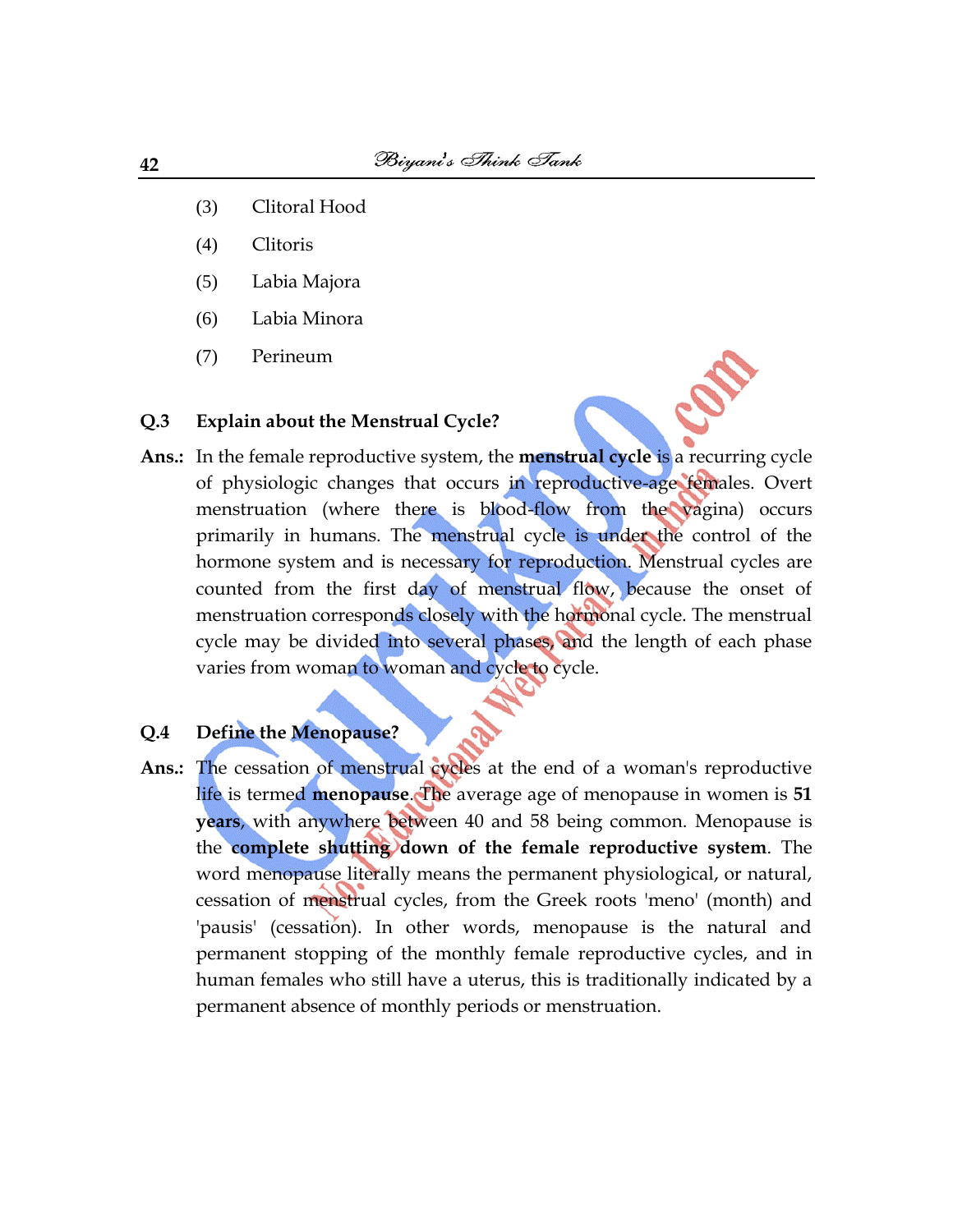### **Q.5 Mention the organs of the Male Reproductive System?**

**Ans.:** Male genitalia. 1. [Testicles,](http://en.wikipedia.org/wiki/Testicles) 2. [Epididymis,](http://en.wikipedia.org/wiki/Epididymis) 3. [Corpus Cavernosa,](http://en.wikipedia.org/wiki/Corpus_cavernosa) 4. [Foreskin,](http://en.wikipedia.org/wiki/Foreskin) 5. [Frenulum,](http://en.wikipedia.org/wiki/Frenulum_of_prepuce_of_penis) 6. [Urethral Opening](http://en.wikipedia.org/wiki/Urethra) , 7. [Glans Penis,](http://en.wikipedia.org/wiki/Glans_penis) 8. [Corpus](http://en.wikipedia.org/wiki/Corpus_spongiosum)  [Spongiosum,](http://en.wikipedia.org/wiki/Corpus_spongiosum) 9. [Penis,](http://en.wikipedia.org/wiki/Penis) 10. [Scrotum.](http://en.wikipedia.org/wiki/Scrotum)

### **Q.6 What is the function of the Bartholin Gland?**

**Ans.:** The **Bartholin's glands** are two [glands](http://en.wikipedia.org/wiki/Gland) located slightly below and to the left and right of the opening of the [vagina](http://en.wikipedia.org/wiki/Vagina) in women. They secrete [mucus](http://en.wikipedia.org/wiki/Mucus) to provide [vaginal lubrication.](http://en.wikipedia.org/wiki/Vaginal_lubrication) Bartholin's glands are [homologous](http://en.wikipedia.org/wiki/Homology_%28biology%29) to [Cowper's glands](http://en.wikipedia.org/wiki/Cowper%27s_gland) in males. However, while Bartholin's glands are located in the [superficial perineal pouch.](http://en.wikipedia.org/wiki/Superficial_perineal_pouch)

### **Q.7 What is the function of Testicles ?**

### **Ans.:** The **respective functions of the testicles** are :

- Producing [sperm](http://en.wikipedia.org/wiki/Spermatozoon) (spermatozoa).
- Producing male [sex](http://en.wikipedia.org/wiki/Sex) [hormones](http://en.wikipedia.org/wiki/Hormone) that of which [testosterone](http://en.wikipedia.org/wiki/Testosterone) is the best-known.

Both functions of the testicle, sperm-forming and endocrine, are under control of gonadotropic hormones produced by the anterior [pituitary](http://en.wikipedia.org/wiki/Pituitary) :

[Luteinizing Hormone](http://en.wikipedia.org/wiki/Luteinizing_hormone) (LH)

[Follicle-Stimulating Hormone](http://en.wikipedia.org/wiki/Follicle-stimulating_hormone) (FSH)

## **Q.8 What are the functions of the Ovaries?**

**Ans.: Ovaries** are oval shaped and, in the human, measure approximately **3 cm x 1.5 cm x 1.5 cm**. The ovary is located in the lateral wall of the pelvis in a region called the **[ovarian fossa](http://en.wikipedia.org/wiki/Ovarian_fossa)**. Each ovary is then attached to the Fimbre of the Fallopian Tube. Usually each ovary takes turns releasing eggs every month; however, if there was a case where one ovary was absent or dysfunctional then the other ovary would continue providing eggs to be released.